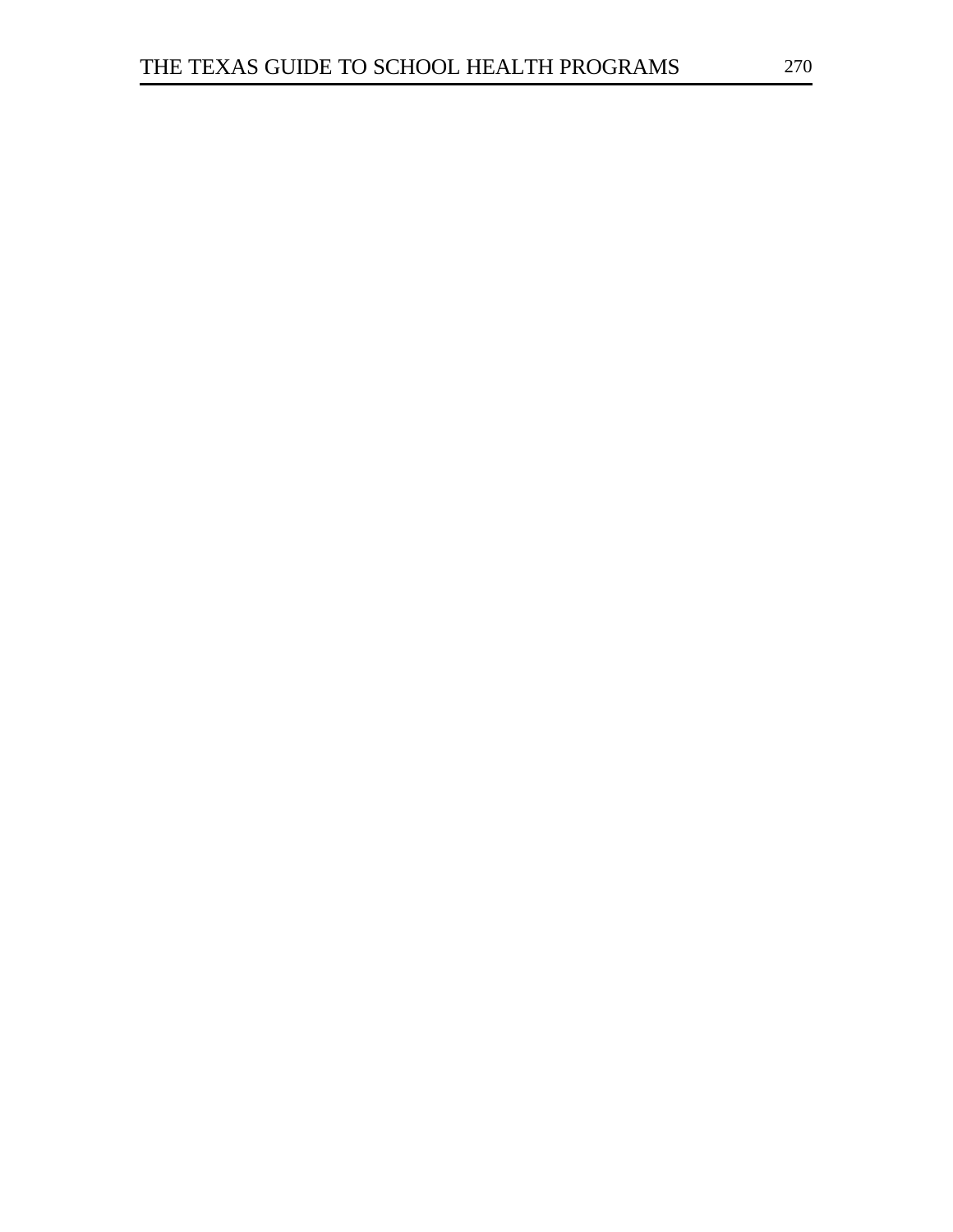# **Counseling, Psychological and Social Services**

*Possibly the most critical element to success within school is the student developing a close and nurturing relationship with at least one caring adult. Students need to feel that there is someone within school whom they know, to whom they can turn, and who will act as an advocate for them.<sup>1</sup>*

### **Overview**

Recent scientific research confirms that brain growth and neurophysiologic development during the first years of life respond directly to the influence—positive or negative—of early emotional relationships. The neurologic pathways produced during this early period have profound effects on the behaviors of children and adolescents, and affect their interactions with both their families and extended society. Contemporary American life, however, challenges families' abilities to promote successful developmental outcomes and emotional health for their children.

The school has a role to play in promoting the healthy emotional development of all children. Spending every day in the company of youngsters who are profoundly affected by the world in which they live, educators develop a deep awareness of the importance of the positive influence of school. Healthy emotional and social development, including a sense of self-worth, are critical to the success of children within and outside of the classroom.

The school can also play a role in identifying children with emotional, behavioral, and mental health problems and ensuring that they get proper assessments and appropriate interventions. Mental health problems have a variety of causes and can be exacerbated by learning disabilities or physical health problems; some may have a physiological base; others may be a result of trauma or familial or social stresses and problems. Whatever the cause, there is a compelling reason for the school to be alert to these issues. While one in 10 children and teens suffers from an emotional or behavioral problem that would benefit from treatment, fewer than one in five of these children receive treatment in any one year.<sup>2</sup>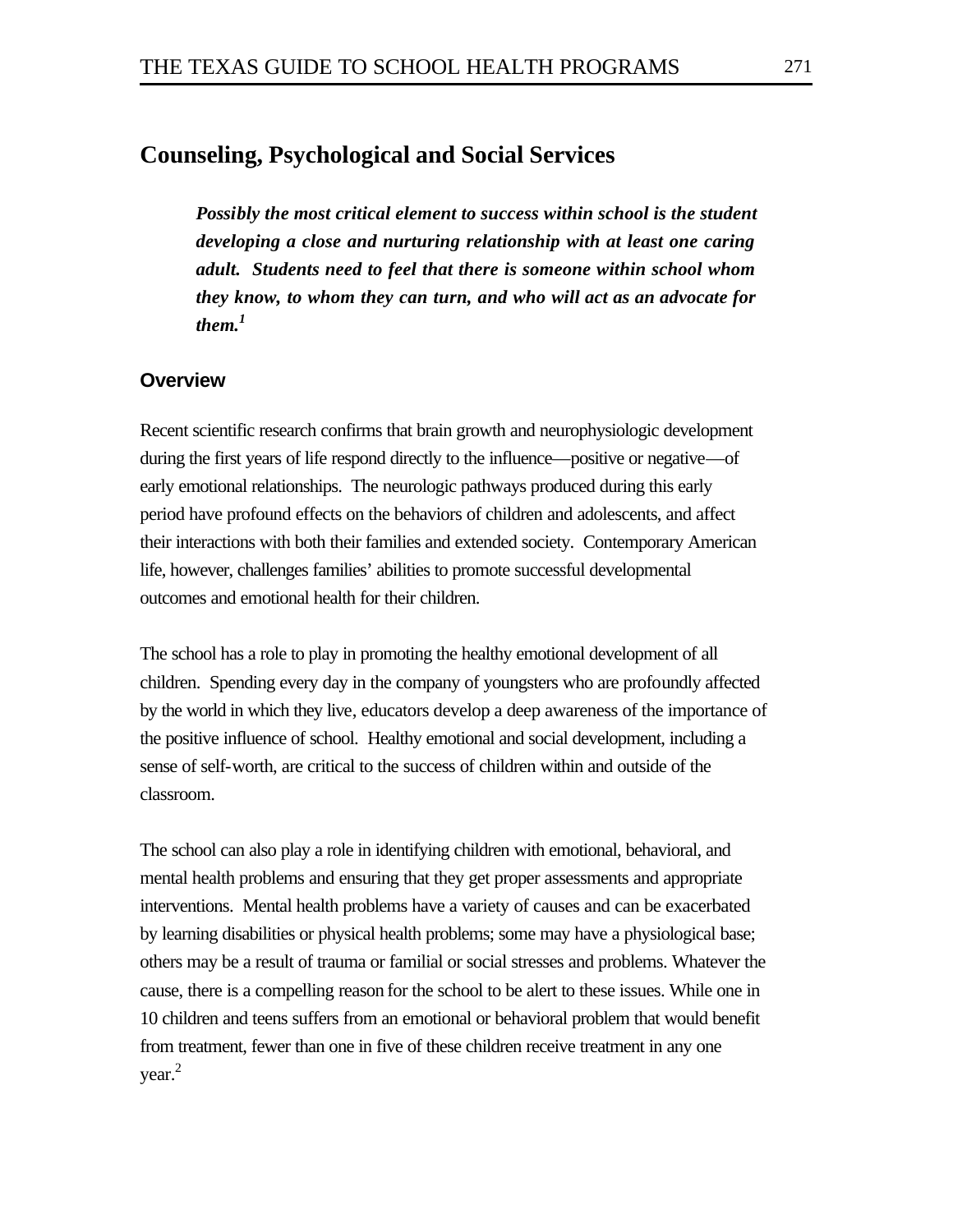Counselors and other professionals working in schools are well positioned to serve as student advocates, family advisors, and community partners in supporting the well-being of children and families.<sup>3</sup> Schools and districts should develop policies to actively promote the mental health of their students through primary, secondary, and tertiary interventions aimed at students, families, and the community. The following section will discuss the roles of four particular school professionals—the counselor, the psychologist, the nurse, and the teacher—in promoting and fostering the mental health and welfare of children in Texas schools. These roles will often overlap in the day to day course of caring for students. However, with appropriate communication and team building on the part of these professionals, each can come to learn the various strengths and areas of expertise of the others, thereby promoting more efficient use of their and their students' time and energy. In addition to descriptions of their basic roles and functions, this section will look at several groups of students who are at higher risk for emotional and/or mental instability, and how these school personnel can best address those risks.

## **The Counselor**

The professional school counselor is a certified/licensed educator who addresses the needs of students comprehensively through the implementation of a developmental school counseling program. School counselors are employed in elementary, middle/junior high, senior high, and post-secondary settings. Their work is marked by attention to age-specific, developmental stages of student growth and the needs, tasks, and student interests related to those stages. School counselors work with all students, including those who are considered "at risk" and those with special needs. They are specialists in human behavior and relationships that provide assistance to students through seven primary interventions:

> **Counseling (individual and small group):** A confidential relationship in which the counselor helps students to resolve or cope constructively with their problems and developmental concerns. The counseling process facilitates both the identification of students with special needs or who are "at risk," as well as the interpretation of assessment tests and other nontest student data. Group counseling is both efficient and effective, and can make it possible for more people to achieve a healthier personal adjustment, handle the stresses of a rapidly changing technological and complex environment, and learn to work and live with others. School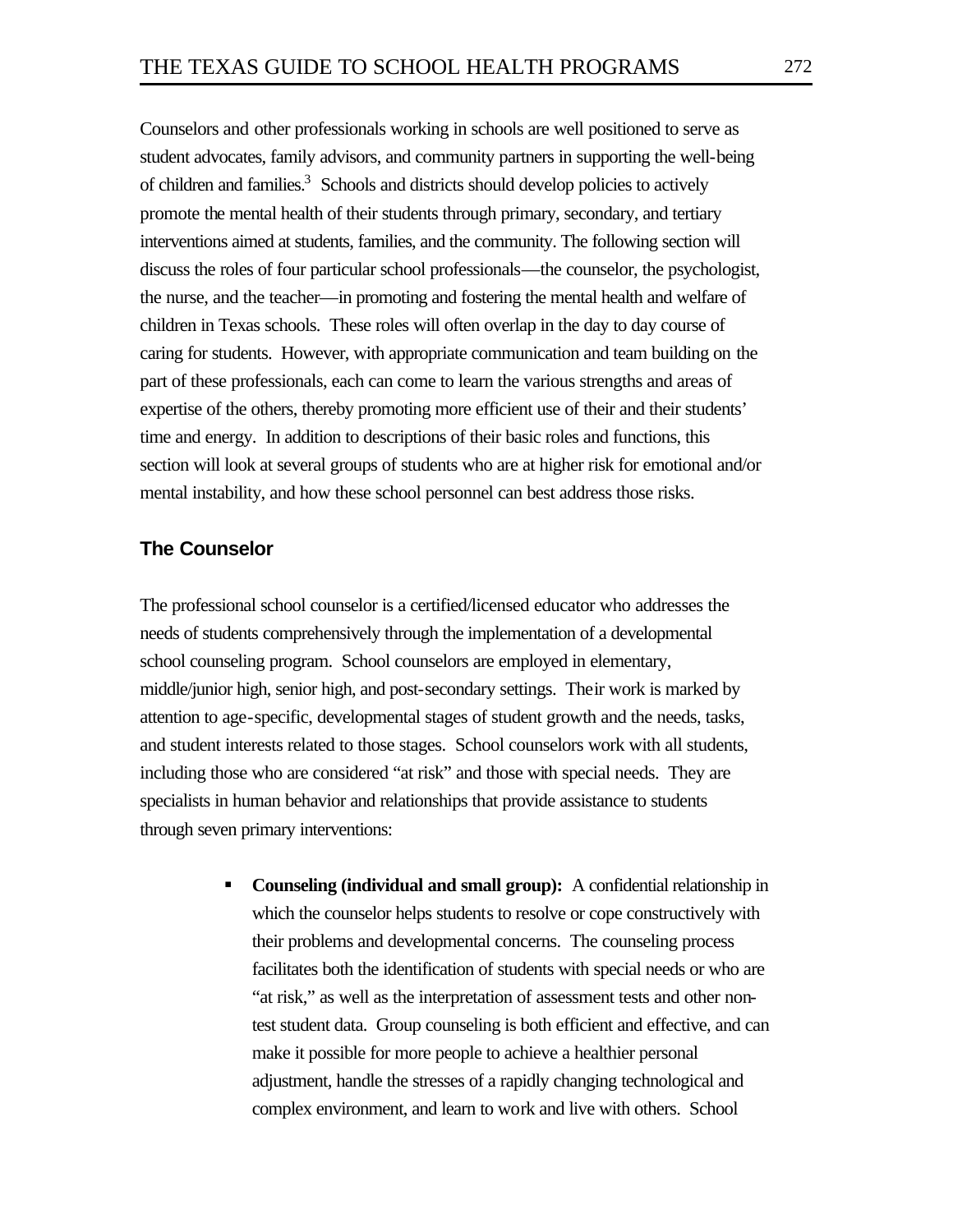counselors facilitate many groups (e.g., parent education group, peer helpers group, student support group), as well as train others as group facilitators.

- **Pupil assessment:** Includes scheduling, performing, scoring, and interpretation of school testing. Counselors are also responsible for assisting students in evaluating their aptitudes and abilities through interpreting standardized tests. In so doing, they can guide the student towards the additional information they need to make career and transition decisions. They may advise teachers who need to understand psychological evaluations and who are interested in improving their content-referenced testing skills.
- **Large group guidance:** A planned, developmental program of guidance activities designed to foster students' academic, career, and personal/social development. It is provided for all students through a collaborative effort by counselors and teachers.
- ß **Consultation:** A collaborative partnership in which the counselor works with parents, teachers, administrators, school psychologists, social workers, visiting teachers, medical professionals, and community health personnel in order to plan and implement strategies to help students be successful in the education system. This may include test score interpretation, and in some schools the counselor advises school committees in the selection of tests.
- ß **Coordination/Administration:** A leadership process in which the counselor helps to organize, manage, and evaluate the school counseling program. This might include participation in decisions about instructional curriculum. The counselor assists parents in obtaining needed services for their children through a referral and follow-up process and serves as liaison between the school and community agencies so that they may collaborate in efforts to help students.
- **Information officer:** Includes informing parents, teachers, and staff about counseling services, informing employers and colleges about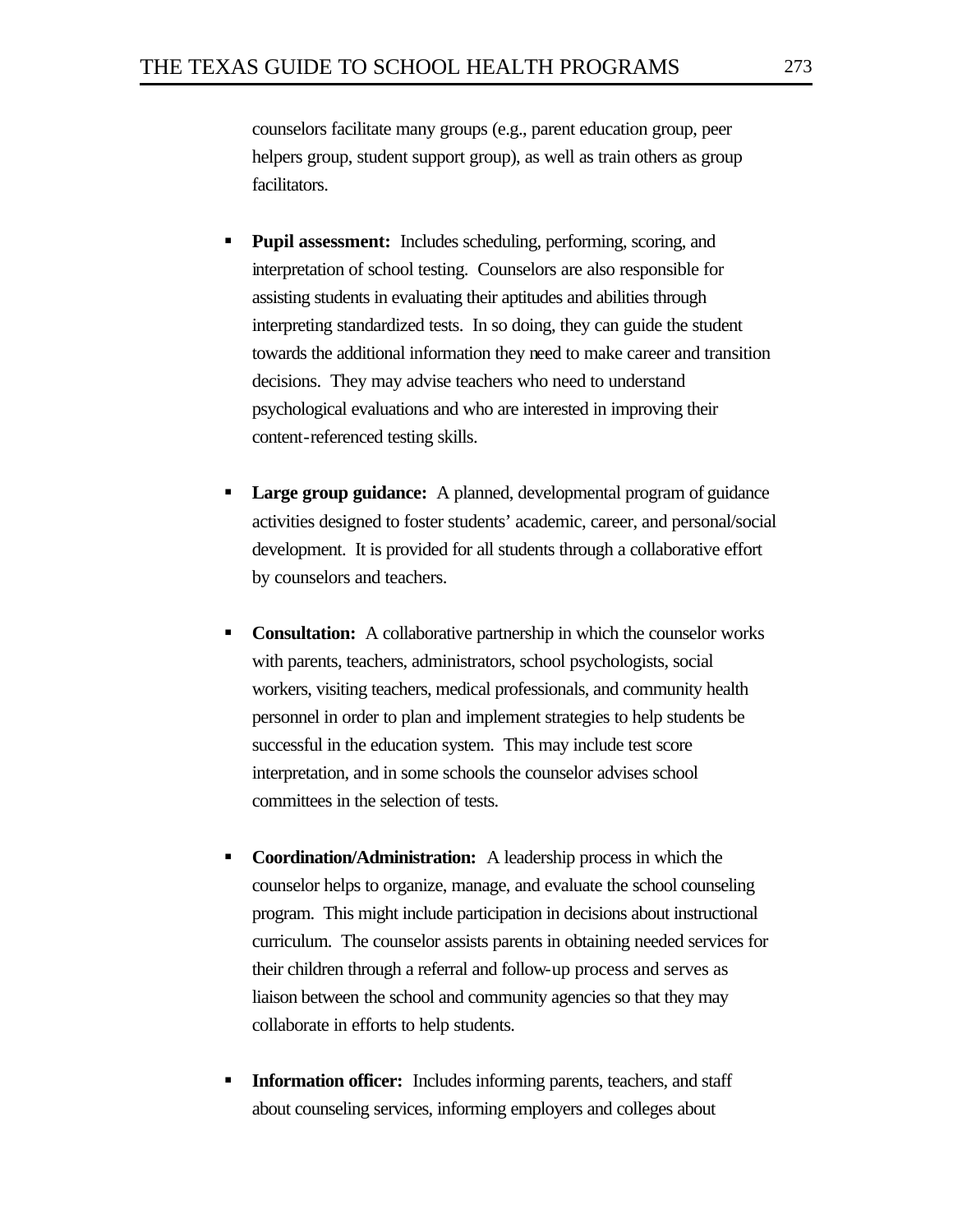students according to school policy, and ensuring two-way communication between school and home.

**Research:** The counselor is expected to read and interpret literature to apply research findings to everyday counselees' situations and to improve his or her skills continuously through evaluation of counseling techniques. $4,5$ 

Professional school counselors are responsible for developing comprehensive school counseling programs that promote and enhance student learning. By providing interventions within a comprehensive program, school counselors focus their skills, time, and energies on direct services to students, staff, and families. The American School Counselor Association (ASCA) recommends that professional school counselors spend at least 70% of their time in direct services to students. ASCA considers a realistic counselor to student ratio for effective program delivery to be a maximum of 1:250.

Above all, school counselors are student advocates who work cooperatively with other individuals and organizations to promote the development of children, youth, and families in their communities. School counselors, as members of the educational team, consult and collaborate with teachers, administrators, and families to assist students to be successful academically, vocationally, and personally. They work on behalf of students and their families to insure that all school programs facilitate the educational process and offer the opportunity for school success for each student. School counselors are an integral part of all school efforts to insure a safe learning environment for all members of the school community.<sup>6</sup>

## **The Psychologist**

School psychologists are mental health professionals trained to work in schools, community clinics, and a variety of other settings to address learning, behavior, and mental health issues. They use their training and skills to team with educators, parents, and other mental health professionals to ensure that every child learns in a safe, healthy, and supportive environment. School psychologists understand the factors that help children develop positive mental health, healthy behaviors, and academic and social competence.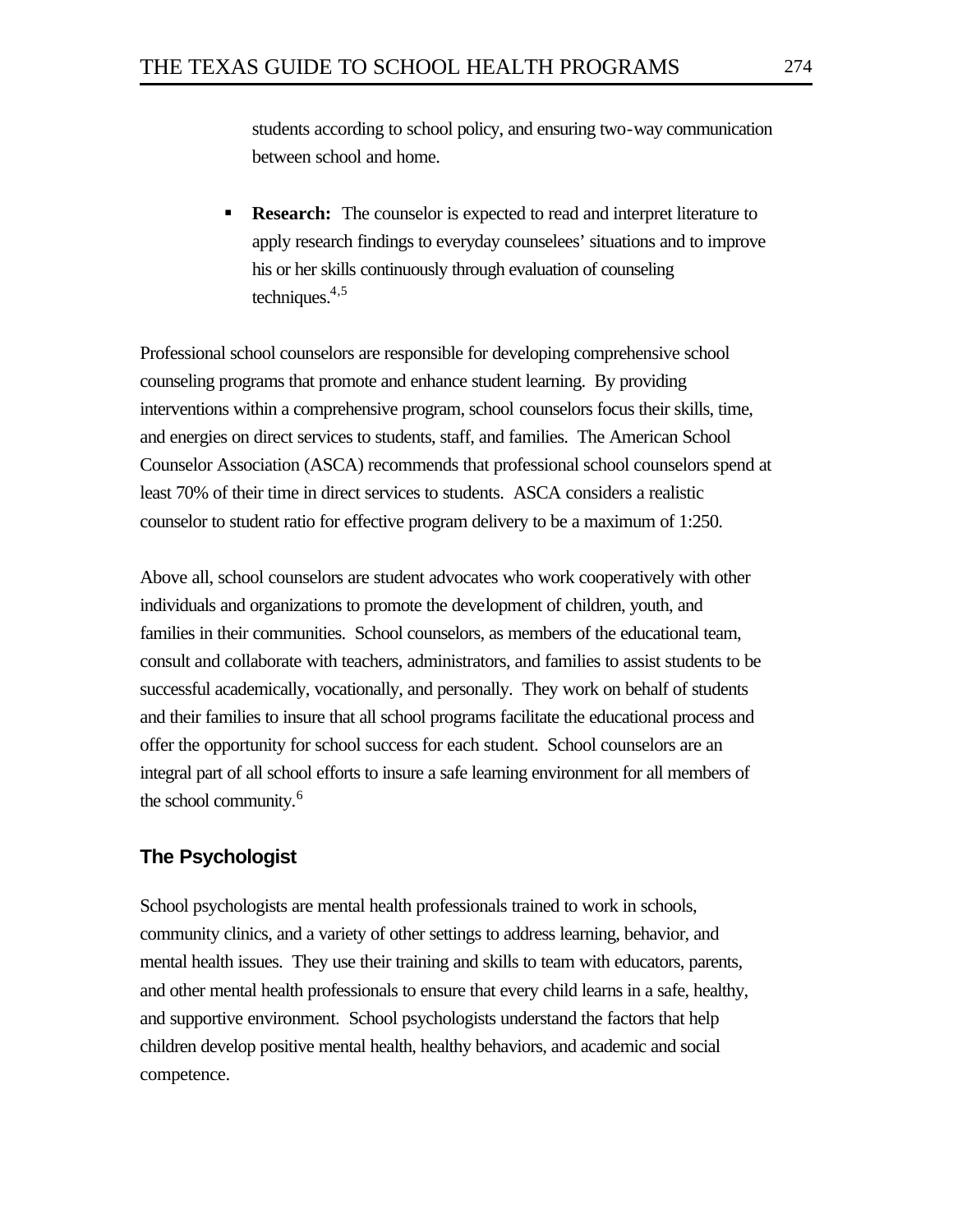School psychologists tailor their services to the particular needs of each child and each situation, using many different strategies. The following mental health services are typically provided within the context of general and special education:

> Consultation/Case Management: Includes assisting teachers, parents, and children to better understand the relationships between child development, academic performance, and social skills in promoting positive mental health and healthy behavior. Psychologists also identify, promote, and coordinate school and community services and resources that will enhance learning, positive student behavior, attitudes, and psychological development.

Assessment/Diagnosis: Using a wide variety of techniques (e.g., classroom observation, interviews with teachers/staff) at an individual, group, and system level, school psychologists evaluate: psychological and social competence; personality and emotional development; learning environments and school climate related to health behaviors and barriers to learning; and the need for school-based or community mental health services and/or special education services.

Intervention/Treatment: Includes the following:

- Working face to face with children and families to address life stressors and barriers that interfere with positive adjustment;
- ß Helping students learn to solve conflicts and problems independently;
- ß Providing psychological counseling for children and families;
- ß Providing social skills training, behavior management, and coping strategies;
- ß Helping families, schools, and communities deal with crises, such as separation, loss or violent acts; and
- ß Working with students and families to provide integrated community services focusing on psychosocial wellness and other health-related issues.

Prevention/Early Detection: Includes the following: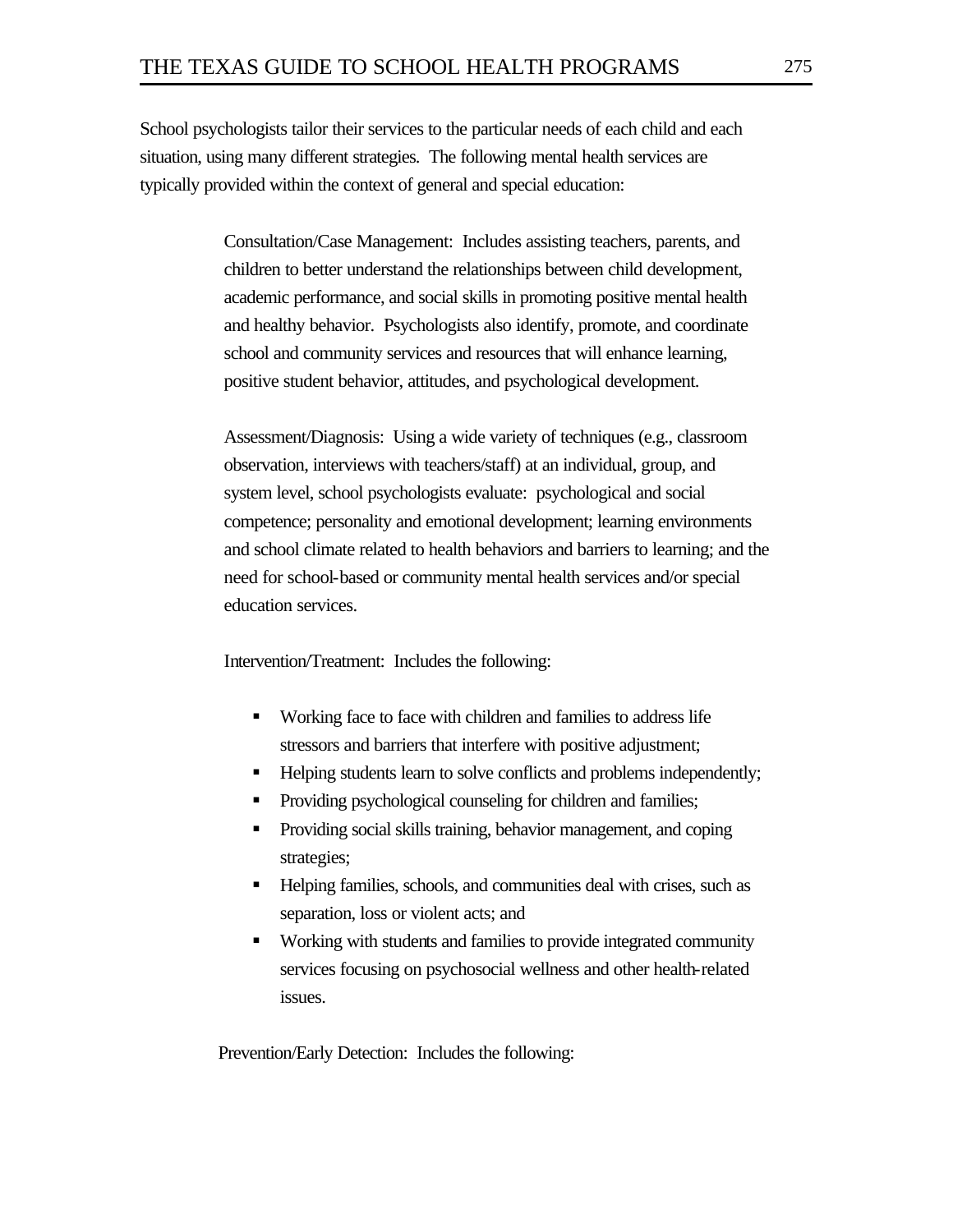- **EXECUTE:** Increasing student, family, school, and community awareness of mental health stressors and strategies to provide supportive school environments for all learners;
- Screening for mental health and learning problems;
- ß Teaching parents and teachers the skills and strategies to cope with disruptive behavior;
- ß Helping to foster tolerance, understanding, and appreciation of diversity in the school community;
- ß Working with parents, teachers, and support personnel to create a healthy and safe school environment; and
- ß Partnering with school and community-based personnel to provide a comprehensive model of school-based mental health services.

Mental Health Education and Research: School psychologists provide training and participate in research activities regarding: psychosocial development; substance abuse; healthy sexuality; crisis prevention and management; coping with life stressors; professional development; generating new knowledge about learning and behavior; evaluating the effectiveness of violence prevention programs, behavior management systems, and other services; and planning and evaluating school-wide programs to promote healthy outcomes for all students.

Advocacy and Public Policy Development: Includes: consulting with public policymakers and advocating for legislation promoting mental health and education programs; identifying and seeking sources of funding for mental health and educational services; identifying and promoting community resources and outreach; and linking research-based practices to mental health advocacy and policy development.

School psychologists are well qualified to provide comprehensive, cost-effective mental health services given their broad-based training and experience, as well as their understanding of mental health within the school context. Their training emphasizes preparation in general psychological and educational principles; mental health assessment and treatment; child development; school organization; learning; behavior; and motivation, and involves a minimum of 60 graduate semester hours, including a yearlong internship. To work as a school psychologist, one must be certified and/or licensed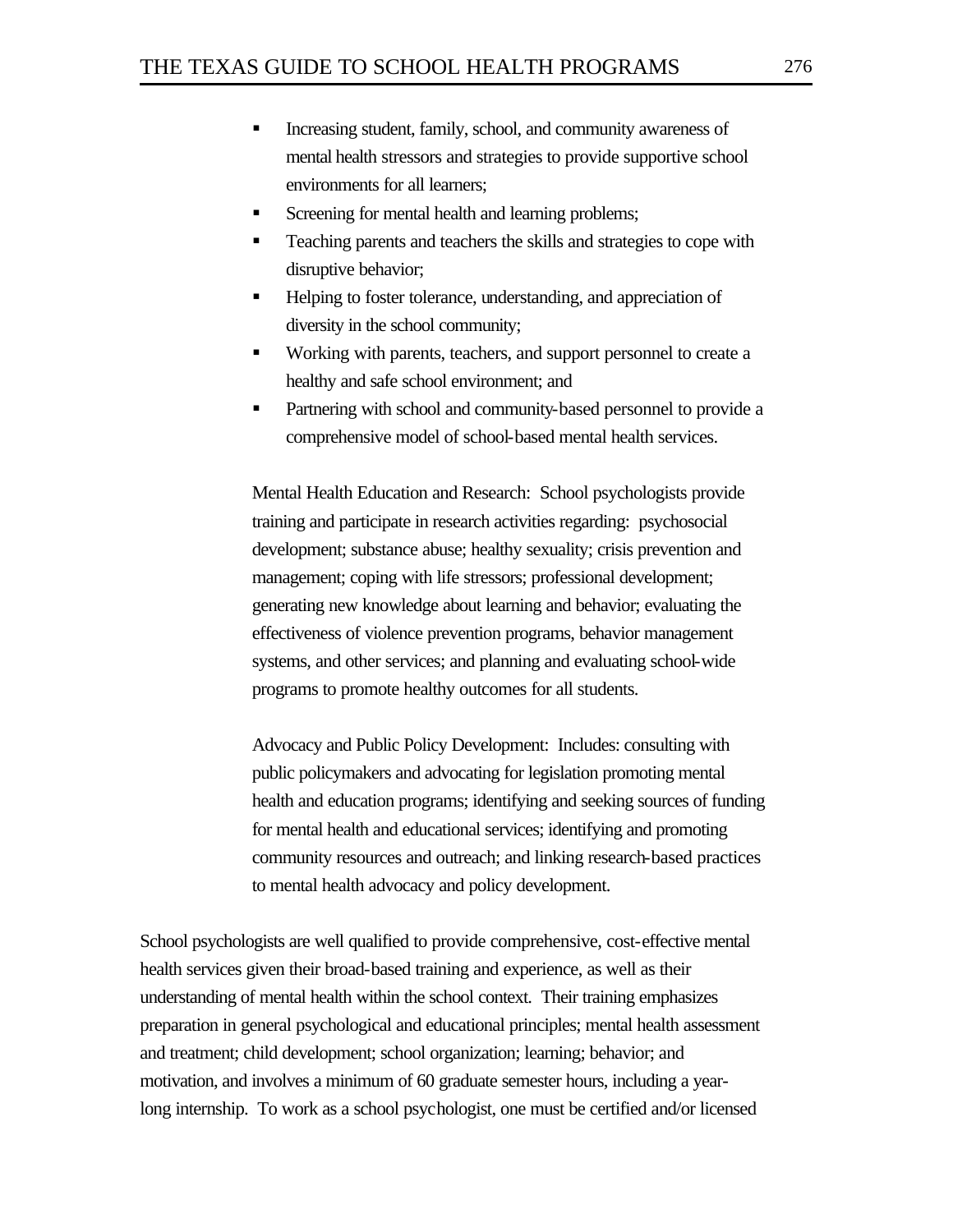by the state in which services are provided. Many school psychologists hold doctoral degrees.

## **The Nurse**

Nurses should work within their school system to provide health information that considers the total human being in the educational process. School nurses work to: facilitate positive student responses to normal development; promote health and safety; intervene with actual and potential health problems; and actively collaborate with others to build student and family capacity for adaptation, self-management, self-advocacy, and learning. School nurses also help students cope with developmental, situational, social, financial, and emotional problems so that they will learn better.<sup>7</sup> Health counseling and education provided by the nurse can provide students with knowledge and skills in decision making, personal value identification, problem-solving, and communication and contact with a caring adult, all of which strengthen the self-esteem of the student.<sup>8</sup> One of the most important roles for the school nurse is being an advocate for the individual needs of children.

The school nurse will encounter students' mental health needs directly or indirectly. Children and adolescents may experience psychological or emotional distress through physical symptoms. It is common for an adolescent with depression to exhibit recurrent psychosomatic symptoms such as abdominal pain, chest pain, headache, lethargy, weight loss, dizziness, syncope, or other nonspecific complaints, any or all of which may lead to visits to the nurse. Girls or boys experiencing sexual abuse may present similarly, with anxiety-related symptoms ranging from asthma or colitis exacerbations to headaches and difficulty concentrating in school. An astute school nurse will recognize the need to evaluate physical symptoms carefully while considering the possibility of anxiety or depression as an underlying cause. The school nurse should inquire about the possibility of sexual or physical abuse if there is reason to suspect this. If abuse is disclosed the school nurse is mandated by law to report the abuse to Child Protective Services (CPS). More information about child abuse and reporting is located in Chapter 10 of this manual. The school nurse can refer these students to appropriate mental health services per school or district policy.<sup>9</sup>

Nurses need to be familiar with the kinds of psychosocial health issues that exist in their particular school and community, as well as in the school health community at large, and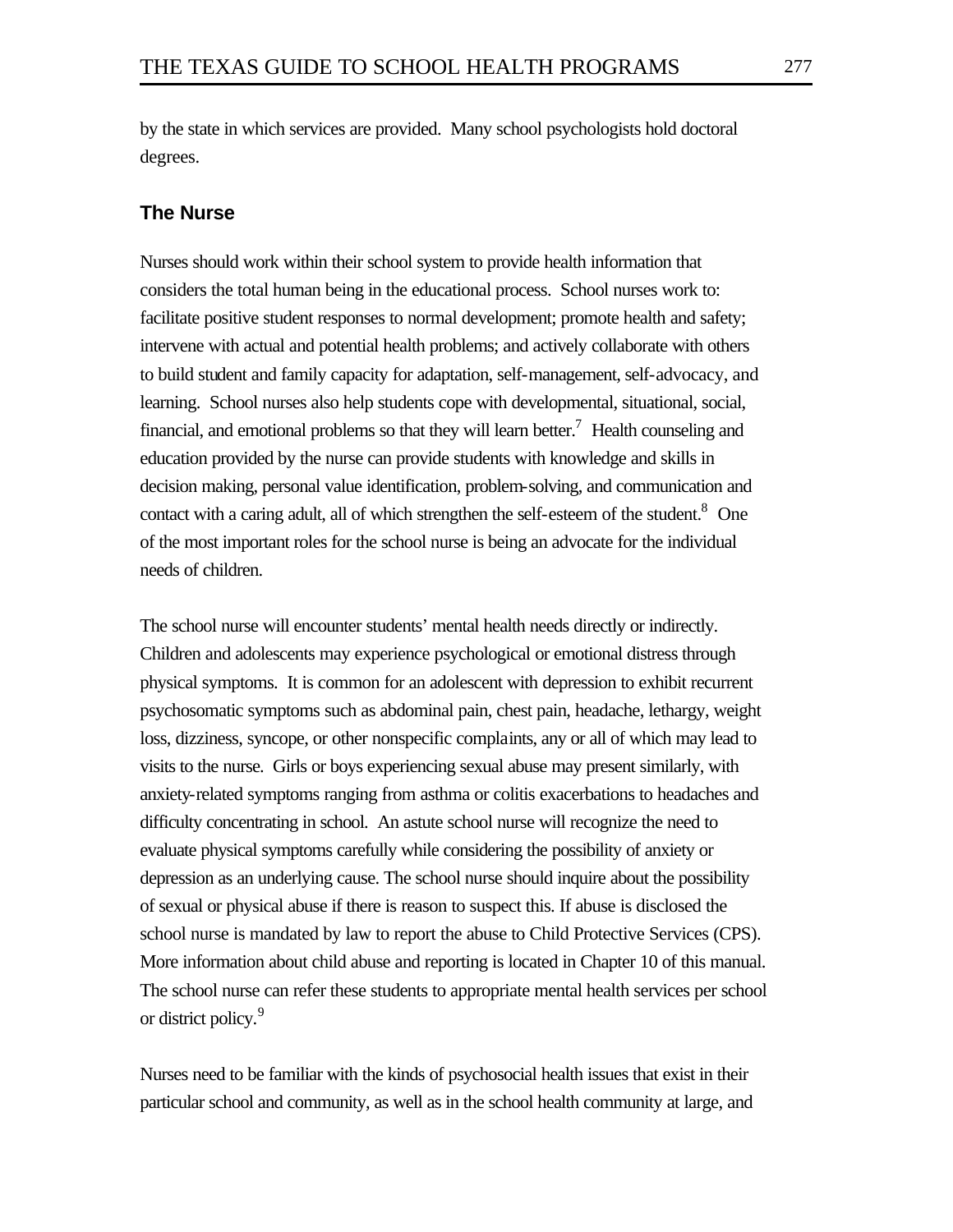to work within those areas to fill in existing gaps in their clinical knowledge. Nurses understand the physiological bases for psychological and affective symptoms, and can work with students to help them understand the connections between their minds and their bodies. This might include counseling students about the antidepressant effects of physical activity, or about how the proper balance of foods can promote better learning and concentration abilities.

The school nurse can provide the school community with invaluable information regarding mental and emotional health and stability. Workshops, classroom appearances, "mental" health fairs, and carefully planned postings of information in the office or clinic are just a few of the ways that nurses can communicate the message about good mental health to students and staff. Topics that might be included are: violence recognition and prevention, substance abuse, sexuality/abstinence and decision-making, and anger/stress management. Nurses can also provide input into school health curriculum and offer suggestions as to appropriate guest speakers or other health activities designed to foster students' understanding of their own mental health and well-being.

As a case manager, the nurse works to provide and evaluate comprehensive, coordinated health care and related services. Case management is a service model that focuses on the assessment of needs and planning a continuum of care for students and families. Studies have shown that families depend on nurses as a means of support when dealing with a child with a disability, and rely particularly on "helpful informational support."<sup>10</sup>

## **The Teacher**

The teacher's role in promoting the emotional and mental well-being of their students is somewhat less specific than those of the psychologist, counselor, or nurse. Students spend the majority of their time with teachers, however, and signs and/or symptoms of emotional distress or instability may first be revealed in the classroom. Teachers should work actively with mental health professionals in the school system to learn about behavior that should prompt a referral. As part of an overall team within the school, teachers can provide valuable information to psychologists, nurses, parents, and others involved with the students' health and well-being.

The National Education Association has explicitly recognized the importance of education in the maintenance and promotion of stable, functional, healthy families and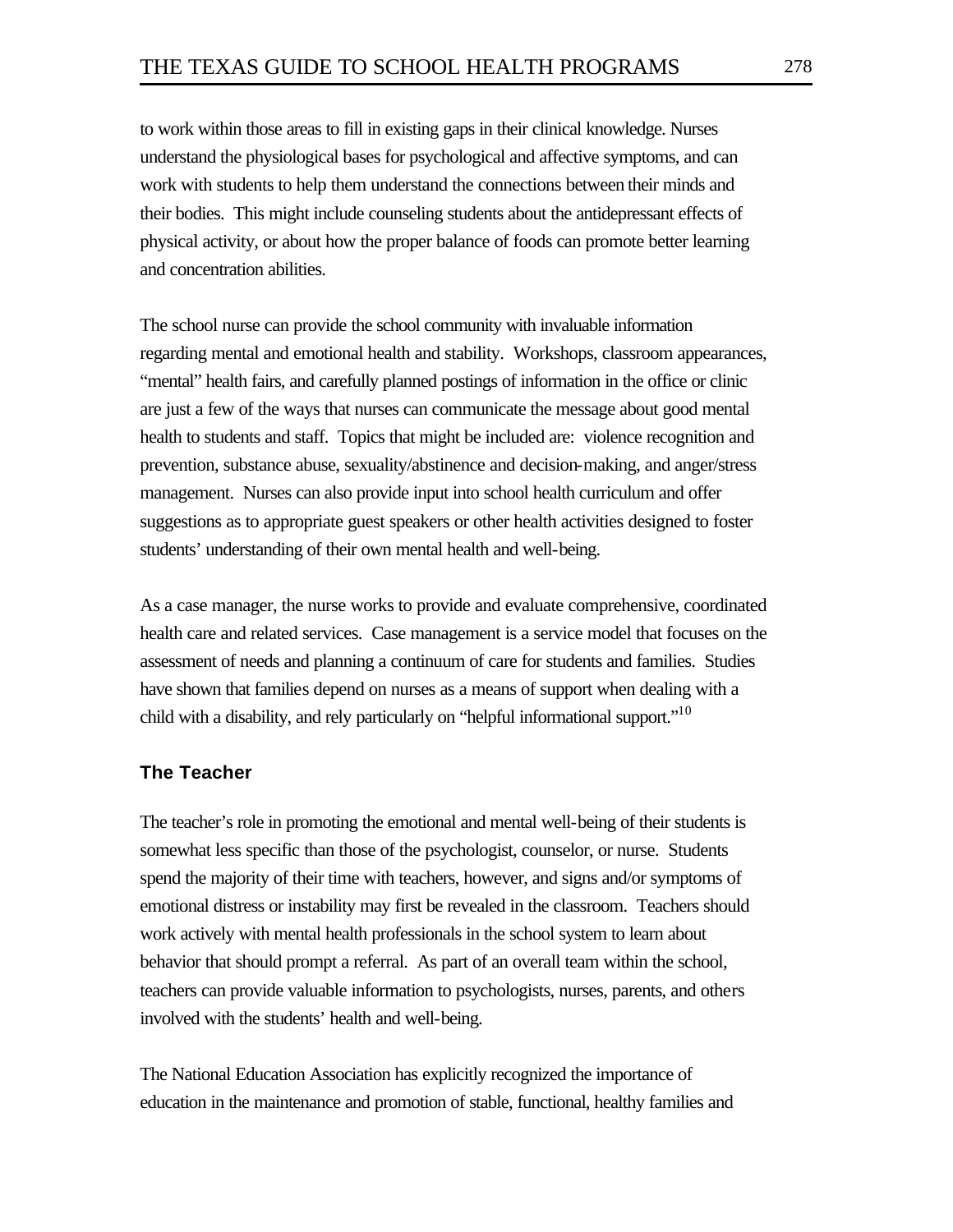the emotional, physical, and mental health of people within these families.<sup>11</sup> They also believe that programs should be established for both students and parents/guardians within the school system that promote:

- The development of self-esteem and positive self-concept in individuals of all ages in various family roles;
- ß The learning and practicing of positive interpersonal communication skills and conflict resolution;
- Education in human growth and development;
- ß Positive parenting techniques that include strategies to deal effectively with violent behavior; and
- An understanding of societal issues and problems related to children, spouses, parents/guardians, older generation family members, and other family members. $^{12}$

Teachers have a very important role to play in building a positive classroom atmosphere for students. Topics and activities that can enhance the standard curriculum include: holding problem-solving class meetings; improving communication skills; teaching cooperation; helping students handle anger, frustration, and aggression; teaching tolerance of diversity; helping students to resolve conflicts with other students (and with adults); and providing opportunities for positive emotional expression.<sup>13</sup> The importance of teacher attitude has also been discussed by researchers.<sup>14</sup> It is suggested that teachers' expectations should be open and encouraging at all times in order to facilitate the development of self-esteem in their students. Suggestions for encouraging students include:

- Help students to work towards improvement, not perfection. Commend effort.
- Build on strengths and demonstrate faith in students.
- ß Stimulate and lead students without pushing them ahead of their own pace.
- Integrate all students into the group.
- Help students develop the courage to be imperfect. Help them to learn from their mistakes.

In addition, teachers can develop skills to foster the emotional growth of their students. These skills may be developed through workshops, in-service presentations provided by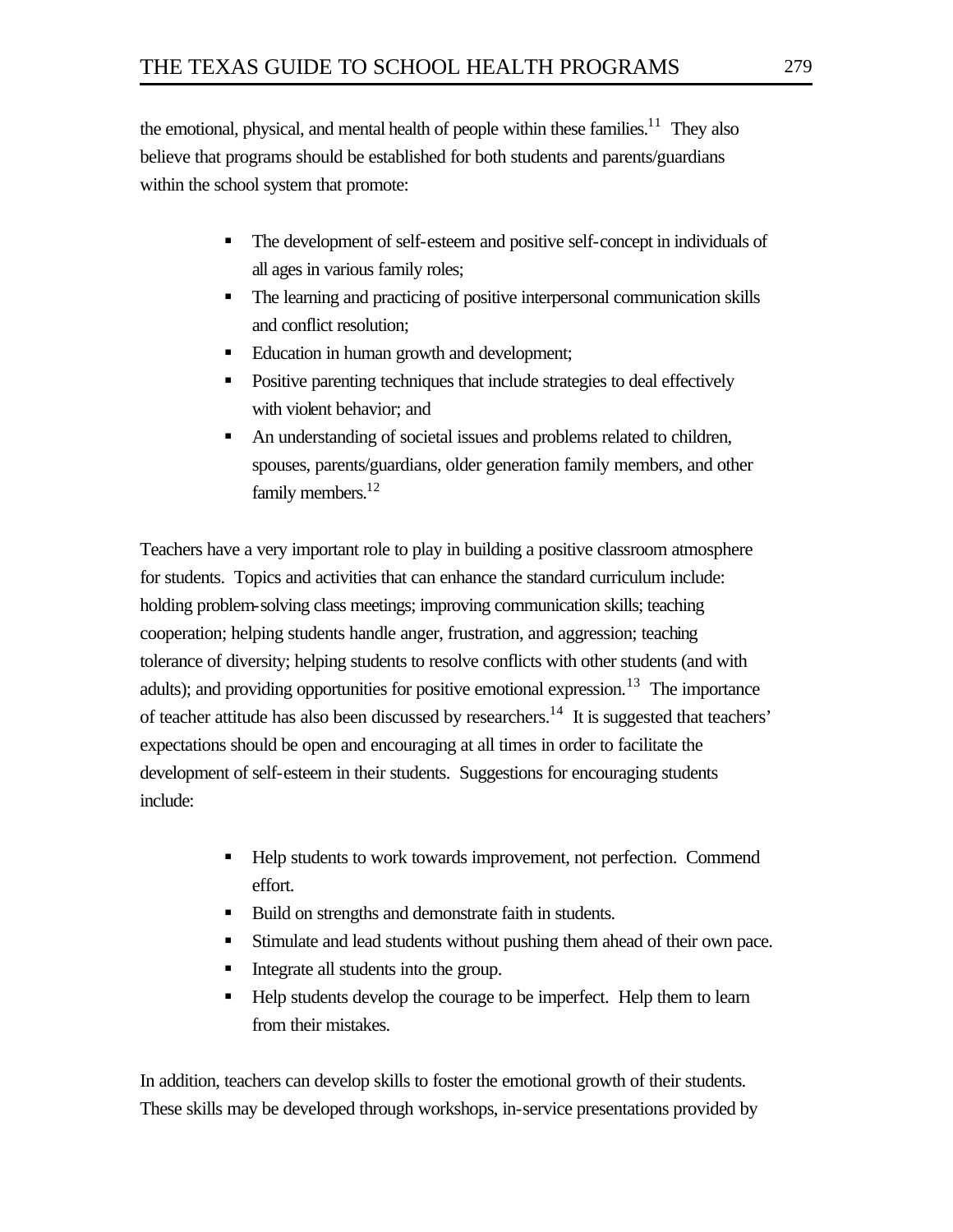the school psychology or counseling staff, or courses offered in the community. Teachers can develop skills in crisis management, counseling methods, group discussion and leadership, role-playing, stress/anger management, and recognition of students "atrisk" for emotional problems (e.g., substance abuse, homosexuality, violence). In general, there are six concepts that teachers can use to guide themselves towards developing these skills:

- **If** Understanding the special needs and psychological development of children and adolescents;
- Having knowledge of the typical emotional problems of normal development;
- Having knowledge of the development and self-esteem in children and adolescents;
- ß Understanding the interactions among school experiences, scholastic progress, and self-esteem;
- Understanding the positive and negative effects of praise on emotional growth; and
- Understanding emotional, academic, and intellectual readiness factors.

# **Mental Health In Schools<sup>15</sup>**

Each day school nurses are confronted with many students who are doing poorly in school as a result of health and psychosocial problems. Increasingly, school nurses find it necessary to do something more than their original training prepared them to do. There is enhanced emphasis on coordination and collaboration within a school and with community agencies to provide the "network of care" necessary to deal with complex problems over time. Thus, services in schools are expanding and changing rapidly. Schools' efforts to address health and psychosocial problems encompass:

- **•** Prevention and pre-referral interventions for mild problems;
- High visibility programs for high-frequency problems; and
- ß Strategies to address severe and pervasive problems.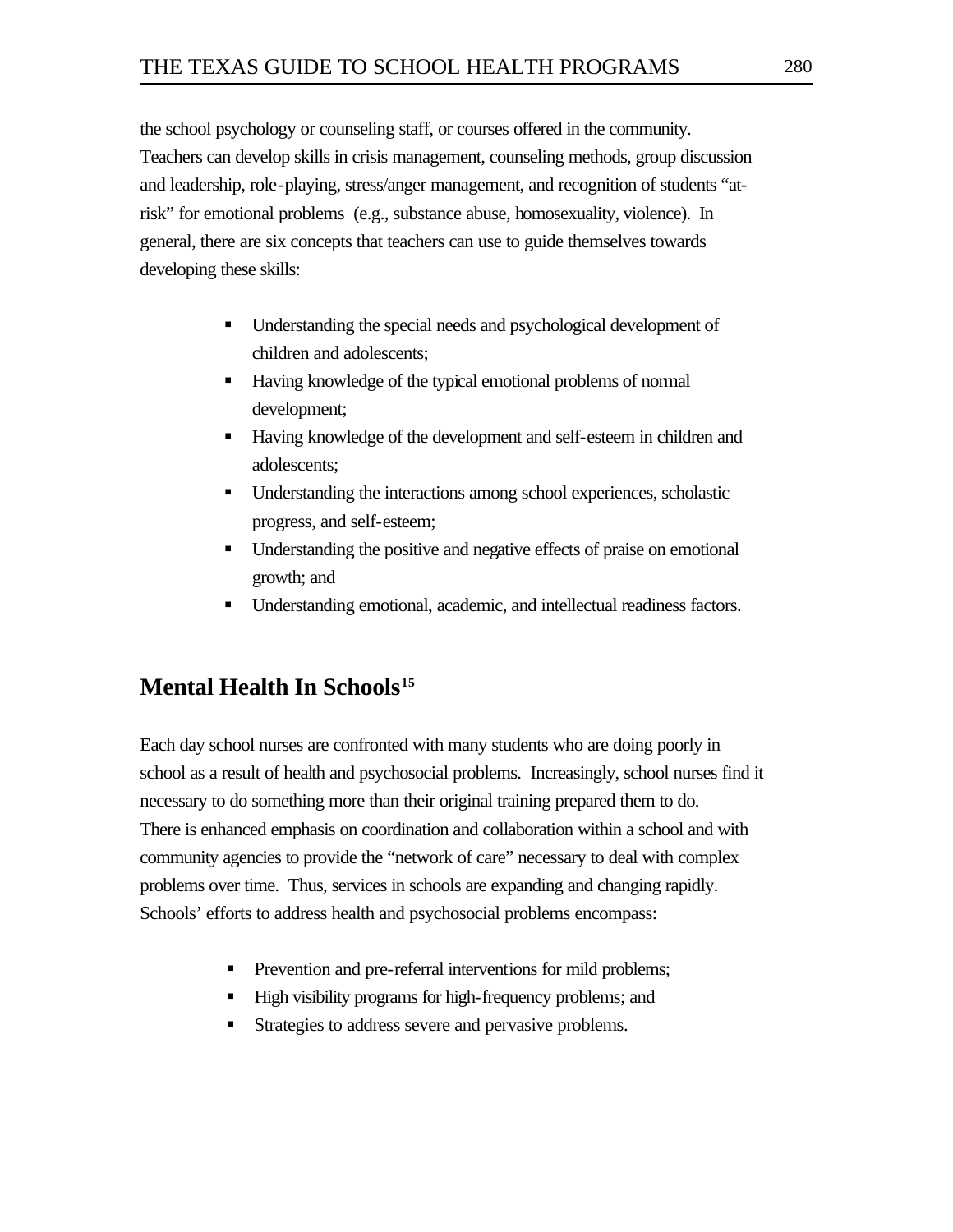## **New Roles for School Nurses**

With continuing education, school nurses can join other mental health professionals in bringing specialized understanding of cause (e.g., psychosocial factors and pathology) and intervention (e.g., approaching problem amelioration through attitude and motivation change and system strategies). This knowledge can have many benefits. For instance, mental health perspectives of "best fit" and "least intervention needed" strategies can contribute to reduced referrals and increased efficacy of mainstream and special education programs. With respect to pre and in-service staff development, such perspectives can expand educators' views of how to help students with everyday issues as well as with crises and other serious problems -- in ways that contribute to positive growth. Specialized mental health understanding also can be translated into programs for targeted problems (e.g., depression, dropout prevention, drug abuse, gang activity, teen pregnancy).

Because they are inundated with students who need assistance for mental health and psychosocial concerns, a key service many school nurses find themselves providing is the identification and processing of such students. Major tasks in carrying out this service are

- **Initial Problem Identification;**
- Screening/Assessment;
- **Example 3** Client Consultation And Referral Triage; and
- ß Initial Case Monitoring.

Nurses also must be prepared to respond to students' psychological crises. And with respect to primary prevention and treatment, they often find themselves providing:

- Mental Health Education;
- ß Psychosocial Guidance And Support (Classroom/Individual); and
- ß Psychosocial Counseling.

They also are a valuable resource for ongoing case monitoring*.* This leads to the view that the range of functions nurses and other pupil service specialists should perform for schools are: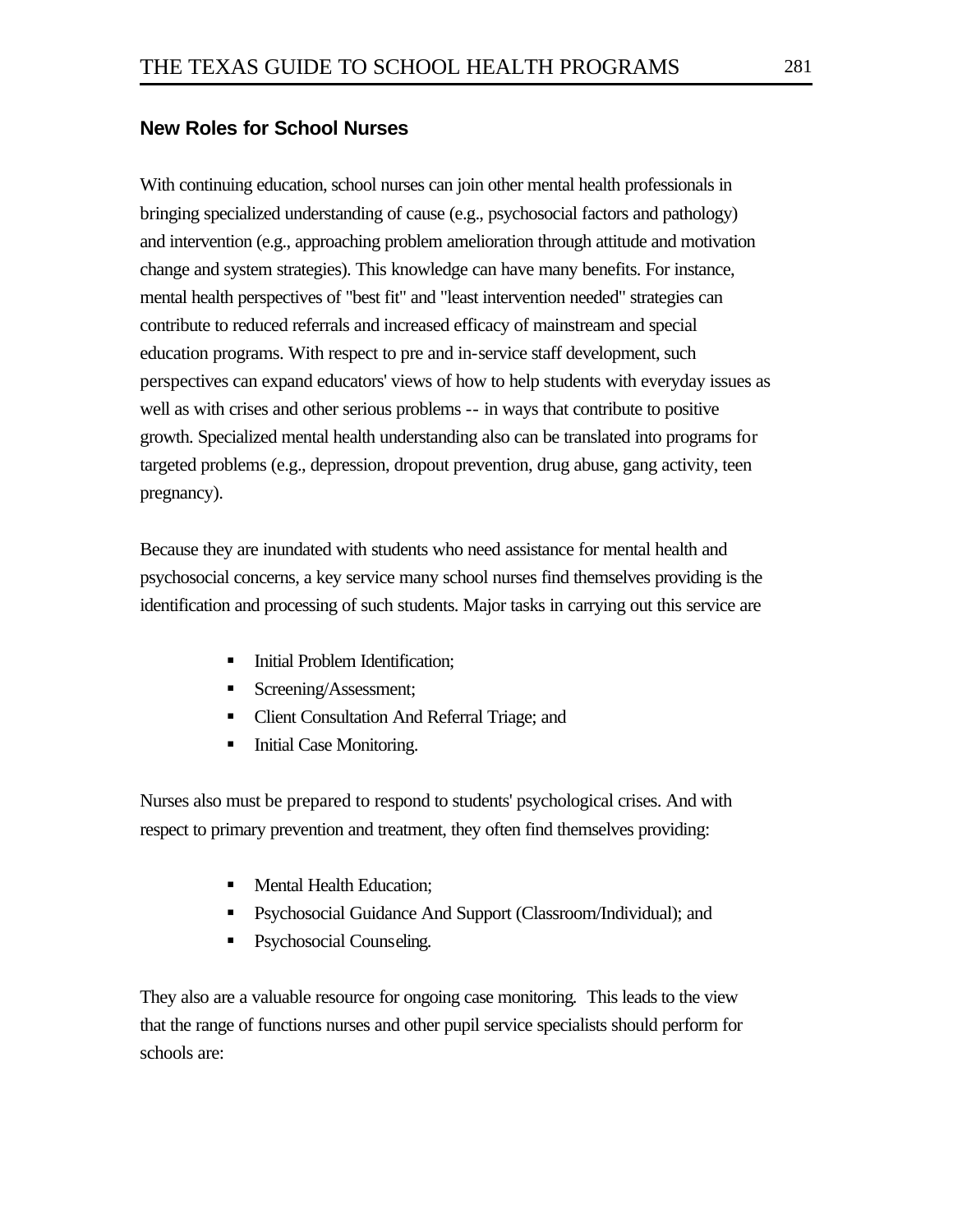- Direct service activity (e.g., crisis intervention in emergency situations; short-term assessment and treatment, including facilitating referral and case management; prevention through promotion of physical and mental health and enhancing resources through supervising professionals-in-training and volunteers);
- ß Resource coordination and development (e.g., organizing existing programs; integrating with instruction through in-service mentoring and consultation; interfacing with community agencies to create formal linkages; preparing proposals and developing new programs; acting as an agent of change to create readiness for systemic reform and facilitating development of mechanisms for collaboration and integration; providing support for maintenance of reforms; participation on school governance and planning bodies);
- ß Enhancing access to community resources (e.g., identifying community resources; assisting families to connect with services; working with community resources to be more responsive to the needs of a district's students; community coalition building).

### **Initial Problem Identification**

School nurses can play an active role in screening, identification, and referral of children with emotional, behavioral, and/or mental health problems. Many children will visit the school nurse's office during the day. Some children visit the nurse several times a day; these children are often known as "frequent fliers." Children who visit the nurse during the day with a variety of non-specific complaints are trying to communicate a concern they may not be able to express verbally. Some children may be having difficulty in the classroom and need a break from the tension of trying to succeed. Some children may be trying to work out a problem with their friends, or a problem at home, while other children may just be feeling sad and need comforting words from a familiar person.

It is important for the nurse to realize that "frequent fliers" are not just trying to waste time in the nurse's office but have a real need for which they are seeking help. The school nurse should be astute and realize that the child who is always trying to skip math class may be failing and may need help asking for additional tutoring or may even need an evaluation for a learning disorder. The nurse should consult with the child's teacher, counselor, and/or parent when a "frequent flier" is coming repeatedly to the office. This is a very sensitive area of practice, and frequently parents will respond by telling their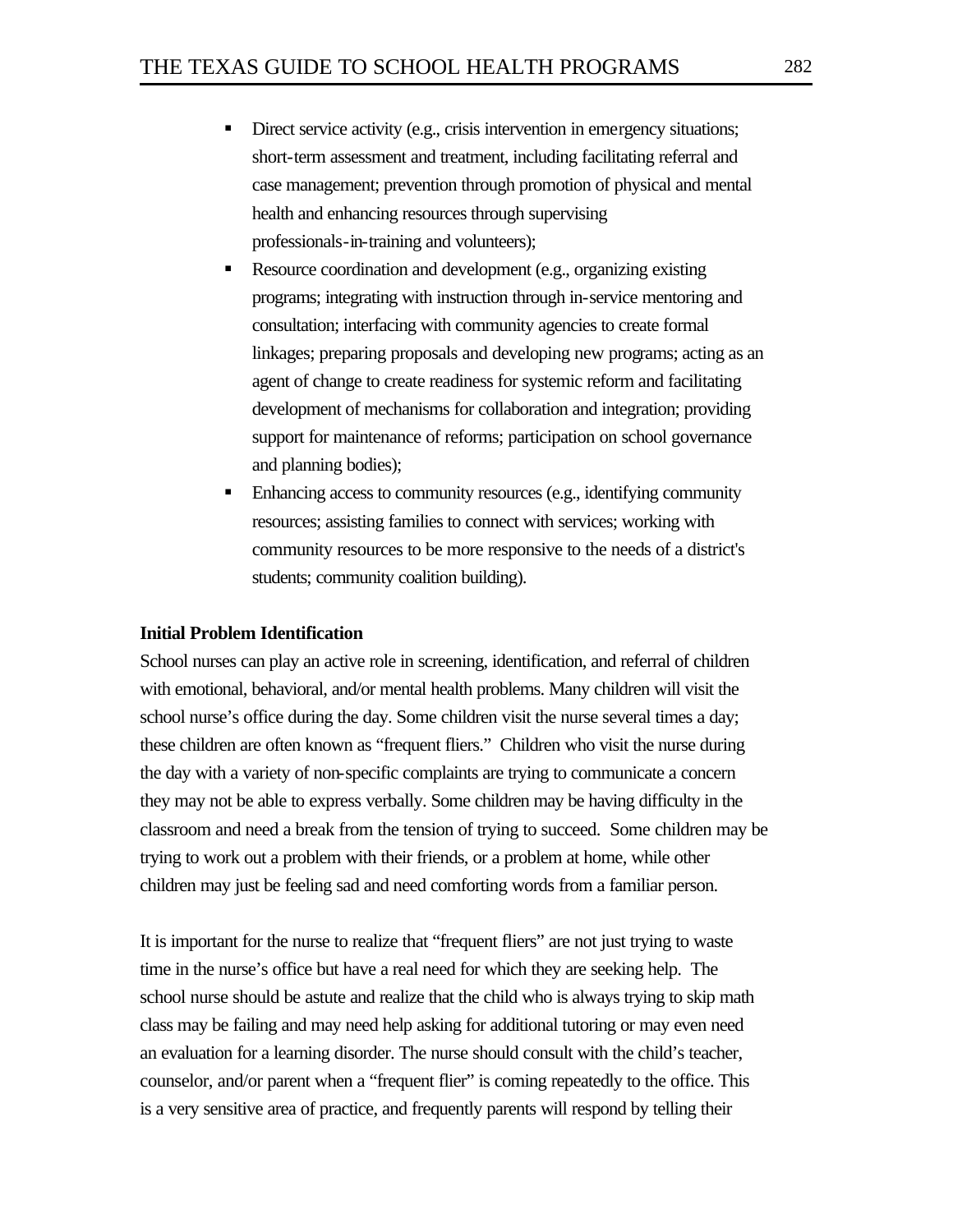child not to "bother the nurse anymore." It is imperative that the nurse communicate clearly with the teacher and/or parent the need to work together to help the child feel more comfortable at school by helping the child understand what is upsetting him or her. School nurses should compile a list of mental health professionals in their area who are trained to care for children and their families.

The Pediatric Symptom Checklist (PSC) is a screening tool used frequently in pediatric practices to determine if a child's mood or behavior is enough to warrant a referral for mental health services.

Several states (e.g., Arizona, Massachusetts) now recommend the PSC or other brief questionnaires for psychosocial screening during EPSDT, and a number of HMO's (Kaiser of Northern California, Neighborhood Health Plan of Massachusetts) are piloting the use of the PSC as a routine part of well-child visits. The PSC is also being used as a part of annual screenings in a variety of non-health care settings like Ventura County, California Head Start. A positive score reflects a high likelihood that a child is having significant psychosocial dysfunction. Although certain responses may suggest a diagnosis, the PSC is a screening tool and not diagnostic. If positive, the clinician should pursue a brief interview reviewing the child's major areas of functioning (school, family, activities, friends and mood). If this brief interview supports the PSC findings, the clinician then decides whether a follow-up appointment, further evaluation or referral is indicated.<sup>16</sup>

The PSC was developed by Dr. Jellinek from the Massachussets General Hospital. If a child has a positive screen the parent and/or school counselor should be notified (the PSC and scoring information are included as Exhibit 3, at the end of this chapter).

### **Connecting a Student with the Right Help**

The process of connecting the student with appropriate help can be viewed as encompassing four facets:

- (1) Screening/assessment
- (2) Client consultation- and referral
- (3) Triage
- (4) Initial case monitoring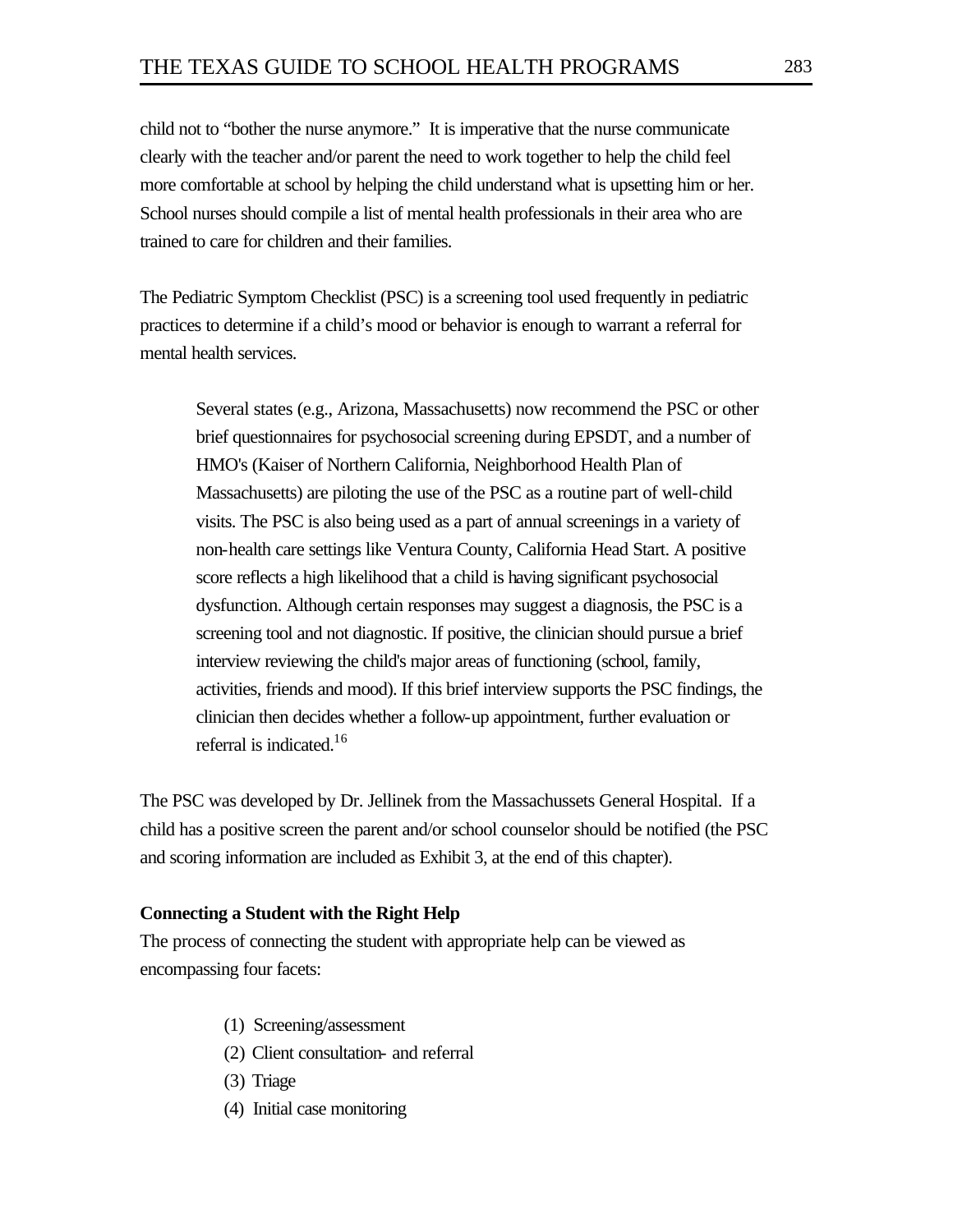# **Screening; A Note of Caution**

Formal screening to identify students who have problems or who are "at risk" is accomplished through individual or group procedures. Most such procedures are *first-level* screens and are expected to *over identify* problems. That is, they identify many students who do not really have significant problems (false positive errors). This certainly is the case for screens used with infants and primary grade children, but false positives are not uncommon when adolescents are screened. Errors are supposed to be detected by follow-up assessments.

Because of the frequency of false positive errors, **serious concerns arise when screening data are used to diagnose students and prescribe remediation and special treatment.** Screening data primarily are meant to sensitize responsible professionals. No one wants to ignore indicators of significant problems. At the same time, **there is a need to guard against tendencies to see** *normal variations* **in student's development and behavior as problems.**

Screens do not allow for definitive statements about a student's problems and need. **At best, most screening procedures provide a preliminary indication that something may be wrong**. In considering formal diagnosis and prescriptions for how to correct the problem, one needs data from assessment procedures that have greater validity.

It is essential to remember that many factors that are symptoms of problems also are common characteristics of young people, especially in adolescence. Cultural differences also can be misinterpreted as symptoms. To avoid misidentification that can inappropriately stigmatize a youngster, all screeners must take care not to overestimate the significance of a few indicators and must be sensitive to developmental, cultural, and other common individual differences.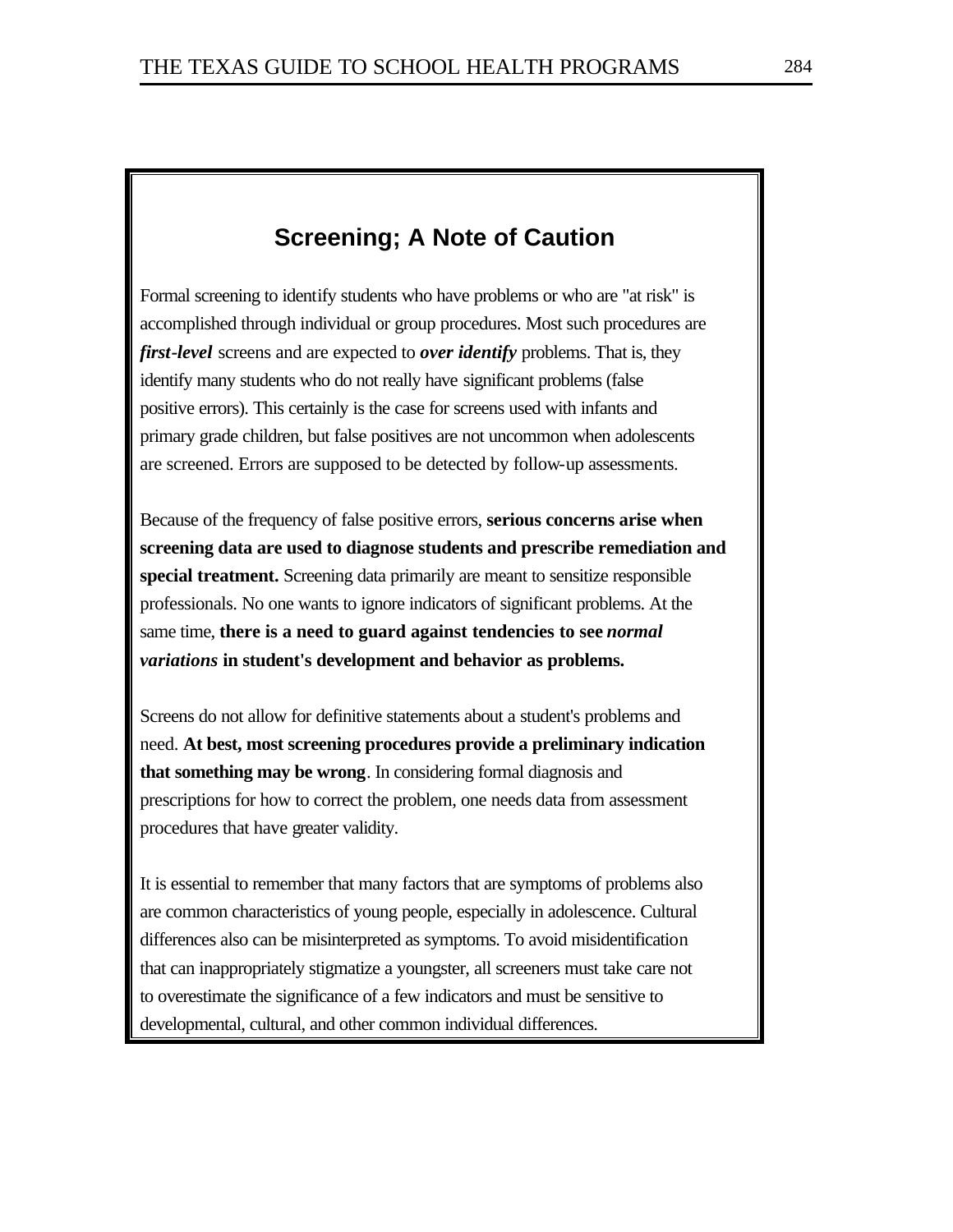### **Comments on Screening/Assessment and Diagnosis**

When someone raises concerns about a student, one of the best tools a nurse can have is a structured referral form. This encourages the referrer to provide detailed information about the nature and scope of the problem. An example of such a form is provided at the end of this section.

Gather other available information about the student. It is good practice to gather information from several sources, including the student. Useful sources are teachers, administrators, parents, sometimes peers, etc. If feasible and appropriate, a classroom observation and a home visit also may be of use.

A nurse can perform a screening interview. The nature of this interview will vary depending on a age of the student and whether the concerns raised are general, about misbehavior and poor school performance, or specific, about lack of attention, overactivity, major learning problems, significant emotional problems such as appearing depressed and possibly suicidal, or about physical, sexual, or substance abuse. It is important to look for assets as well as weaknesses. Clarify the role of environmental factors in contributing to the student's problems.

### **Remember:**

- ß Students often somatize stress (complain of physical pain when they are emotionally stressed); but remember that some behavioral and emotional symptoms stem from physical problems.
- The student may be exhibiting behavior that is fairly common at a particular development stage. Moreover, age, severity, pervasiveness, and chronicity are important considerations in diagnosis of mental health and psychosocial problems.

### **Client Consultation and Referral**

When someone becomes concerned about a student's problems, one of the most important roles to play is assisting the individual in connecting directly with someone who can help. This involves more than referring the student or parents to a resource. The process is one of turning referral procedures into an effective intervention in and of itself. Minimally,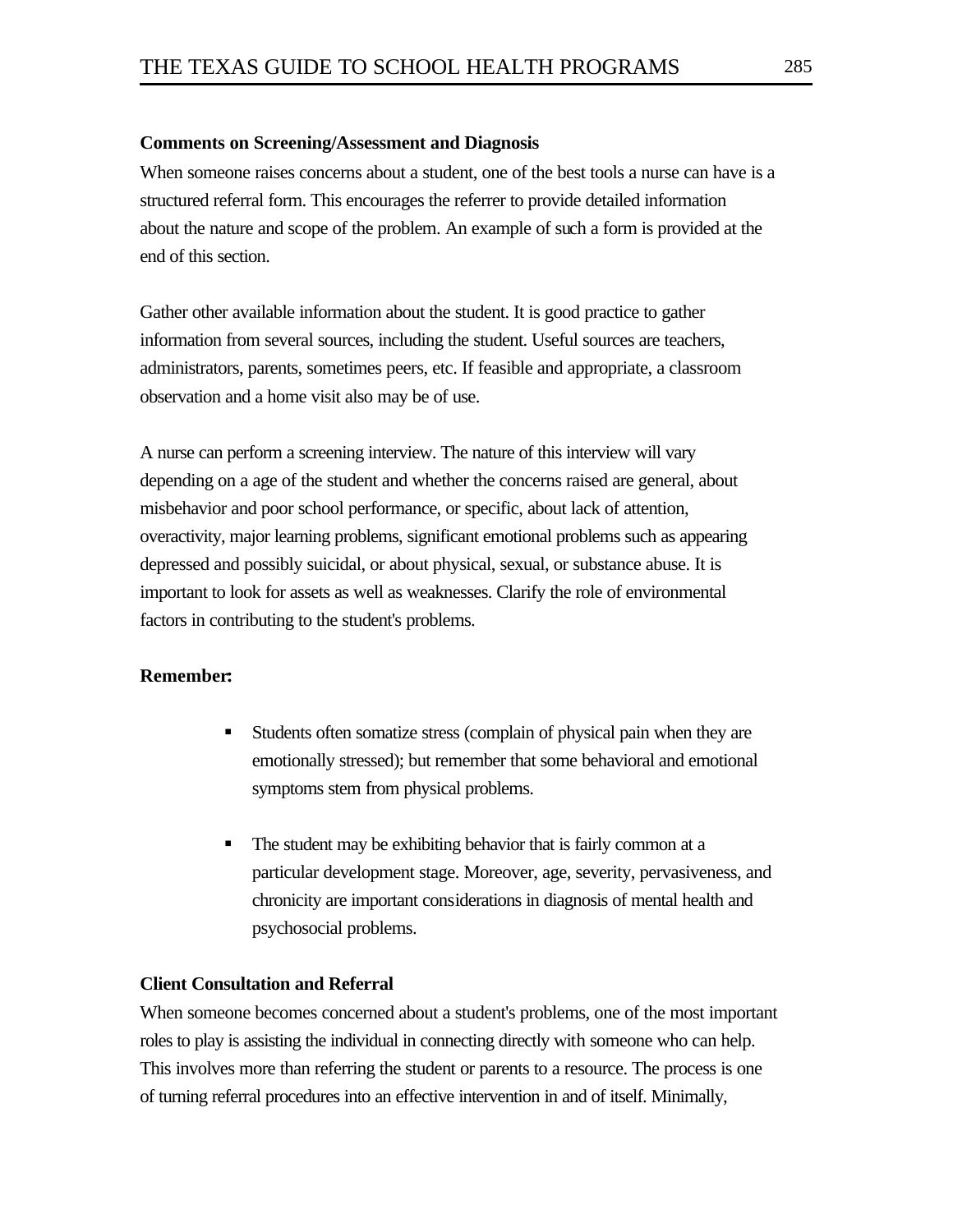such an intervention encompasses consultation with the concerned parties, assisting them by detailing the steps involved in connecting with potential referral resources, and following-up to be certain of follow-through. It may also include cultivating referral resources to maximize their responsiveness to referrals.

Using all the information gathered, sit down with those concerned (student, family, other school staff) and explore what seems to be wrong and what to do about it. Such consultation sessions are part of a shared problem solving process during which the nurse can provide support by assisting the involved parties in:

- Analyzing the problem (Are environmental factors a concern? Are there concerns about underlying disorders?)
- Laying out alternatives (clarifying options/what's available)
- **•** Deciding on a course of action (evaluating costs vs. benefits of various alternatives for meeting needs)

Finally, it is essential to work out a sound plan for ensuring there is follow-through on decisions. Thinking in terms of intervention steps, a good consultation and referral process helps you do the following:

> (1) Provide ways for students/families and school personnel to learn about existing resources.

This entails widespread circulation of general information about on- and off-campus programs and services and ways to readily access such resources.

(2) Establish whether a referral is necessary.

This requires an analysis of whether current resources can be modified to address the need.

(3) Identify potential referral options with the student/family.

Review with the student/family how referral options can assist. A resource file and handouts can be developed to aid in identifying and providing information about appropriate services and programs, and off-campus, for specific types of concerns (e.g.,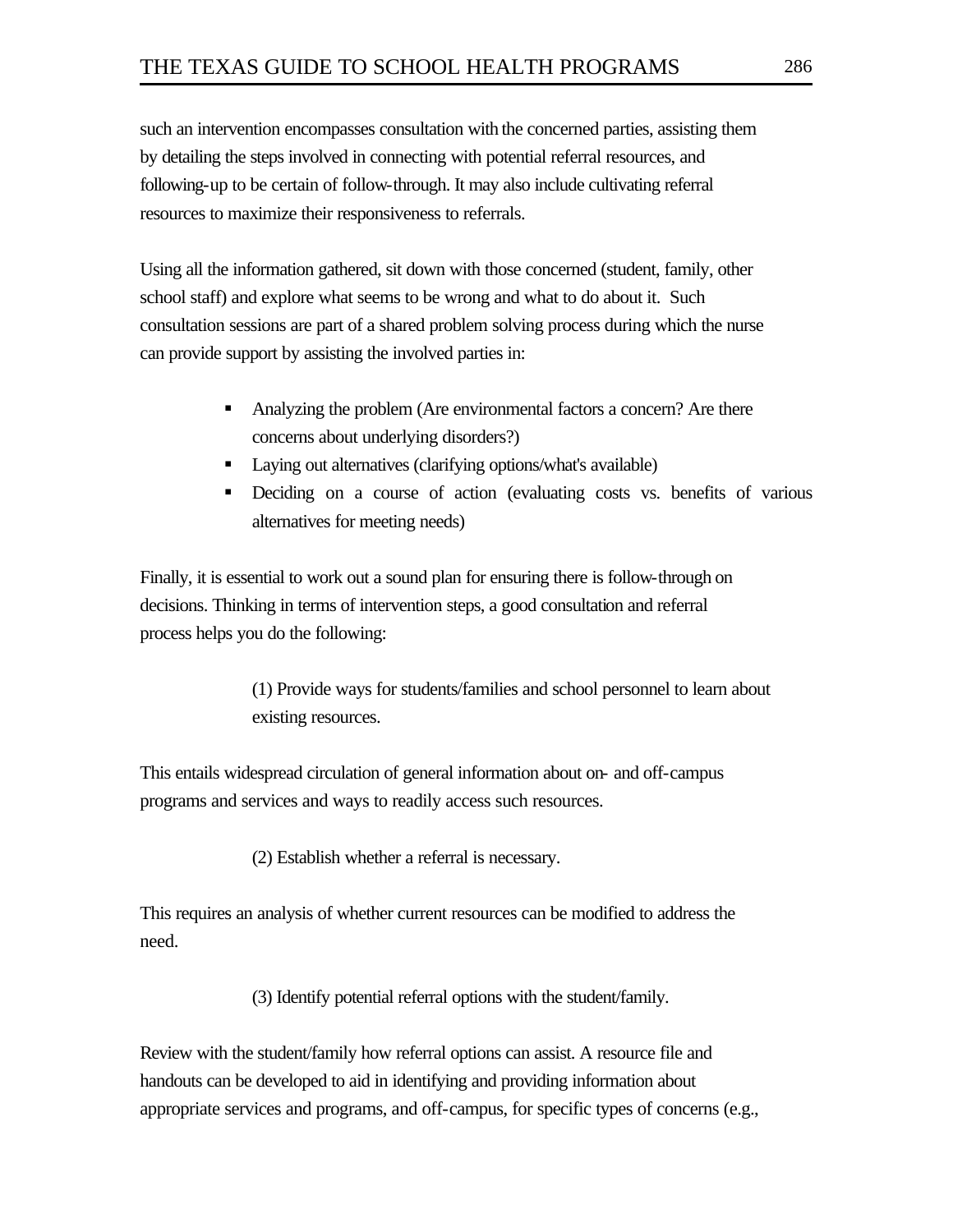individual/group/family/professional or peer counseling for psychological, drug and alcohol problems, hospitalization for suicide prevention). Remember that many students benefit from group counseling. And, if a student's problems are based mainly in the home, one or both parents may need counseling -- with or without the student's involvement as appropriate. Of course, if the parents won't pursue counseling for themselves, the student may need help to cope with and minimize the impact of the negative home situation.

> (4) Analyze options with student/family and help with decision-making as to which are the most appropriate resources.

This involves evaluating the pros and cons of potential options (including location, fees, least restrictive and intrusive intervention needed) and, if more than one option emerges as promising, rank ordering them. For example, because students often are reluctant to follow-through with off-campus referrals, first consideration may be given to those on-campus, then to off-campus district programs, and finally to those offered by community agencies. Off-campus referrals are made with due recognition of school district policies.

> (5) Identify and explore with the student/family potential barriers to pursuing the most appropriate option.

Is there a financial problem? A transportation problem? A problem about parental consent? Too much anxiety/fear/apathy? At this point, it is wise to be certain that the student (and where appropriate the family) truly feels an intervention will be a good way to meet her or his needs.

(6) Work on strategies to reduce barriers to follow-through.

This often overlooked step is essential to follow-through. It entails taking the time to clarify specific ways to deal with apparent barriers.

> (7) Give the student/family a written summary of what was decided including follow-through strategies.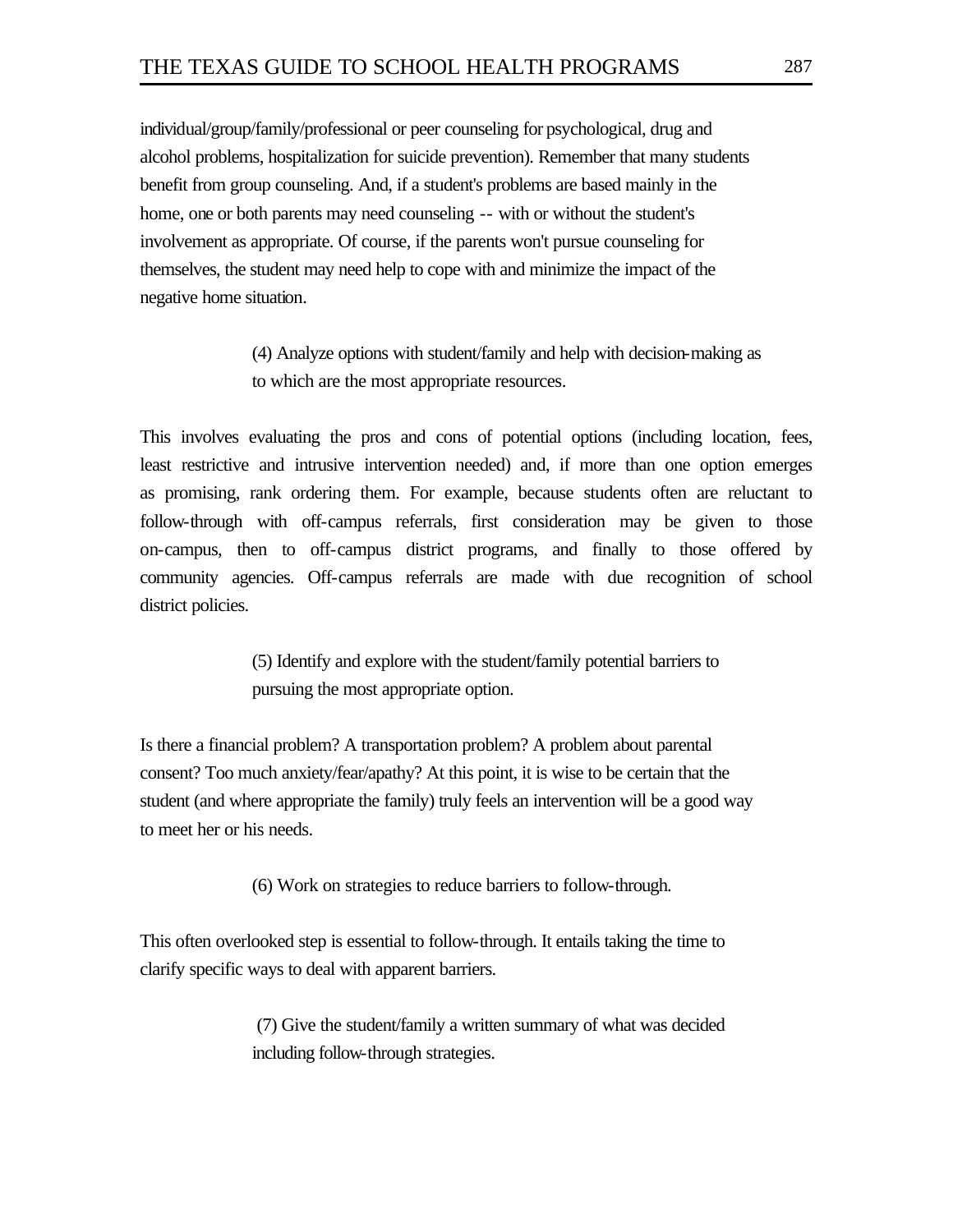A referral decision form can summarize (a) specific directions about enrolling in the first choice resource, (b) how to deal with problems that might interfere with successful enrollment, and (c) what to do if the first choice doesn't work out. A copy of such a form can be kept on file for purposes of case monitoring.

(8) Give the family a follow-through status report form.

This form is intended to let the school know whether the referral was successful and if not, whether additional help is needed to connect the student/family to needed resources. Remember that teachers and other school staff will want to know that something was done. Without violating any confidentiality considerations, the nurse can and should send them a quick response reassuring them that the process is proceeding.

> (9) Follow-through with student/family and other concerned parties to determine current status of needs and whether previous decisions were appropriate.

This requires establishing a reminder (tickler) system so that a follow-up is made after an appropriate period of time.

Obviously, the above steps may require more than one session with a student/family and may have to be repeated if there is a problem with follow-through. In many cases, one must take specific steps to help with follow through, such as making direct connections (e.g., by phone) to the intake coordinator for a program. Extreme cases may require extreme measures such as arranging for transportation or for someone to actually go along to facilitate enrollment.

### **Consent and Due Process**

There was a time not so long ago when assessing students with problems and assigning them to special programs was done matter-of-factly. Most professionals believed they knew who needed help and what help was needed. It was a relatively simple matter to inform those involved that a problem existed and what was to be done. Growing awareness of rights and of the potentially harmful effects of treatment led to safeguards. Currently, consent is not taken for granted.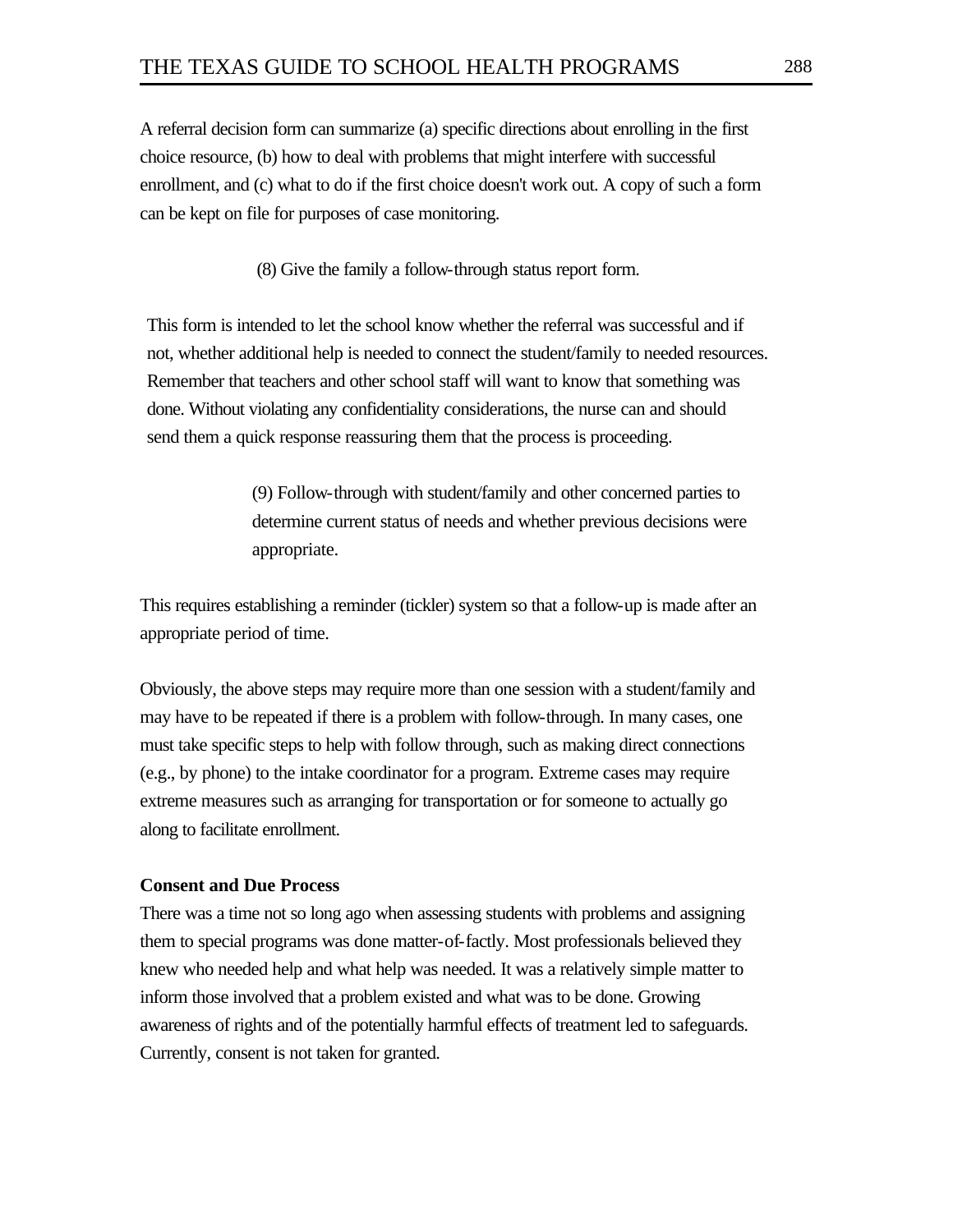Parent organizations and child advocates have insisted that parents be involved in any decision that might have a profound effect on the course of a child's life. This fact is reflected in the "procedural safeguards" enacted into federal law. These safeguards are rooted in the legal concept of due process as established in the Fourteenth Amendment to the federal constitution.

Due process protects people's rights; procedural safeguards are meant to help guarantee that everyone is treated fairly. They are meant to ensure that parents are involved in decisions regarding testing and placement of their child. Interventions are not supposed to take place without parental consent.

## **Interviewing: Exploring the Problem with the Student/Family**

The following general guide is meant to provide an overview of the types of information the school nurse might pursue in order to learn a bit more about a student's problem.

In general, you will want to explore:

What's going well?

What's not going so well and how pervasive and serious are the problems?

What seems to be the cause, or causes, of the problems?

What's already been tried to correct the problems?

What should be done to make things better?

(What does the student/family think should be done? Do the causes shed any light on what needs to be done? Does what's already been tried shed any light? What are the student/family willing to try? How much do they truly think that things can be made better?)

Remember, a formal interview with a student about psychosocial/mental health concerns, requires a signed informed consent from a parent or legal guardian. It is good practice to get the student's assent as well.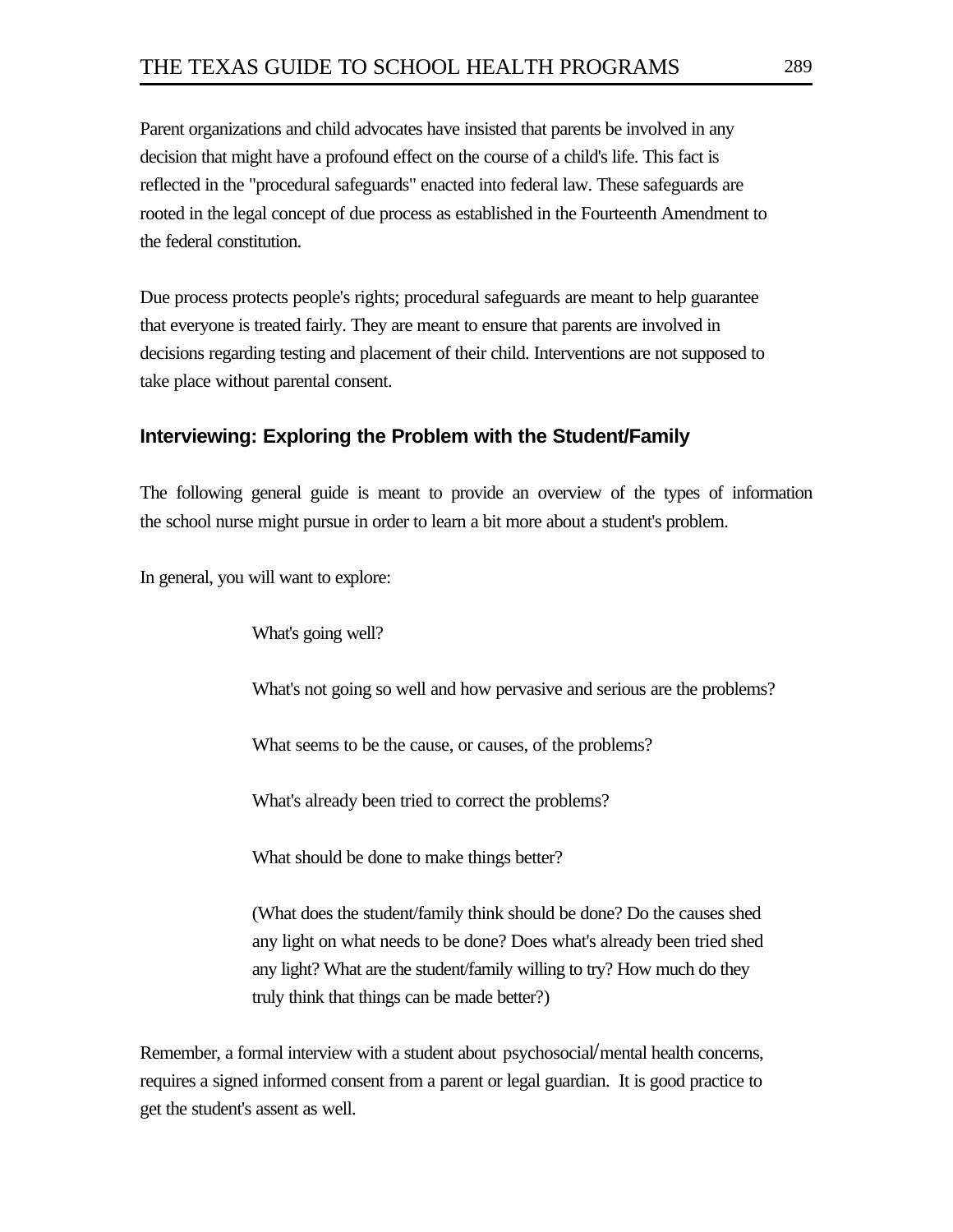### **Understand the Nature and Scope of Problems**

To explore what's going well and what's not, ask about current status related to various aspects of a student's daily life. To this end, Henry Berman, MD, proposes an approach to interviewing that he calls HEADS (**H**ome, **E**ducation, **A**ctivities, **D**rugs, and **S**exuality). This acronym is meant to guide the interviewer in exploring key facets of a young person's life, especially those that may be a source of trouble.

Borrowing and adding to this framework, the following areas and topics might be explored with respect to current status. Where problems are identified, past circumstances related to the area and topic can be further discussed to help clarify duration, possible causes, and past or current efforts to deal with them.

### **Home & Health**

#### **Place of residence**

Where does the student live and with whom?

Physical conditions and arrangements in the residence?

Family status relationships, and problems? (separation, loss, conflict, abuse, lack of supervision and care, neglect, victimization, alienation)

#### **Physical health**

Developmental problems? Somatic complaints? Accident proneness? Indications of physical or sexual abuse? Indications of eating problems? Recent physical injury/trauma?

#### **Emotional health?**

Anxieties? Fears?

Frustration?

Anger? Frequent and extreme mood swings?

Self-image? (degree of perceived sense of competence/efficacy; sense of worth; feelings of personal control over daily events feelings of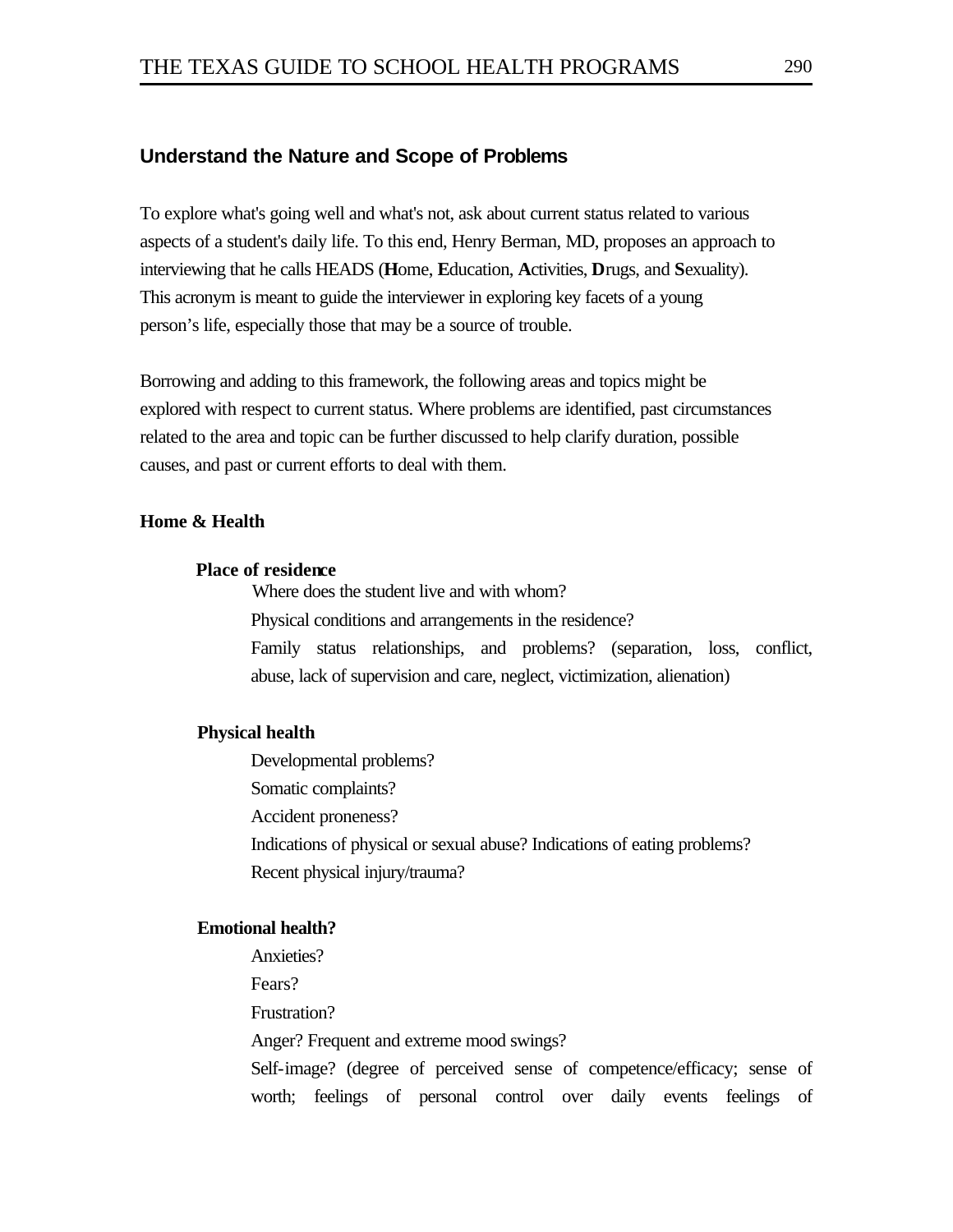dependency on others; gender concern; self-acceptance; defensiveness) Isolation or recent loss? Hopes and expectations for the future? If unhappy, is s/he depressed? If depressed, is s/he suicidal? Psychic trauma? Symptoms of mental illness? (hallucinations, delusions)

### **Education**

#### **School functioning**

School attended, grade, special placement? Learning? (level of skills) Performance? (daily effort and functioning, grades) Motivation? (interests, attendance)

#### **Relationships at school**

Behavior? (cooperation and responsiveness to demands and limits) Special relationships with any school staff? (anyone really liked or hated) Plans for future education and vocation?

### **Activities**

**Types of interests** (music, art, sports, religion, culture, gang membership)

**Responsibilities** (caring for siblings, chores, job)

#### **Relationships with peers**

Any close friends? Separation/loss? Conflict? Abuse? Neglect? Victimization? Alienation?

### **Relationships with other adults**

### **Involvement with the law**

#### **How individual usually spends time**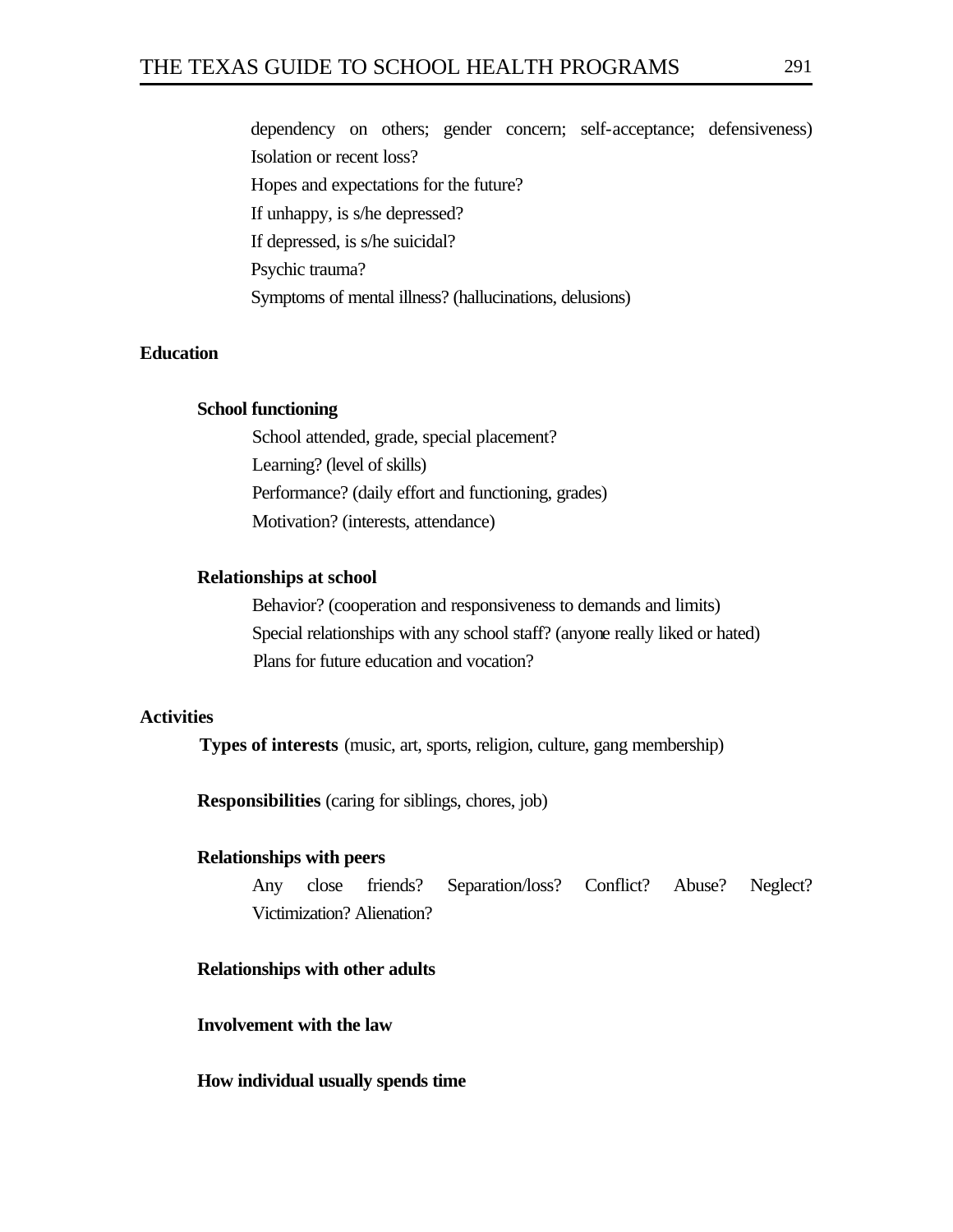### **Drugs**

#### **Substance use, abuse**

#### **Sexuality**

**Active sexually** (informed about pregnancy and STD prevention?)

### **Considering becoming active sexually**

#### **Is, has been, or currently wants to be pregnant**

### **Sexual orientation**

You will also want to use the contact to **observe** aspects of the student/family that can shed additional light on these matters. These include

**Appearance:** dress, grooming, unusual physical characteristics

**Behavior:** activity level, mannerisms, eye contact, manner of relating to parent/therapist, motor behavior, aggression, impulsivity

**Expressive Speech:** fluency, pressure, impediment, volume

**Thought Content:** fears, worries preoccupations, obsessions, delusions, hallucinations

**Thought Process:** attention, concentration, distractibility, magical thinking, coherency of associations, flight of ideas, rumination, defenses (e.g., planning)

**Cognition:** orientation, vocabulary, abstraction, intelligence

**Mood/Affect:** depression, agitation, anxiety, hostility absent or unvarying; irritability

**Suicidality/Homicidality:** thoughts, behavior, stated intent, risks to self or others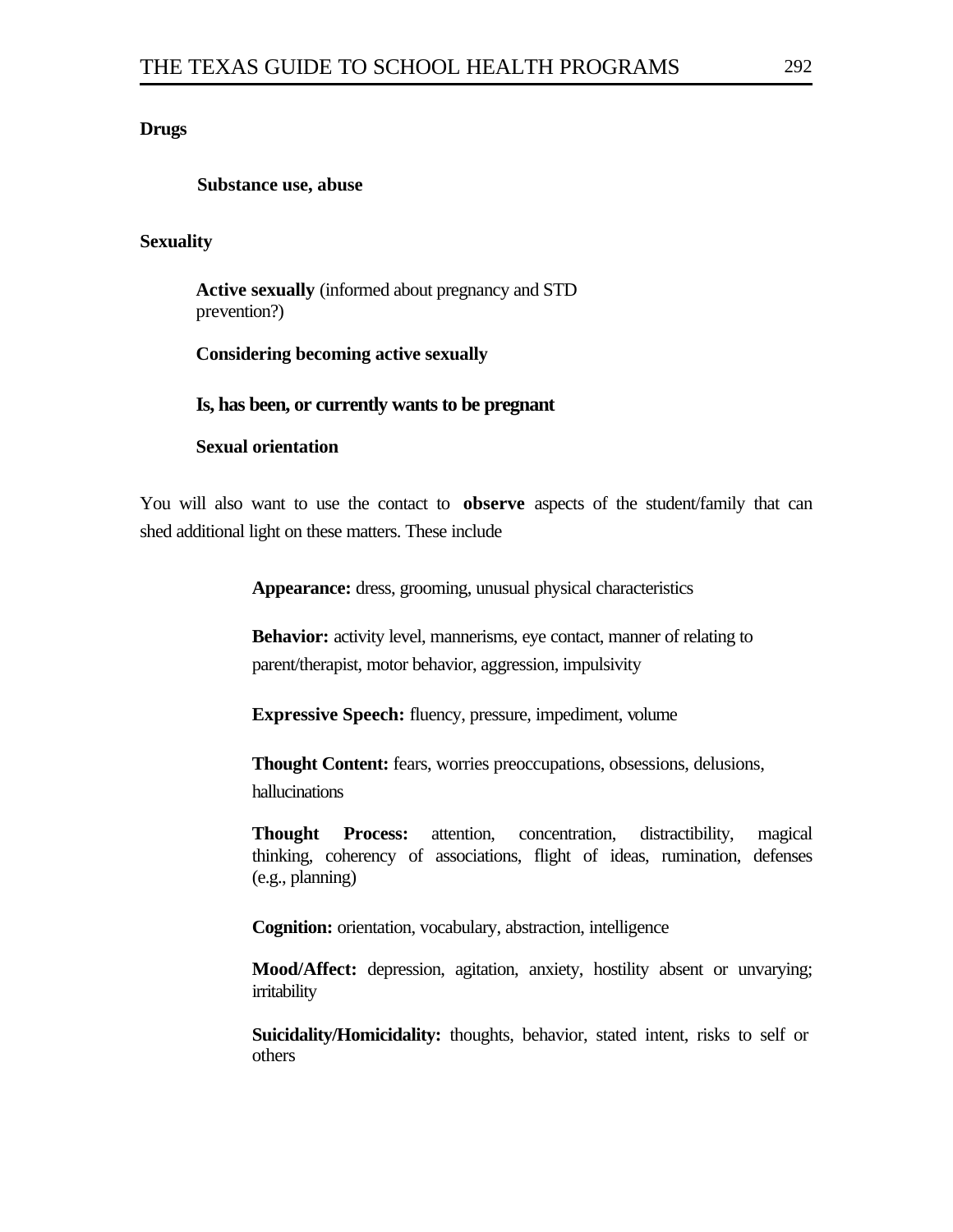**Attitude/Insight/Strengths:** adaptive capacity, strengths and assets, cooperation, insight, judgment, motivation for treatment

In assessing possibilities and motivation for addressing problems, you will want to explore:

- Desirable and desired, long-terms outcomes
- Barriers that may interfere with reaching such outcomes
- ß Immediate needs and objectives for intervention.

And you will want to clarify the student's, parents', and school's role in the process, and any other assistance that is needed, feasible, and desired.

## **Psychosocial Guidance and Support**

Each day many students require a small dose of personalized guidance and support to enhance their motivation and capability for coping with stressors. Others who are involved in therapeutic treatment (e.g., personal counseling, psychotherapy, psychotropic medication) need someone who understands the treatment and can deal with related concerns that arise at school.

Personalized guidance and support is best provided on a regular basis in the classroom and at home. There are great benefits to be gained from any role the nurse may play in helping teachers function in ways where they directly provide such support or do so through use of various activities and peer support strategies. Nurses also can play a role in mobilizing and enhancing support from those in the home.

The school nurse also is a logical person for a student to contact if something is amiss between what is happening at school and the student's therapeutic regimen. And s/he is a good person to interface with a student's personal counselor or therapist and to act as a school-site case manager so that there is coordination between the school's efforts to teach and treatment practices.

Guidance and support involve a range of potential activities:

• Advising; advocacy and protection;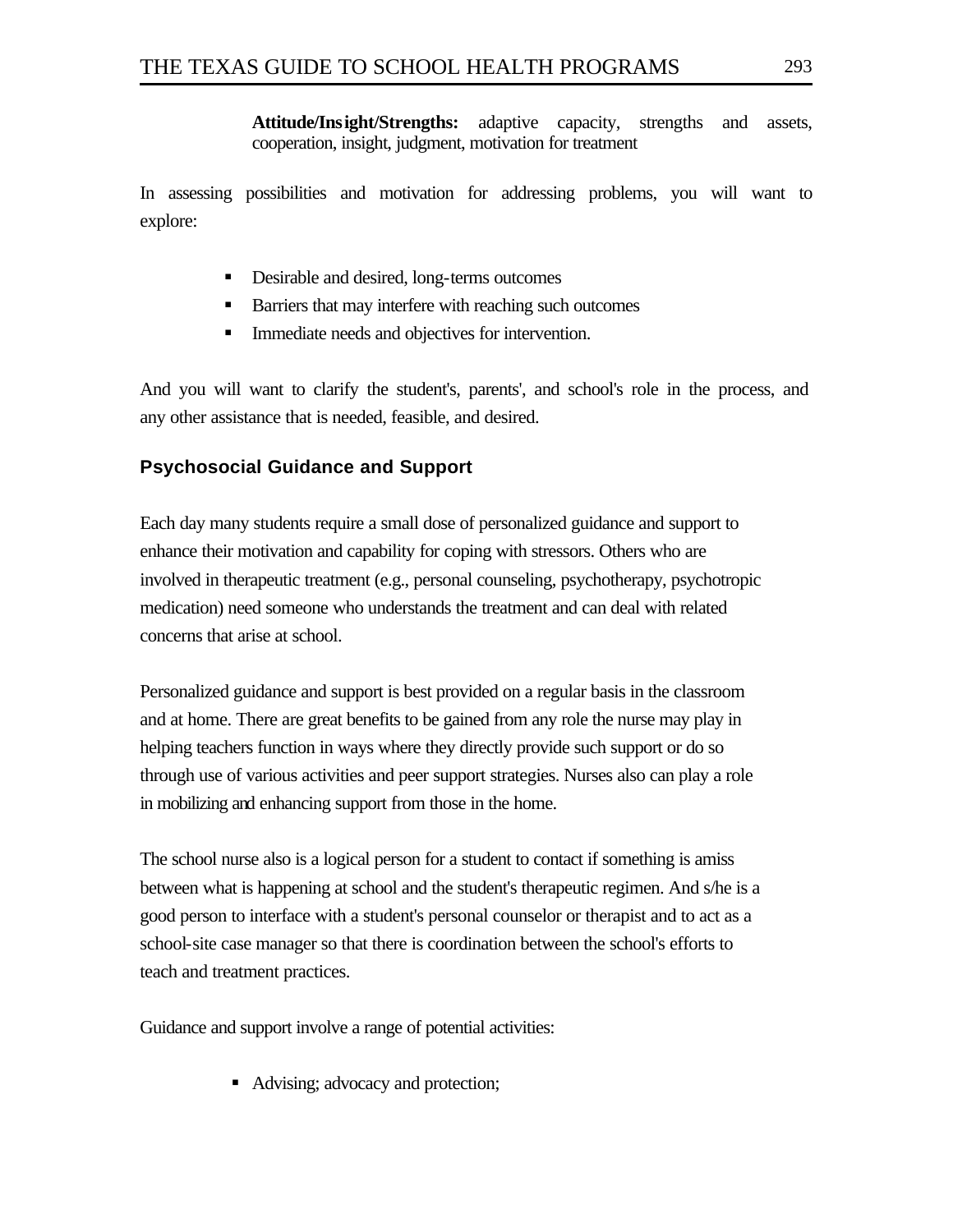- Providing support for transitions (e.g., orienting new students and connecting them with social support networks, facilitating students with special needs as they transition to and from programs and services);
- **•** Mediation and conflict resolution;
- ß Promoting and fostering opportunities for social and emotional development;
- ß Being a liaison between school and home;
- ß Being a liaison between school and other professionals serving a student;

Note: Special considerations and concerns arise related to students taking psychotropic medications. As a follow-up aid for school staff a resource packet on this topic entitled *Students and Psychotropic Medication: The School's Role -* prepared by the Center for Mental Health in Schools at UCLA is available at: [http://smhp.psych.ucla.edu/.](http://smhp.psych.ucla.edu/) Psychotropic medications are also addressed in Chapter 5, *Medication Administration,* of this manual

## **Psychosocial Counseling**

Some student's problems will be more than you should try to handle. In this situation, you should make the best effort you can to connect them with the right help. There are many, however, who could benefit from your counseling, once you have equipped yourself for the task and if you can create the time.

Good counseling builds on the type of caring which is fundamental to all nursing. It also encompasses the basics of any good working relationship, and a bit more. Basics are highlighted here. You will want to learn more and a good next step is to read some of the works referenced at the end of this unit.

In general, counseling requires the ability to carry on a *productive dialogue,* that is, to talk with, not at, others. This begins with the ability to be an active (good) listener and to avoid prying and being judgmental. It also involves knowing when to share information and relate one's own experiences as appropriate and needed. Some thoughts about engaging students in a productive dialogue are outlined on the following pages.

Counseling also requires the ability to create a working relationship that quickly conveys to the student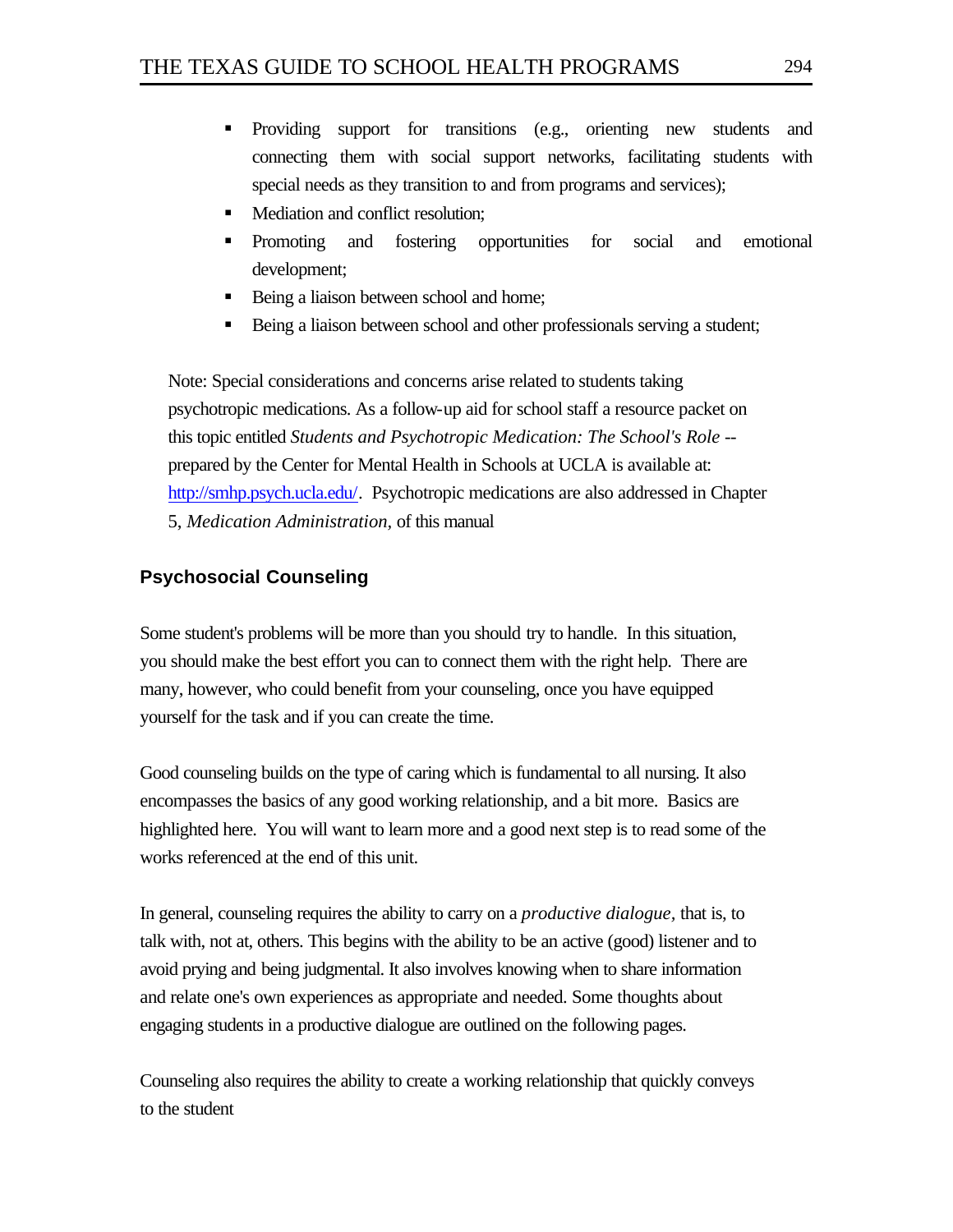- **Positive value and expectation** (that something of value can and will be gained from the experience);
- **Personal credibility** (that the counselor is someone who can help and can be trusted to be keep his or her word, be fair, and be consistent, yet flexible);
- **Permission and protection to engage in exploration and change** (that the situation is one where there are clear guidelines saying it is okay and safe to say what's on one's mind).

The process requires the ability to respond with:

- **Empathy, warmth, and nurturance** (e.g., the ability to understand and appreciate what others are thinking and feeling, transmit a sense of liking, express appropriate reassurance and praise, minimize criticism and confrontation);
- ß **Genuine regard and respect** (e.g., the ability to transmit real interest, acceptance, and validation of the other's feelings and to interact in a way that enables others to maintain a feeling of integrity and personal control).

In general, the focus is on enhancing motivational readiness to dialogue by creating a sense of positive value and expectation for counseling, personal credibility for the counselor, and permission and protection for engaging in exploration for change.

Some specific things to do are:

- Create a private space and a climate where the student can feel it is safe to talk;
- Clarify the role and value of keeping things confidential;
- Avoid interruptions;
- ß Start slowly, avoid asking questions, and minimize pressure to talk (the emphasis should be more on conversation and less on questioning, and on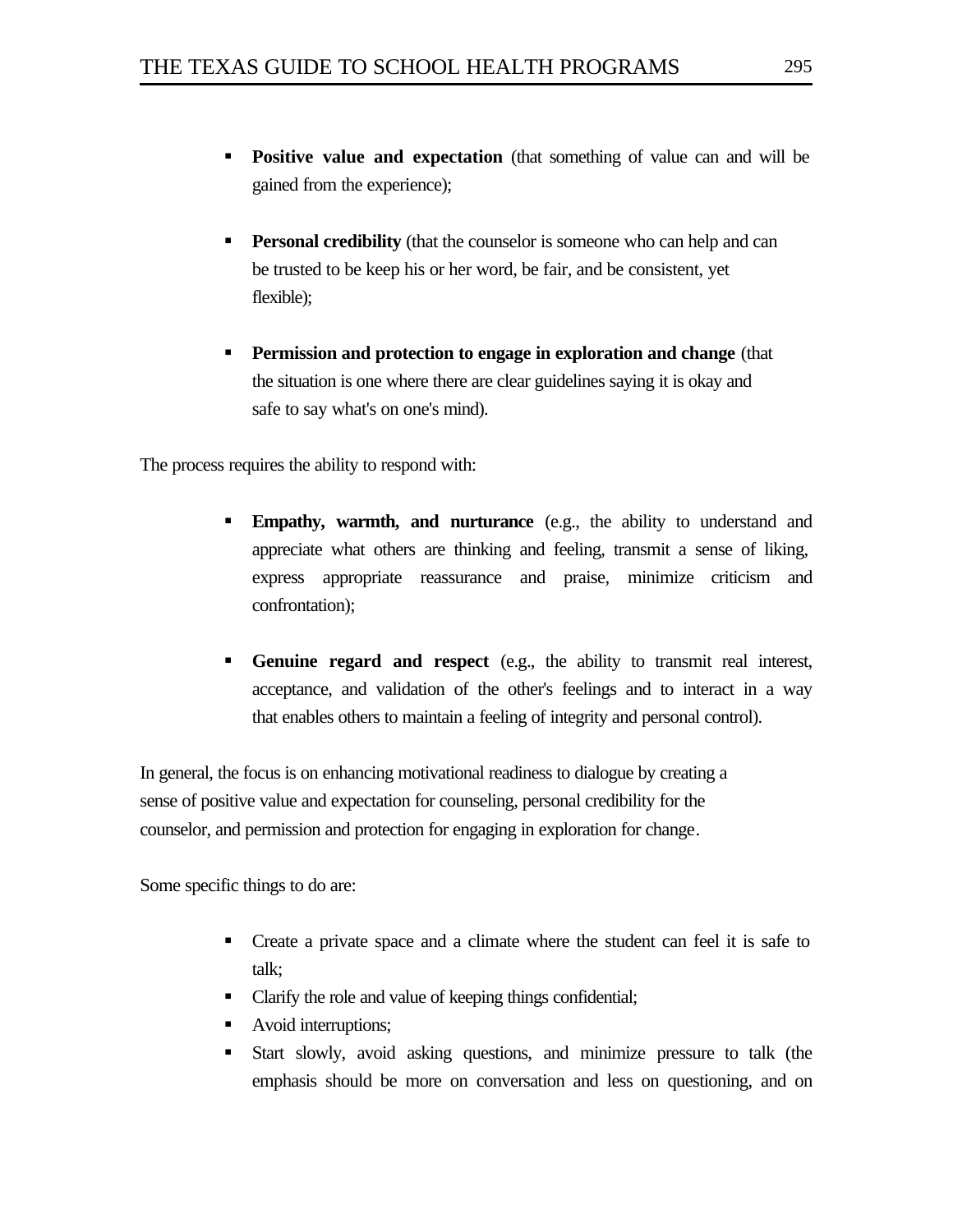non-sensitive topics related to the student's main areas of personal interest);

- Encourage the student to take the lead;
- Humor can open a dialogue; sarcasm usually has the opposite effect;
- Listen with interest:
- ß Respond with empathy, warmth, nurturance, and genuine regard and respect;
- Use indirect leading statement such as "Please tell me more about..." or direct leading statements such as "You said that you were angry at your parents?"
- ß If needed, use structured tools (surveys, sentence completion) to guide a student;
- ß (Examples of tools that may be useful are included in the accompanying materials resource packet entitled Screening/Assessing Students: Indicators and Tools.);
- ß Sometimes a list of items (e.g., things that students generally like and dislike at school or after school) can help elicit a student's views and open-up a dialogue;
- When questions are asked, use open-ended, rather than yes/no questions;
- ß Appropriate self-disclosure by a counselor may disinhibit a reluctant student;

In addition, for groups:

- ß Facilitate sharing through various activities (pairing a reluctant student with a supportive peer, having the group share backgrounds);
- ß Clarify that trust, respect, confidentiality, etc. are a function of commitment to the group -- not a matter of stating rules;

# **Mental, Emotional, and Behavior Disorders in Children and Adolescents**

The Center for Mental Health Services extends appreciation to the National Institute of Mental Health, which is part of the National Institutes of Health, for contributing to the preparation of this fact sheet. Any questions or comments about its contents may be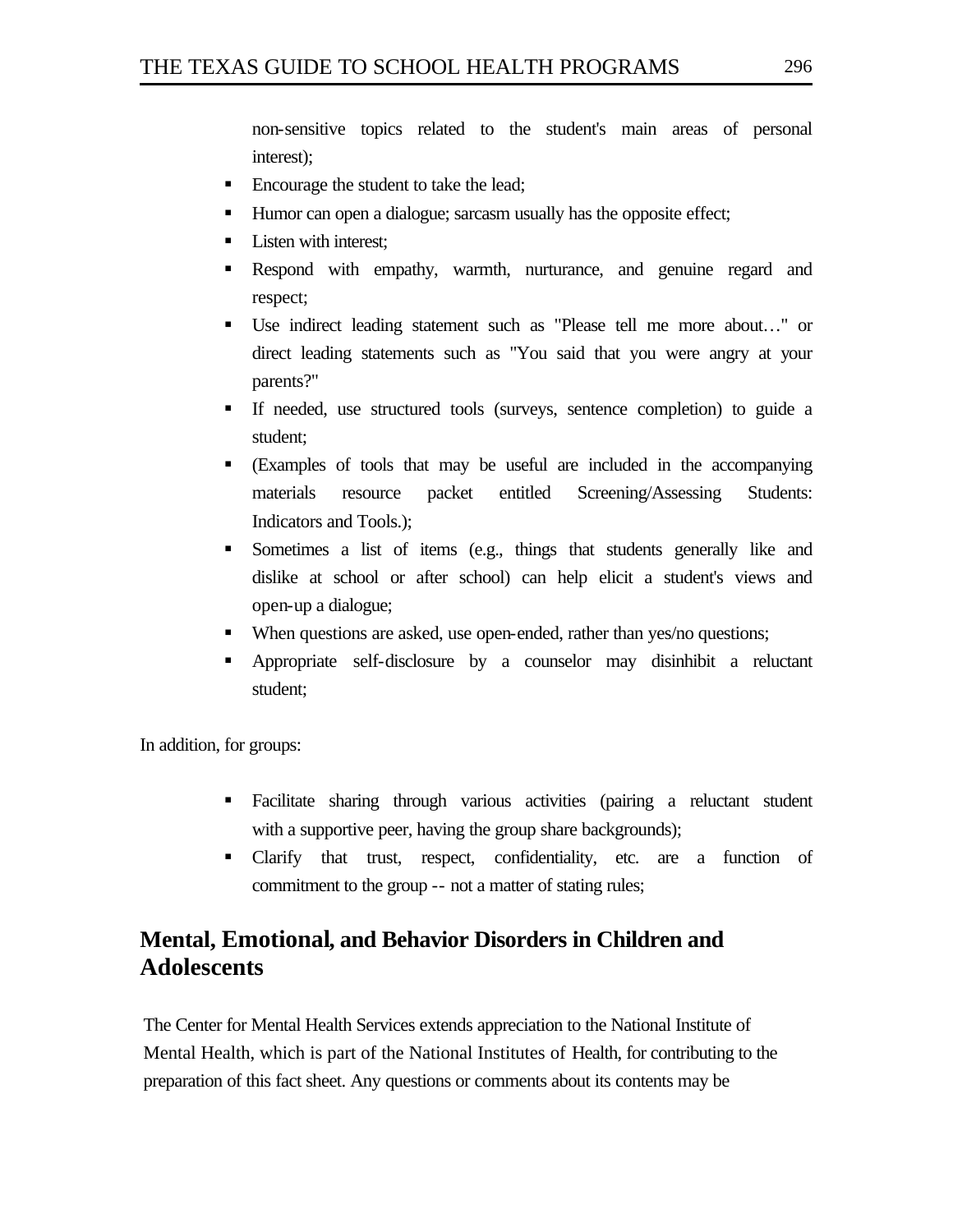directed to the CMHS National Mental Health Services Knowledge Exchange Network (KEN) [http://smhp.psych.ucla.edu/.](http://smhp.psych.ucla.edu/)

## **Mental, Emotional, and Behavior Problems**

Young people can have mental, emotional, and behavior problems that are real, painful, and costly. These problems, often called "disorders," are a source of stress for the child as well as the family, school, community, and larger society. The number of families who are affected by mental, emotional, and behavior disorders in young people is staggering. It is estimated that as many as one in five children or adolescents may have a mental health problem that can be identified and treated. At least 1 in 20--or as many as 3 million young people - may have "serious emotional disturbance." This term refers to a mental health problem that severely disrupts a person's ability to function socially, academically, and emotionally.

Mental health disorders in children and adolescents are caused by biology, environment, or a mix of both. Examples of biological factors are genetics, chemic imbalances in the body, and damage to the central nervous system, such as a head injury. Many factors in a young person's environment can affect his or her mental health, such as exposure to violence, extreme stress, and loss of an important person.

Caring families and communities working together can help children and adolescents with mental disorders. A broad range of services is often necessary to meet the needs of these young people and families.

### **The Disorders**

Following are descriptions of some of the mental, emotional, and behavior problems that can occur during childhood and adolescence. All of these disorders can have a serious impact on a child's overall health.

Some disorders are more common than others, and conditions can range from mild to severe. Often, a child has more than one disorder.

**Anxiety disorders** are among the most common of childhood disorders. They affect an estimated 8 to 10 of every 100 children and adolescents. These young people experience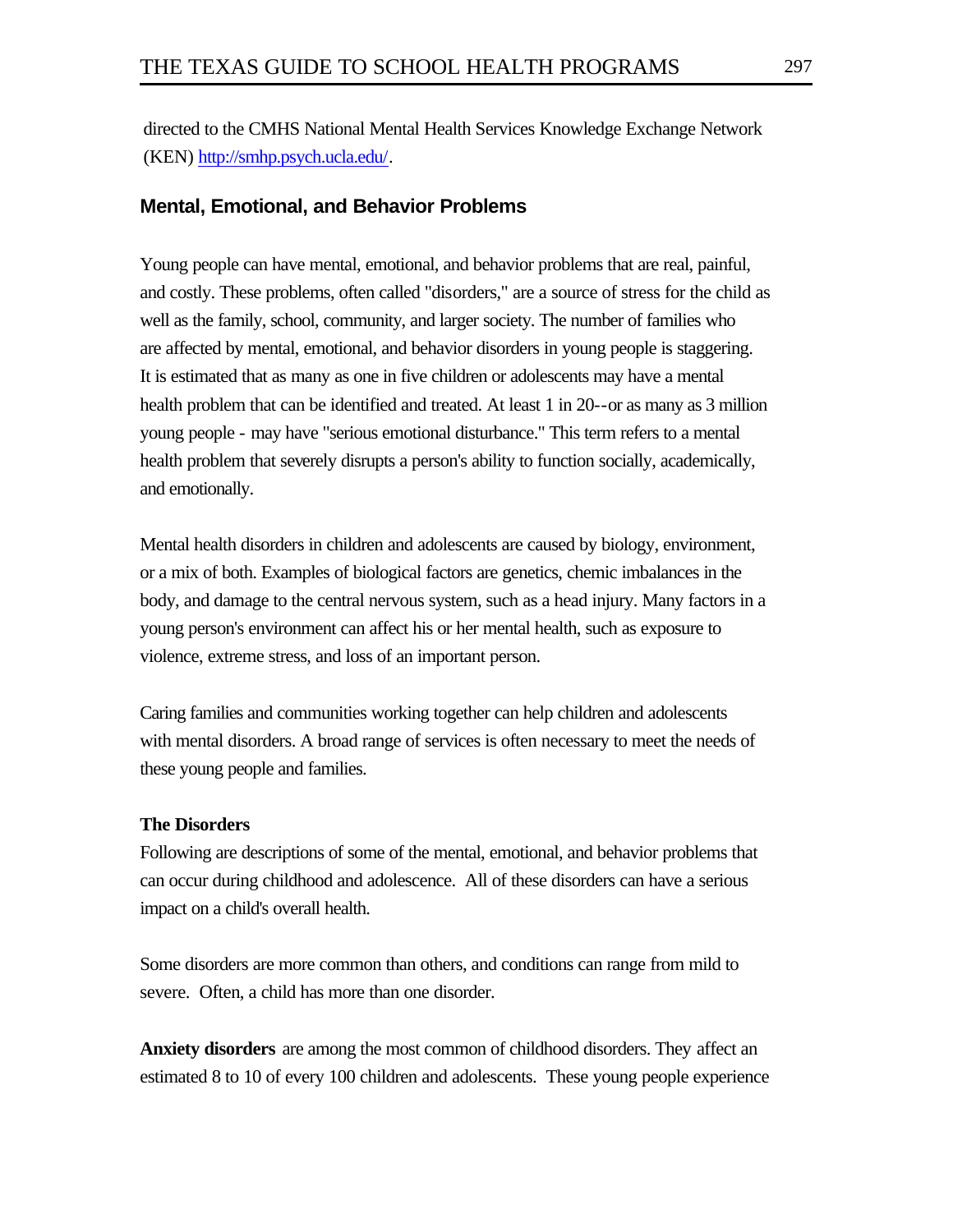excessive fear, worry, or uneasiness that interferes with their daily lives. Anxiety disorders include:

- **Phobia** an unrealistic and overwhelming fear of some object or situation;
- **Generalized anxiety disorder** a pattern of excessive, unrealistic worry not attributable to any recent experience;
- **Panic disorder** terrifying panic attacks that include physical symptoms such as rapid heartbeat and dizziness;
- **Obsessive-compulsive disorder** being trapped in a pattern of repeated thoughts and behaviors such as counting or handwashing; and
- **Post-traumatic stress disorder** a pattern of-flashbacks and other symptoms that occurs in children who have experienced a psychologically distressing event such as physical or sexual abuse, being a victim or witness of violence, or exposure to some other traumatic event such as a bombing or hurricane.

**Major depression** is recognized more and more in young people. Years ago, many people believed that major depression did not occur in childhood. But we now know that the disorder can occur at any age. Studies show that up to 6 out of every 100 children may have depression. The disorder is marked by changes in:

- Emotion the child often feels sad, cries, looks tearful, feels worthless;
- Motivation schoolwork declines, the child shows no interest in play;
- Physical well-being there may be changes in appetite or sleep patterns and vague physical complaints;
- Thoughts the child believes that he or she is ugly, that he or she is unable to do anything right, or that the world or life is hopeless.

Some adolescents or even elementary school children with depression may not place any value on their own lives, which may lead to suicide.

**Bipolar disorder (manic-depressive illness)** in children and adolescents is marked by exaggerated mood swings between extreme lows (depression) and highs (excitedness or manic phases). Periods of moderate mood occur in between. During a manic phase, the child or adolescent may talk nonstop, need very little sleep, and show unusually poor judgment. Bipolar mood swings can recur throughout life. Adults with bipolar disorder,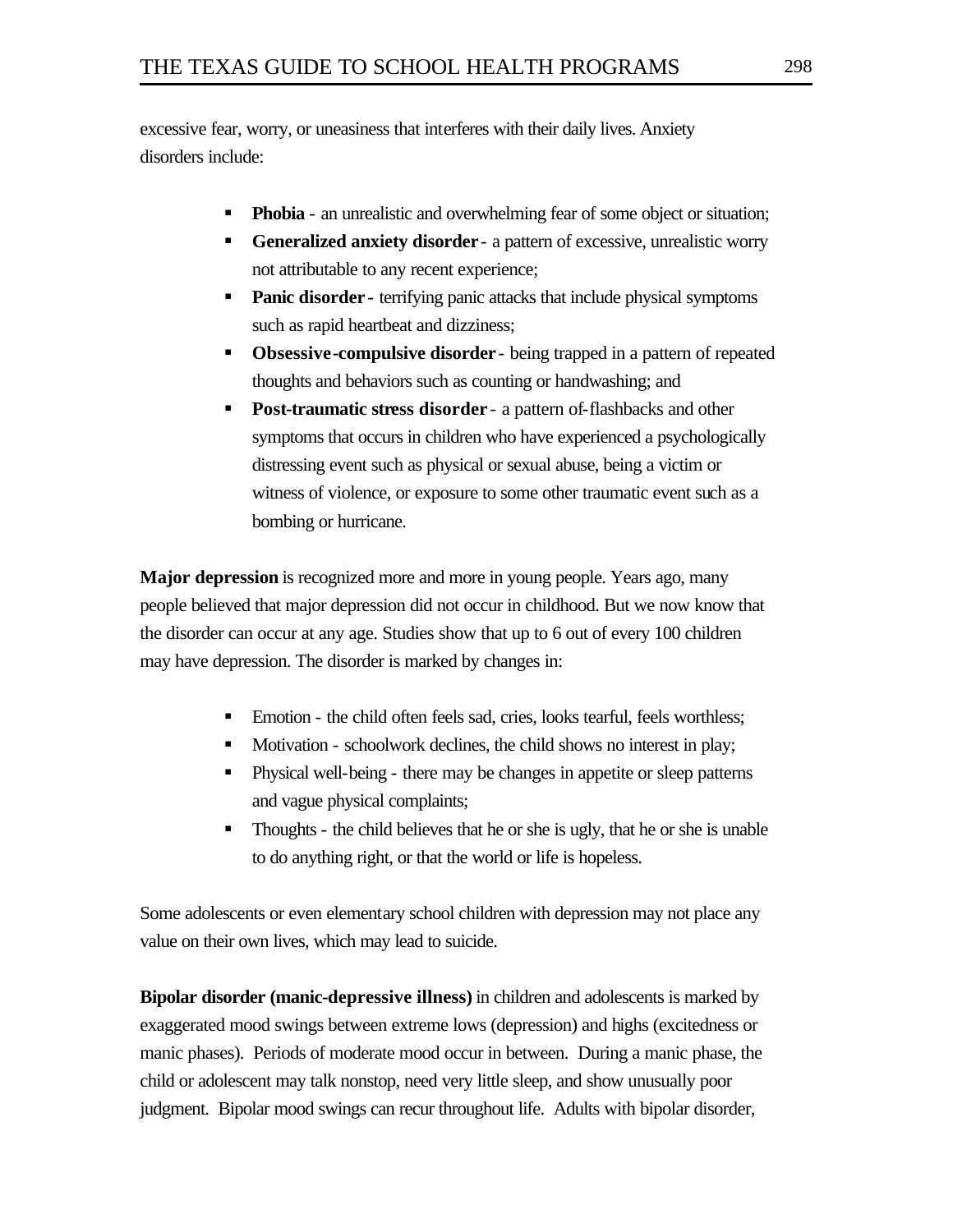as common as 1 in 100 adults, often experienced their first symptoms during teenage years.

**Attention-deficit/hyperactivity disorder (ADHD)** occurs in up to 5 of every 100 children. A young person with attention-deficit/hyperactivity disorder is unable to focus attention and is often impulsive and easily distracted. Most children with this disorder have great difficulty remaining still, taking turns, and keeping quiet. Symptoms must be evident in at least two settings (for instance, at home and at school) for attention-deficit/hyperactivity disorder to be diagnosed.

**Learning disorders** affect the ability of children and adolescents to receive or express information. These problems can show up as difficulties with spoken and written language, coordination, attention, or self-control. Such difficulties can make it harder for a child to learn to read, write, or do math. Approximately 5 of every 100 children in public schools are identified as having a learning disorder. Both ADHD and other learning disabilities are covered more extensively in Chapter 7 of this manual.

**Conduct disorder** causes children and adolescents to act out their feelings or impulses toward others in destructive ways. Young people with conduct disorder repeatedly violate the basic rights of others and the rules of society. The offenses that these children and adolescents commit often get more serious over time. Examples include lying, theft, aggression, truancy, fire-setting, and vandalism. Children and adolescents with conduct disorder usually have little care or concern for others. Current research has yielded varying estimates of the number of young people with this disorder; most estimates range from 4 to 10 of every 100 children and adolescents.

**Eating disorders** can be life threatening. A young person with **anorexia nervosa**, for example, cannot be persuaded to maintain a minimally normal body weight. This child or adolescent is intensely afraid of gaining weight and doesn't believe that he or she is underweight. Anorexia affects 1 in every 100 to 200 adolescent girls and a much smaller number of boys.

Youngsters with **bulimia nervosa** feel compelled to binge (eat huge amounts of food at a time). Afterward, to prevent weight gain, they rid their bodies of the food by vomiting, abusing laxatives, taking enemas, or exercising obsessively. Reported rates vary from 1 to 3 out of 100 young people. Eating disorders is discussed in greater detail below.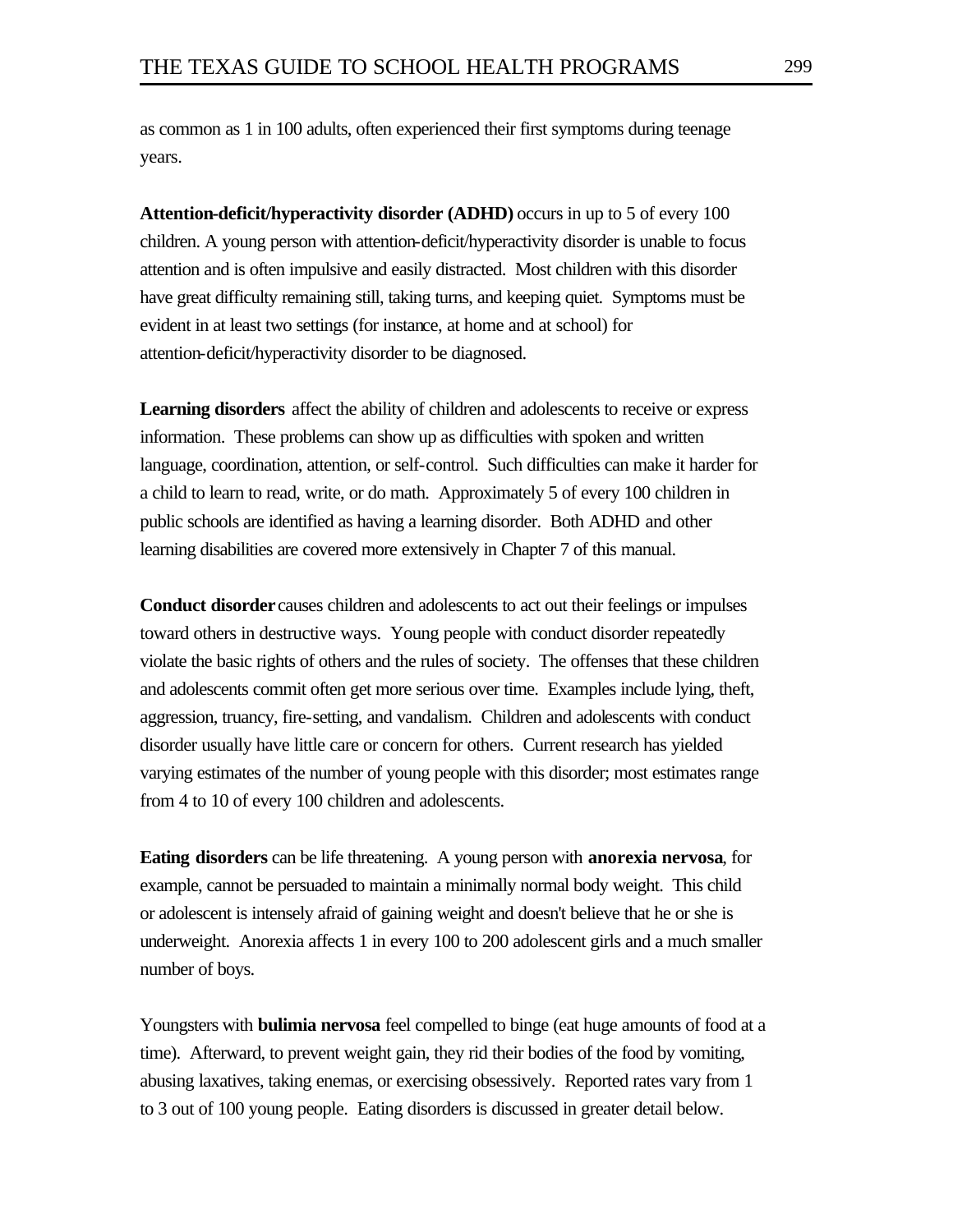**Autism spectrum disorder or autism** appears before a child's third birthday. Children with autism have problems interacting and communicating with others. They behave inappropriately, often repeating behaviors over long periods. For example, some children bang their heads, rock, or spin objects. The impairments range from mild to severe. Children with autistic disorder may have a very limited awareness of others and are at increased risk for other mental disorders. Studies suggest that autism spectrum disorder affects 7 to 14 of every 10,000 children.

**Schizophrenia** can be a devastating mental disorder. Young people with schizophrenia have psychotic periods when they may have hallucinations (sense things that do not exist, such as hearing voices), withdraw from others, and lose contact with reality. Other symptoms include delusional or disordered thoughts and an inability to experience pleasure. Schizophrenia is even more rare than autism in children under 12, but occurs in about 3 out of every 1000 adolescents.

# **Counseling, Psychological and Social Services: Special Populations**

This section will outline several of the populations to which school personnel will most likely provide the bulk of their mental and emotional health care services.

## **Children with Special Health care Needs**

Children and adolescents with chronic health conditions have an increased prevalence of psychological symptoms when compared to healthy children. Parents' self-esteem, mental health, social support network, and beliefs about health care all have an impact on the success of children's adaptation to chronic illness, as do the cohesiveness, flexibility, and effectiveness of shared communication within the family.<sup>17</sup> The counselor and psychologist can work with both the children and families, in groups and individually, to address these important influences on the student's overall health. The counselor can also provide these students with social skills training in the classroom setting or in small groups, and can provide guidance and counseling for career planning and a smooth transition from school to career.<sup>18</sup> Nurses can also assist by case managing these students and families and ensuring that appropriate community resources are being utilized. Counselors and nurses especially can consistently act as advocates for these students in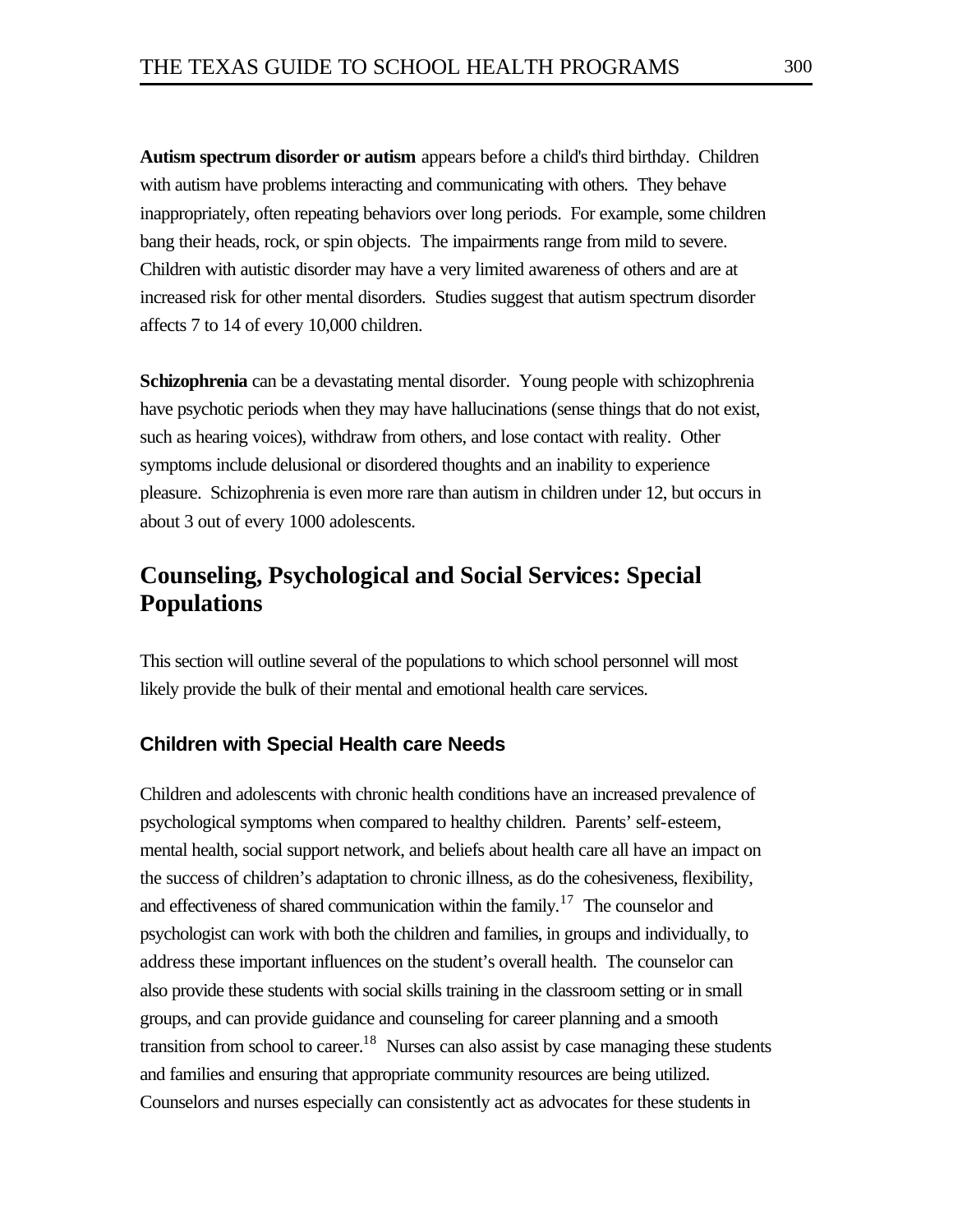the community. Teachers can ensure that these students are appropriately integrated into classroom activities, and can work with the nurse in helping the student to obtain necessary medications and/or treatments with the least possible academic and social disruption.

## **"At risk" Youth/Suicide**

There are many definitions of the "at risk" student; any student may be at risk with respect to dropping out of school, becoming truant, performing below academic potential, or exhibiting behaviors that may be harmful to self and/or others. The underlying reasons for these behaviors often deal with personal and social concerns such as poor self-esteem, family problems, unresolved grief, neglect, or abuse.<sup>19</sup>

Suicide is the third leading cause of death for adolescents 15 to 19 years old.<sup>20</sup> Adolescents at higher risk commonly have a history of depression, a previous suicide attempt, a family history of psychiatric disorders, family disruption, and certain chronic or debilitating physical disorders or psychiatric illness. Alcohol use and alcoholism also can indicate a higher risk for suicide, as alcohol has been associated with 50% of suicides.<sup>21</sup> High levels of community violence may contribute to emotional and conduct problems and add to the risk of suicide for exposed youth.

There is no one identifiable cause of suicidal tendencies, but certain factors may put some youth more at risk. Triggers may include fights with parents, school difficulty, trouble with the law, death or divorce, physical or sexual abuse, or breaking up with a girlfriend or boyfriend. Many children and adolescents experience stressors, but some are more vulnerable to feeling extremely troubled, hopeless, or anxious; they may feel that life is unbearable, that it will never get better, and that they are powerless to do anything to change the situation. Some mental health professionals speculate that a significantly stressed family and social environment, coupled with a graphic and detailed knowledge of the state of the world, may predictably lead to a sense of helplessness and hopelessness, common complaints of the depressed suicidal person.<sup>22</sup>

All adolescents with symptoms of depression should be asked about suicidal ideation with a question such as "Have you had thoughts about death, or about killing yourself?" $^{23}$ Depressed or suicidal adolescents are often relieved that someone has heard their cry for help. For most adolescents, this cry represents an attempt to resolve a difficult conflict,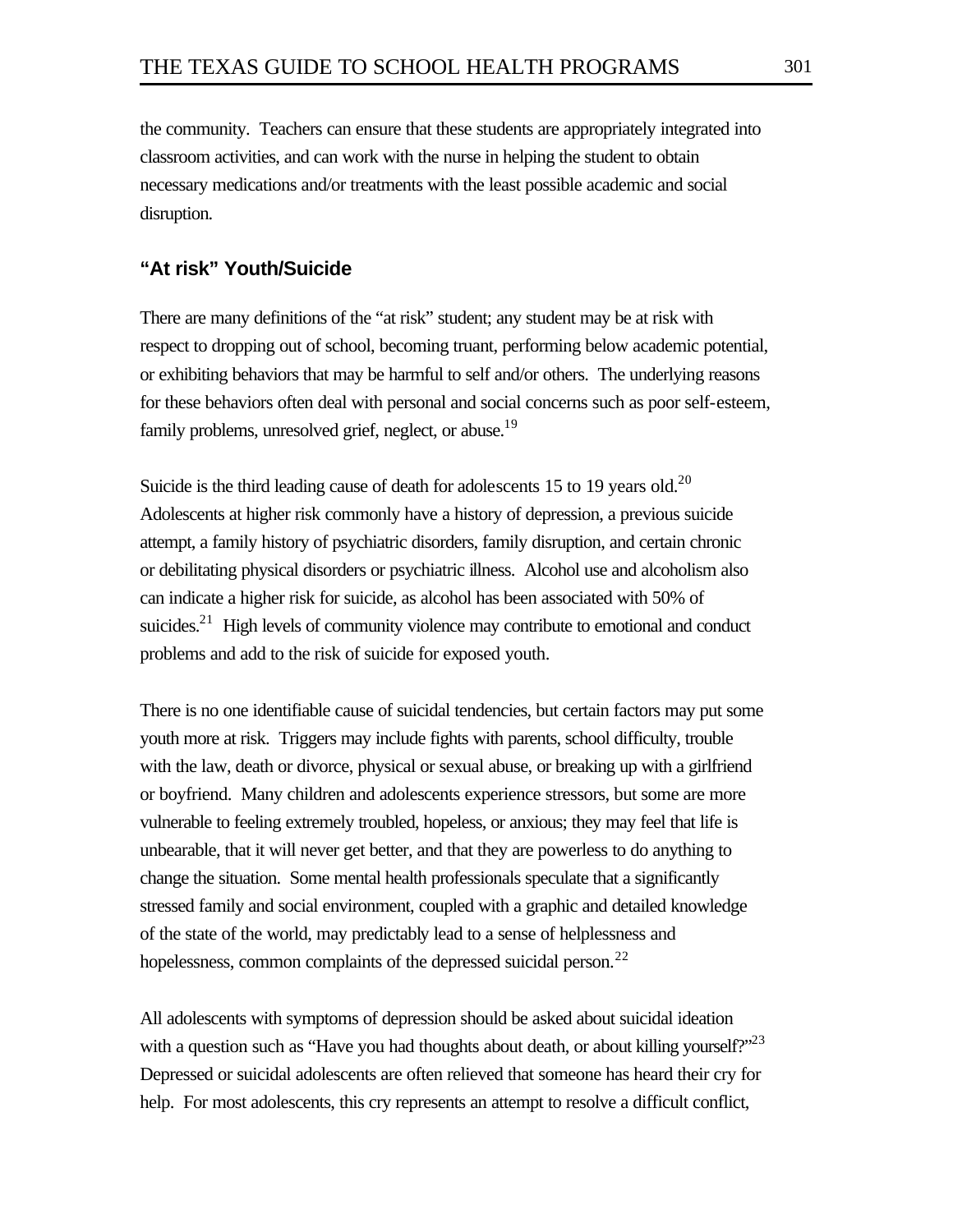escape an intolerable living situation, make someone understand their desperate feelings, or make someone feel sorry or guilty. Suicidal thoughts or comments should never be underestimated or dismissed as unimportant, nor should they be ignored due to a lack of knowledge about how to respond. Adolescents must be told by caring and knowledgeable school staff that their plea for assistance has been heard and that they will be helped.<sup>24</sup>

School counselors can work towards primary prevention with this group of students by running groups and programs about depression, family stress, or even coping with world events. Individualized and large group academic guidance can provide focus and support to students who might not otherwise receive much hope for success in their relationships outside of school. Psychologists can educate staff about the above-described issues, and provide information to all staff about when and how to refer a student for further assessment and evaluation of risk. Psychologists can also work with counselors to implement a primary suicide prevention program throughout the school. Nurses need to remain aware of the varying ways that students can present with depression and severe mood alteration, which can include somatic complaints as well as an abrupt return to cheerfulness after an obvious period of a depressed mood. Nurses can routinely ask students who receive health services about their mood, as well as about how things are going outside of school. Teachers will spend the majority of time with all students, and therefore are often the most informed staff about mood alteration, behavior changes, and/or family difficulties. Teachers can use guest speakers in the classroom to educate students about the kinds of options they have in their community if they experience periods of depression or hopelessness. A suicidal risk assessment guide is included as Exhibit 1 of this section, and a screening checklist is included as Exhibit 2 at the end of this chapter.

All staff need to approach these students with caution and with respect and care. Students need to be told that confidentiality will be maintained unless the student expresses a desire to harm themselves or someone else, or discloses abuse. Other school/community professionals and parents must be informed immediately if a student describes a plan of action (e.g., when and how they will harm themselves, has procured a weapon) and/or if any staff is aware that the student has begun to say goodbye to friends or peers (this is often done by giving away prized possessions, or making obvious amends or apologies). Every school clinic/health office and principal's office (at minimum) should also have on hand: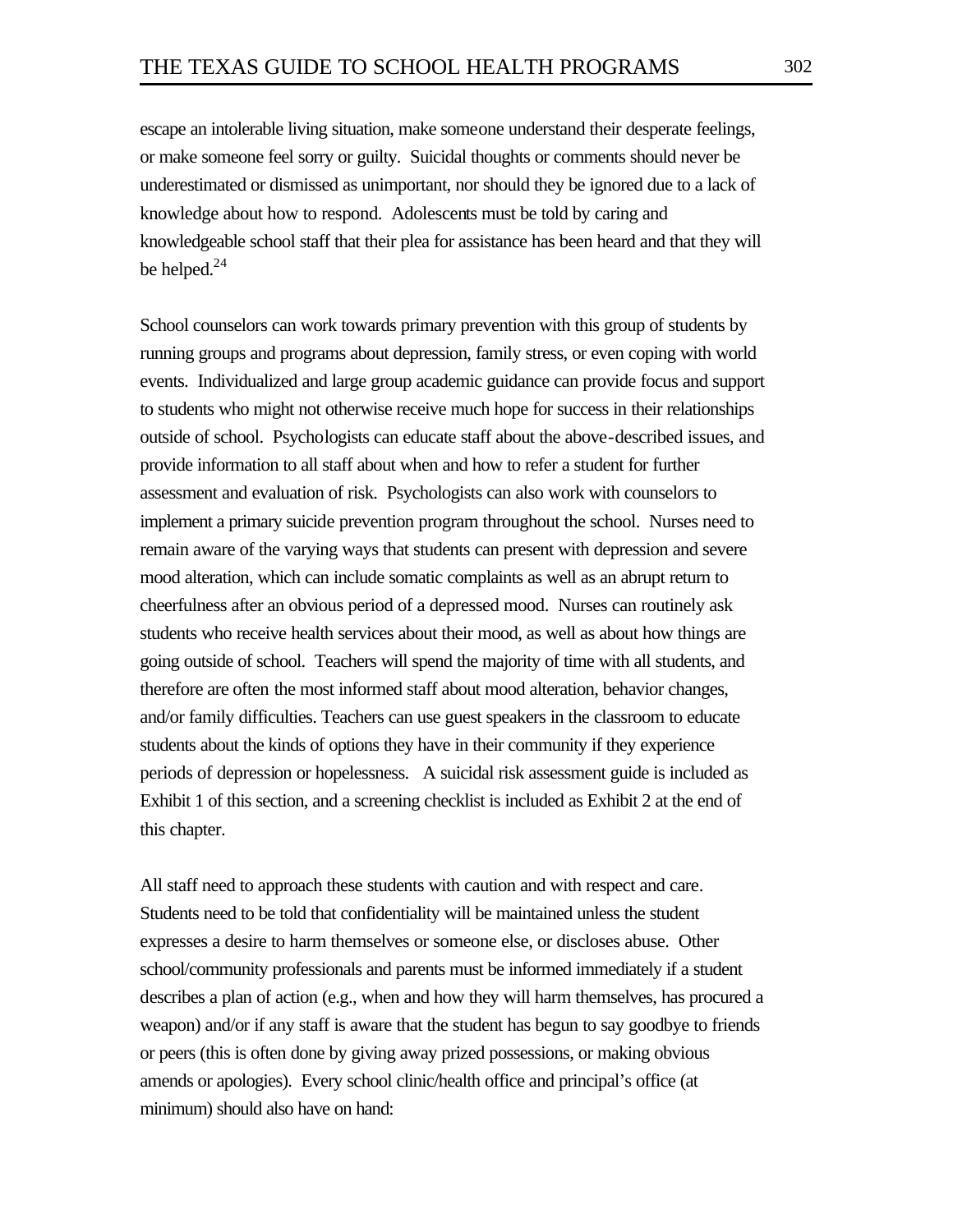- A checklist of procedures to follow in the event of a crisis, including responses to clear-cut or suspected suicidal thoughts or intent;
- A list of crisis intervention team members and their telephone numbers; and
- A list of community resources (including address and telephone numbers) such as the Department of Human Services, the local mental health agency, Suicide Hotline, AIDS Hotline, National Runaway Switchboard, police and fire departments, and local or regional addiction and psychiatric resources.

# **Eating Disorders**<sup>25</sup>

Eating is controlled by many factors, including appetite, food availability, peer and cultural practices, and attempts at voluntary control. Dieting to a body weight leaner than needed for health is highly promoted by current fashion trends, sales campaigns for special foods, and in some activities and professions. Eating disorders involve serious disturbances in eating behavior, such as extreme and unhealthy reduction of food intake or severe overeating, as well as feelings of distress or extreme concern about body shape or weight. Researchers are investigating how and why initially voluntary behaviors, such as eating smaller or larger amounts of food than usual, at some point move beyond control in some people and develop into an eating disorder. Studies on the basic biology of appetite control and its alteration by prolonged overeating or starvation have uncovered enormously complex issues, but in the long run have the potential to lead to new pharmacologic treatments for eating disorders.

Eating disorders are not due to a failure of will or behavior; rather, they are real, treatable medical illnesses in which certain maladaptive patterns of eating take on a life of their own. The main types of eating disorders are anorexia nervosa and bulimia nervosa. A third type, binge-eating disorder, has been suggested but has not yet been approved as a formal psychiatric diagnosis. Eating disorders frequently develop during adolescence or early adulthood, but some reports indicate their onset can occur during childhood or later in adulthood. For this reason, it is important that school nurses be familiar with the risk factors for eating disorders as well as the signs and symptoms. They must also be aware of community resources that can be of assistance in treating children and adolescents with eating disorders.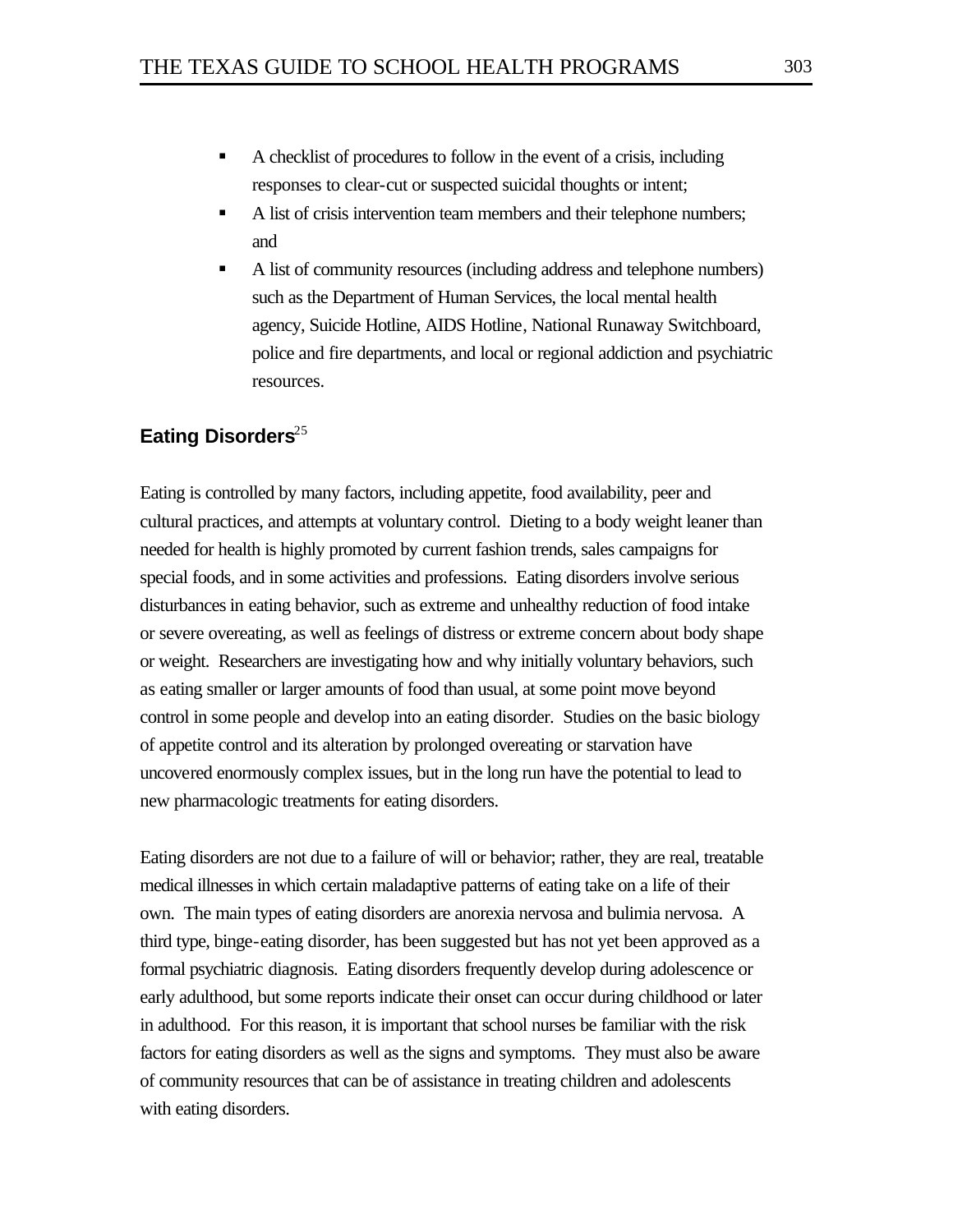Eating disorders frequently co-occur with other psychiatric disorders such as depression, substance abuse, and anxiety disorders. In addition, people who suffer from eating disorders can experience a wide range of physical health complications related to maladaptive nourishment, including serious heart conditions and kidney failure, which may lead to death. Recognition of eating disorders as real and treatable diseases, therefore, is critically important.

Females are much more likely than males to develop an eating disorder. Only an estimated 5 to 15 percent of people with anorexia or bulimia and an estimated 35 percent of those with binge-eating disorder are male.

### **Anorexia Nervosa**

An estimated 0.5 to 3.7 percent of females suffer from anorexia nervosa in their lifetime. Symptoms of anorexia nervosa include:

- **Resistance to maintaining body weight at or above a minimally normal weight for** age and height;
- **Intense fear of gaining weight or becoming fat, even though underweight;**
- Disturbance in the way in which one's body weight or shape is experienced, undue influence of body weight or shape on self-evaluation, or denial of the seriousness of the current low body weight;
- Infrequent or absent menstrual periods (in females who have reached puberty).

People with this disorder see themselves as overweight even though they are dangerously thin. The process of eating becomes an obsession. Unusual eating habits develop, such as avoiding food and meals, picking out a few foods and eating these in small quantities, or carefully weighing and portioning food. People with anorexia may repeatedly check their body weight, and many engage in other techniques to control their weight, such as intense and compulsive exercise, or purging by means of vomiting and abuse of laxatives, enemas, and diuretics. Girls with anorexia often experience a delayed onset of their first menstrual period.

The course and outcome of anorexia nervosa varies across individuals: some fully recover after a single episode; some have a fluctuating pattern of weight gain and relapse; and others experience a chronically deteriorating course of illness over many years. The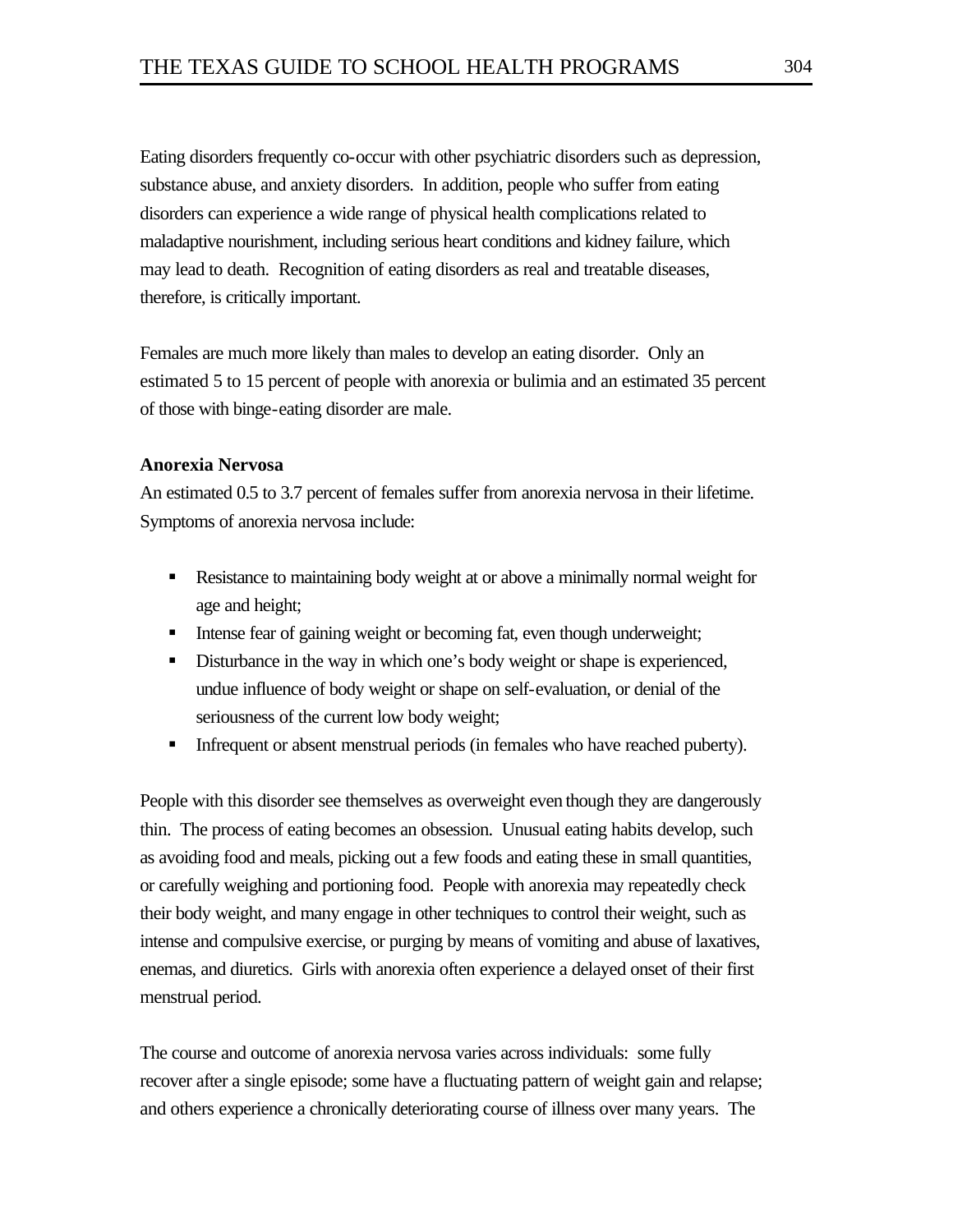mortality rate among people with anorexia nervosa has been estimated at 0.56 percent per year, or approximately 5.6 percent per decade, which is about 12 times higher than the annual death rate due to all causes of death among females ages 15-24 in the general population. The most common causes of death are complications of the disorder, such as cardiac arrest or electrolyte imbalance, and suicide.

## **Bulimia Nervosa**

An estimated 1.1 percent to 4.2 percent of females have bulimia nervosa in their lifetime. Symptoms of bulimia nervosa include:

- Recurrent episodes of binge eating, characterized by eating an excessive amount of food within a discrete period of time, and by a sense of lack of control over eating during the episode;
- Recurrent inappropriate compensatory behavior in order to prevent weight gain, such as self-induced vomiting or misuse of laxatives, diuretics, enemas, or other medications (purging); fasting; or excessive exercise**;**
- The binge-eating and inappropriate compensatory behaviors both occur, on average, at least twice a week for 3 months;
- **Bulf-evaluation is unduly influenced by body shape and weight.**

Because purging or other compensatory behavior follows binge-eating episodes, people with bulimia usually weigh within the normal range for their age and height. However, like individuals with anorexia, they may fear gaining weight, and feel intensely dissatisfied with their bodies. People with bulimia often perform the behaviors in secrecy, feeling disgusted and ashamed when they binge, yet relieved once they purge.

### **Treatment Strategies**

Eating disorders can be treated and a healthy weight restored. The sooner these disorders are diagnosed and treated, the better the outcomes are likely to be. Because of their complexity, eating disorders require a comprehensive treatment plan involving medical care and monitoring, psychosocial interventions, nutritional counseling and, when appropriate, medication management. At the time of diagnosis, the clinician must determine whether the person is in immediate danger and requires hospitalization.

Treatment of anorexia nervosa calls for a specific program that involves three main phases: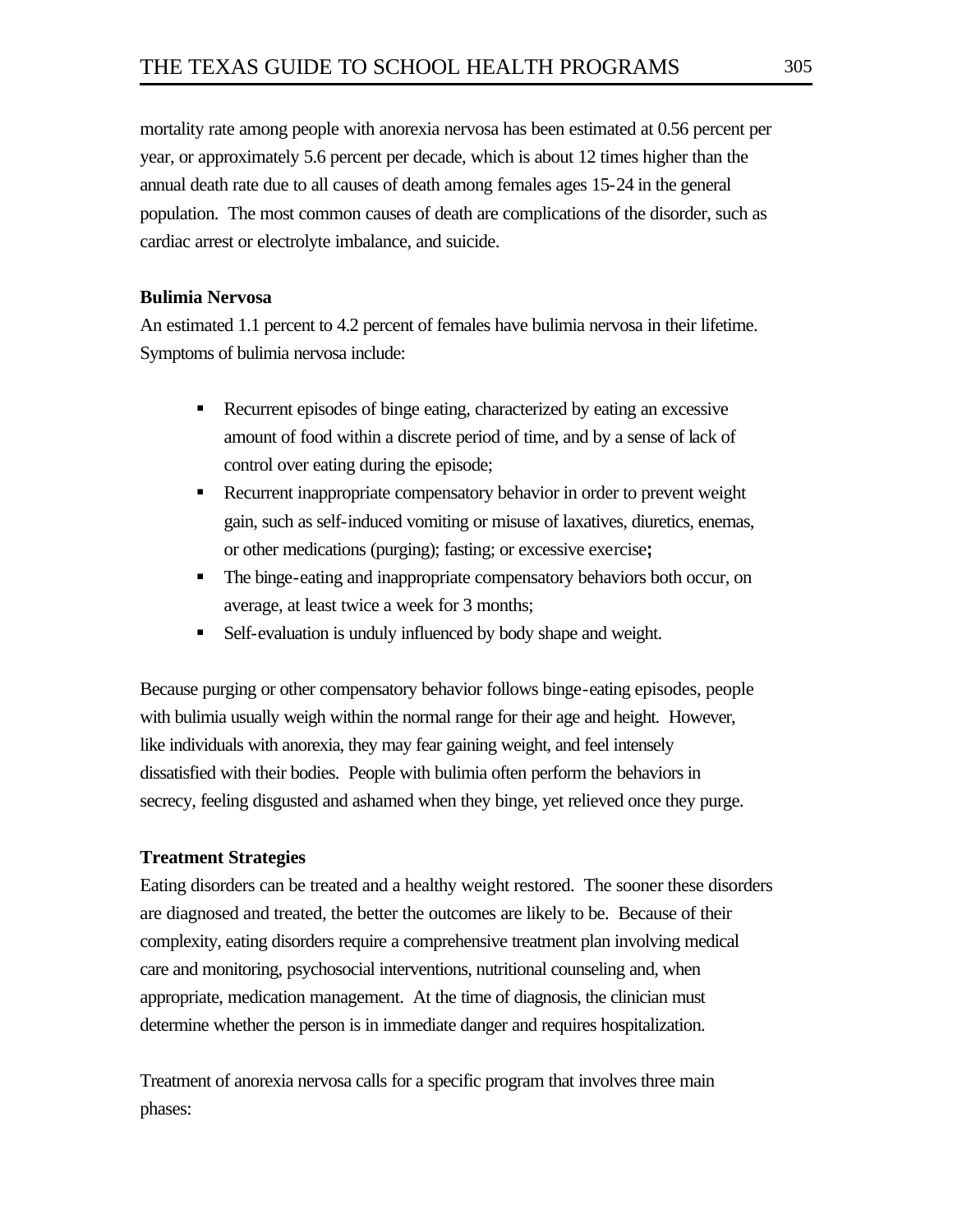- (1) Restoring any weight lost to severe dieting and purging;
- (2) Treating psychological disturbances such as distortion of body image, low self-esteem, and interpersonal conflicts; and
- (3) Achieving long-term remission and rehabilitation, or full recovery.

Early diagnosis and treatment increases the treatment success rate. Use of psychotropic medication in people with anorexia should be considered only after weight gain has been established. Certain selective serotonin reuptake inhibitors (SSRIs) have been shown to be helpful for weight maintenance and for resolving anxiety and other mood disorders.

People with eating disorders often do not recognize or admit that they are ill. As a result, they may strongly resist getting and staying in treatment. Family members or other trusted individuals, can be helpful in ensuring that the person with an eating disorder receives needed care and rehabilitation. For some people, treatment may be long term.<sup>26</sup>

School nurses can play an integral role in the prevention and recognition of eating disorders. Some things that school personnel can do include:

- Classroom education as part of the comprehensive health education curriculum should contain opportunities for learning and discussion about societal attitudes about weight and appearance.
- Coaches, school nurses, and teachers should observe students' body appearance and discuss the impact of eating disorders with students who appear to be at risk.
- Because of the serious danger of eating disorders to physical health, concerns should be shared with the school health or mental health professiona,l who should then consult with the student and parent for a referral to the student's primary health care provider.<sup>27</sup>

For more information about eating disorders, the following resources may be contacted:

National Institute of Mental Health (NIMH) Office of Communications and Public Liaison Public Inquiries: (301) 443-4513 E-mail: **nimhinfo@nih.gov <http://www.nimh.nih.gov>**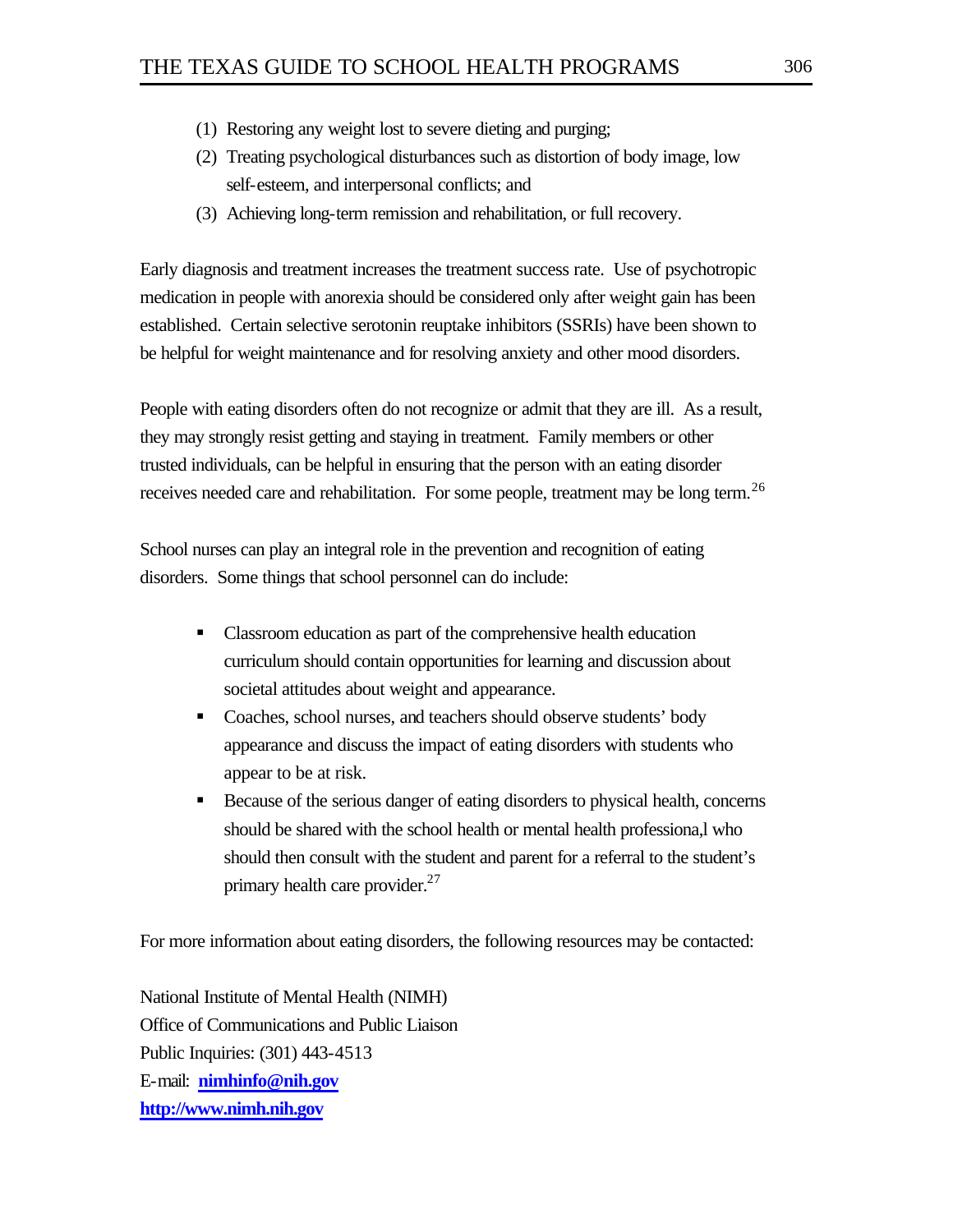American Anorexia Bulimia Association, Inc. Phone: (212) 575-6200 **<http://www.aabainc.org>**

Eating Disorders Awareness and Prevention, Inc. Phone: (800) 931-2237 **<http://www.edap.org>**

Harvard Eating Disorders Center Phone: (888) 236-1188 ext. 100 **<http://www.hedc.org>**

National Association of Anorexia Nervosa and Associated Disorders Phone: (847) 831-3438 **<http://www.anad.org>**

## **Substance Abuse**

Substance abuse is recognized as a health problem and a symptom of physical, social, and/or emotional problems among children and adolescents. Surveys suggest that nearly one-third of high school seniors continue to experiment with illegal drugs, despite the fact that 90% of them express disapproval of such use.<sup>28</sup> This apparent contradiction highlights the enormous complexity of this issue, and an expanded discussion can be found in Chapter 12 of this manual. Substance abuse can cause problems with memory, discipline, motivation, sexual experimentation or acting out, risk-taking, and/or antisocial and/or violent behaviors, and therefore all school staff have a role to play in addressing this increasingly prevalent problem. The U.S. Department of Health and Human Services' Healthy People 2000 recommendation is that a quality school health program should:

Provide factual information about the harmful effects of drugs, support and strengthen students' resistance to using drugs, carry out collaborative drug abuse prevention efforts with parents and other community members, and be supported by strong school policies as well as services for confidential identification,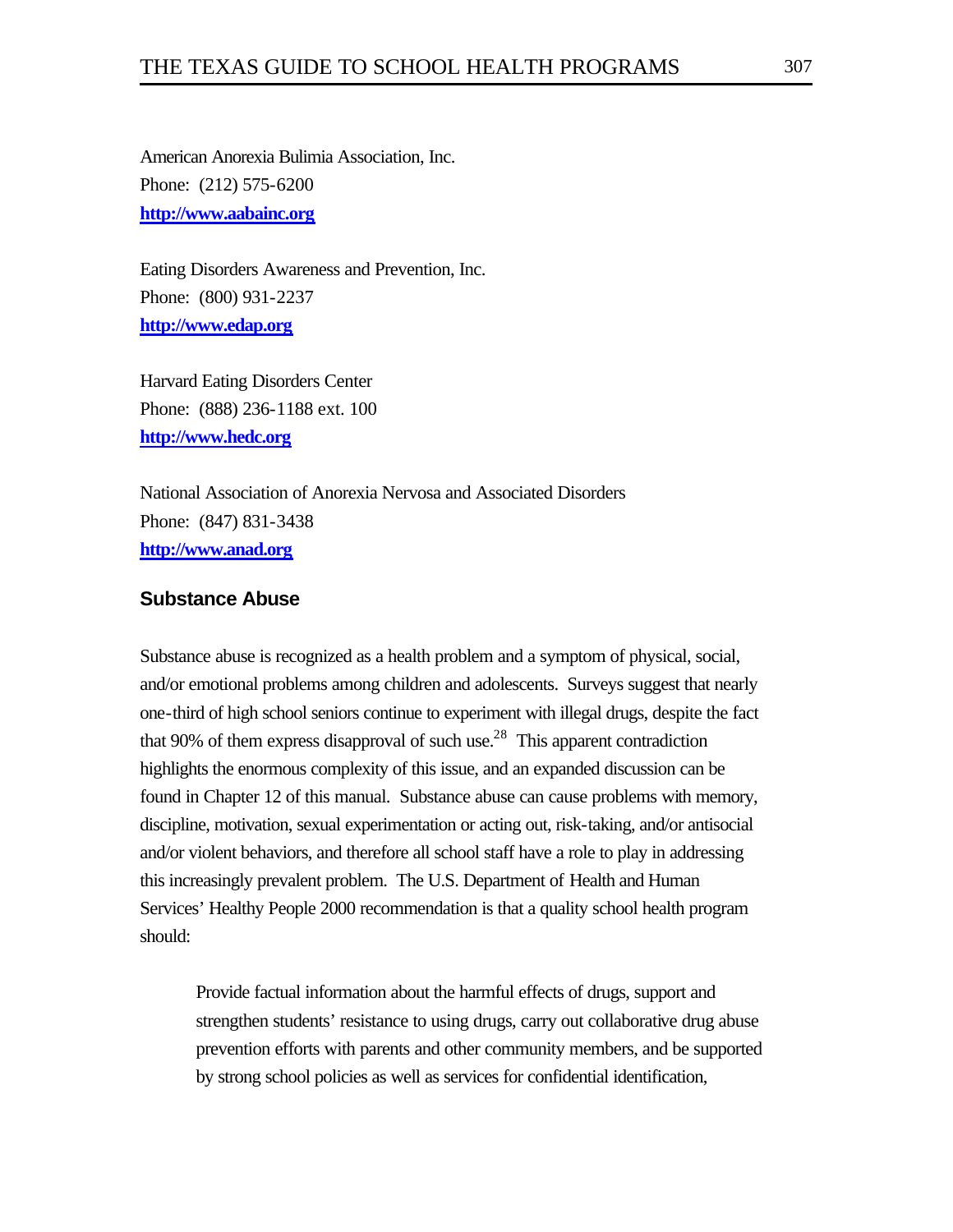assessment, and referral to treatment and support groups (often provided through a student assistance program) for drug users.<sup>29</sup>

Counselors may be the key persons to implement and coordinate student assistance programs, which serve as a systematic effort to help students understand themselves as self-respecting human beings while helping them to accept responsibility for their own actions.<sup>30</sup> These programs should provide proactive approaches to existing substance abuse, and involve early identification of problem behavior, as well as thorough assessment and follow-up. It is the counselor's responsibility to refer the student to the appropriate agencies or consultants if the student's problems are beyond the counselor's level of expertise. The counselor may also help to facilitate confidential recovery/sobriety meetings in the school, and will be integral to transitioning students back to school who are returning from extended treatment programs.<sup>31</sup>

Psychologists can provide valuable information to counselors, teachers, and nurses about screening for substance abuse, and how to approach an individual student in whom the problem is suspected. Psychologists can provide counseling to families of these students and can also offer screening tools that can be used by the nurse. Structured and thorough interviews, carried out confidentially, can be extremely useful in assessing risk and/or identifying existing problems. (See Exhibit 4 for information on ordering one of these tools, the West Virginia University Adolescent Risk Survey - WVUARS.)

Nurses should be involved in initiating, participating in, and/or cooperating with school and community activities designed to prevent and/or treat the problem of substance abuse.<sup>32</sup> Nurses must also learn to screen and be alert for possible substance abuse in their office or clinic. Substance abusers may present to the nurse indirectly, either with somatic complaints related to the abuse or the stress of their problem, or with vague questions or problems that are a way of asking for help from a trusted professional. Nurses can also play a significant role in supporting students returning from treatment, by making their office or clinic a type of "safe haven" for a student struggling with sobriety or peer pressure issues.

Teachers can incorporate drug awareness curricula into their classrooms and can arrange for guest speakers—such as local celebrities or other respected community figures—to do the same. Teachers can also be aware of the subtle and often indirect ways that students reveal substance abuse problems. A high index of suspicion is often needed to spot an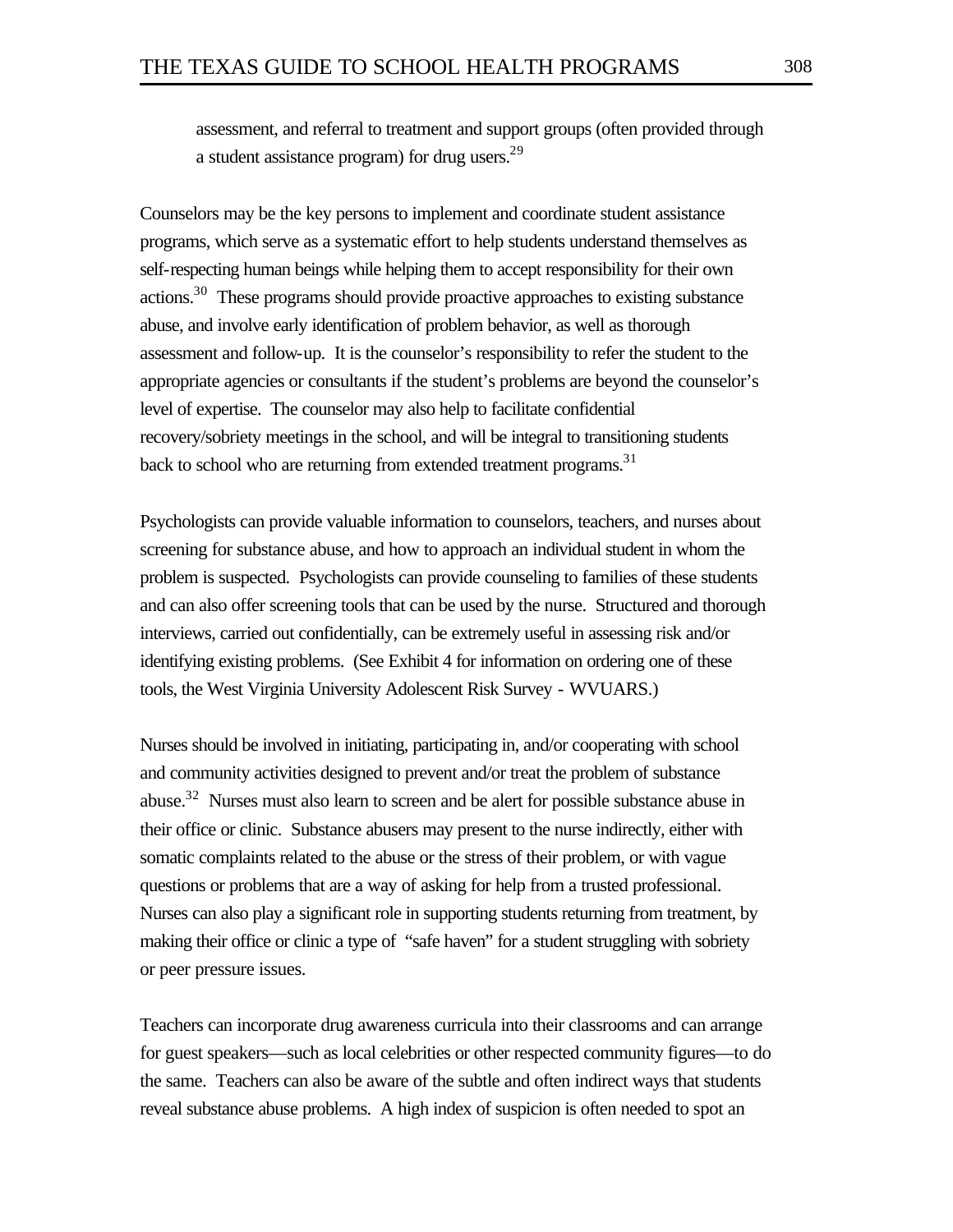early problem—school absences, falling grades, or disciplinary problems invariably surface at some point. Physical signs can also be subtle: papillary changes or odors on the clothes or breath.<sup>33</sup> Teachers will also play a large role in transitioning any student who has returned from a treatment program back into the classroom and everyday life of the school.

## **Family Crisis/Divorce**

Difficulties in a student's home may be chronic or temporary. The structure of families and patterns of family life in the U.S. have changed profoundly in the past quarter century. The number of births to unmarried women has increased from 5% to 32%, and the divorce rate has doubled. It is estimated that 25% of children growing up in this decade will experience their parents' divorce. As a consequence, approximately 8% fewer children are living with 2 parents, and only 61% live with both biological parents. These social changes have strained the ability of families to provide for their children's needs, and, as a result, the health, development, and well-being of children have been jeopardized.<sup>34</sup>

Parents and/or caregivers that do not live with their children can still provide the fundamentals of love and esteem to their children. In fact, many of the problems associated with low self-esteem are just as likely to occur in children whose families are apparently stable. Teachers and nurses may pick up on new problems or symptoms and refer the students to the mental health professionals in the school system.

### **Homosexuality/Alternative Sexual Orientation**

Societal attitudes toward homosexuality have had a decisive impact on the extent to which individuals have hidden or made known their sexual orientation. Many gay and lesbian youth first become aware of and experience their sexuality during adolescence. The etiology of homosexuality remains unclear, but in 1973 the American Psychiatric Association reclassified homosexuality as a sexual orientation/expression rather than as a mental disorder. Many adolescents and adults engage in homosexual activity and experimentation but still characterize themselves as primarily heterosexual.<sup>35</sup> This can be confusing in adolescence, however, as it is a time when the formation of an identity is an extremely important developmental task. Sexual identity formation involves deciding on both the kinds of sexual behaviors in which one wants to engage, and deciding whether or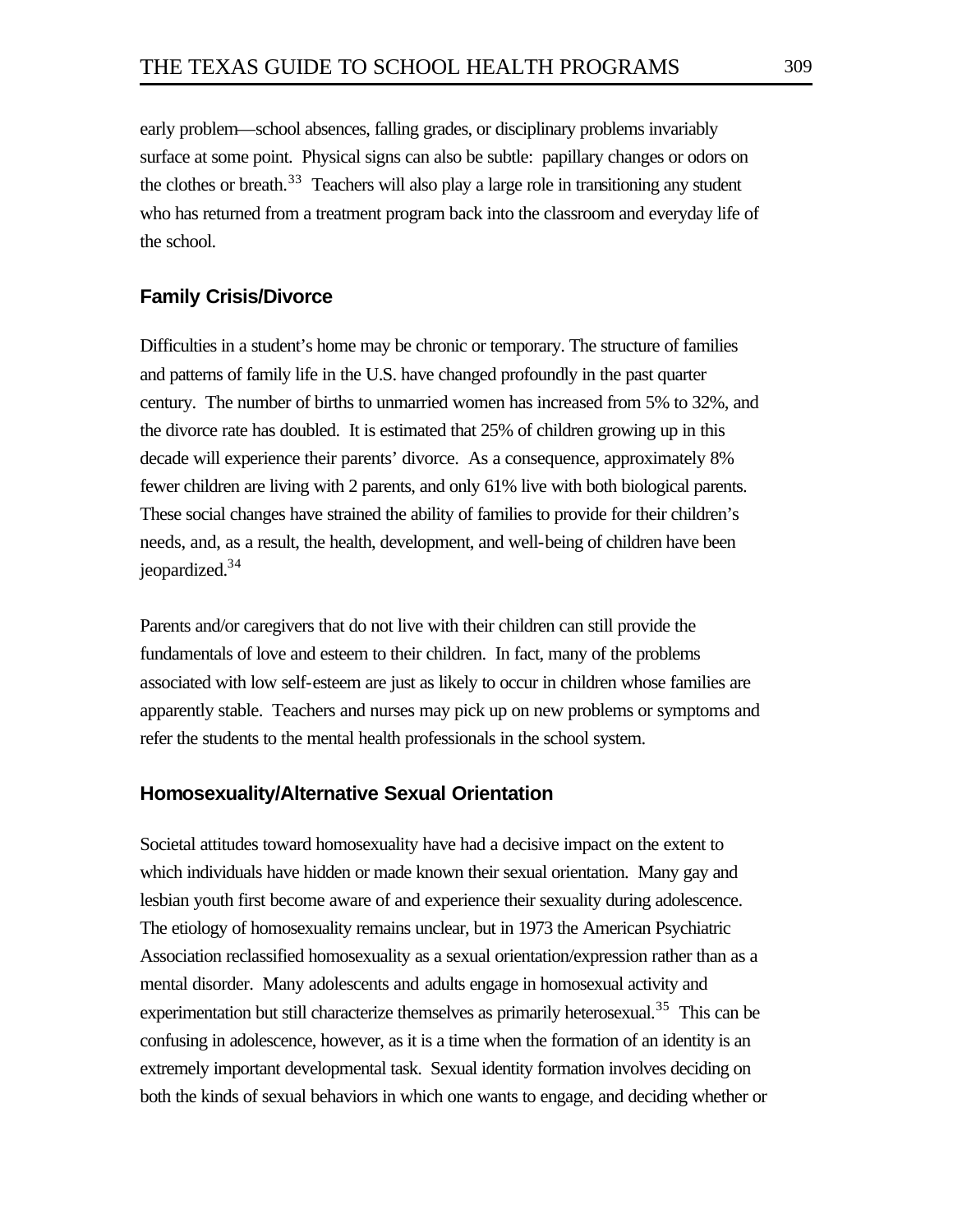not to engage in sexual intercourse. Confronting the possibility of a homosexual identity can compound these already difficult decisions and tasks.

The psychosocial problems of gay and lesbian adolescents are primarily the result of societal stigma, hostility, hatred, and isolation. The gravity of these stresses is underscored by data that document gay youths account for up to 30% of all completed adolescent suicides. Approximately 30% of a surveyed group of gay and bisexual males have attempted suicide at least once. A tolerant school environment can play a powerful role in supporting these teens. It is extremely important that school staff members are aware of this risk, and provide anticipatory guidance for those students for whom a painful struggle is apparent. It is also crucial that staff members understand their own attitudes towards homosexuality, and if necessary, refer a student in need to a more tolerant staff member.

Counselors can facilitate groups within the school that focus on tolerance, diversity, and the identity formation tasks that adolescents face. Psychologists can provide information to school staff about the kinds of mental and emotional instability for which gay and lesbian youth are at risk, through presentations, distribution of literature, or interactive workshops that allow staff to explore their own feelings about homosexuality and tolerance. Nurses can use their clinical expertise to educate students about the healthrelated issues surrounding their sexuality, including the risks of sexually transmitted disease associated with homosexual activity and high-risk behaviors. Nurses can also use their assessment skills to screen for students having difficulty coping with sexual adjustment and make appropriate referrals either within or outside of the school system. Teachers can promote and maintain tolerant classrooms, observe and assess for harassment of openly or perceived to be homosexual students, or for students whose behavior or emotional affect appears changed or withdrawn in any way. Teachers should work with mental health professionals to learn the most effective ways to approach these situations and to refer the students to the appropriate counseling or support group.

## **Violent Relationships**

Students in schools are a reflection of the larger society around them. Some will routinely face interpersonal violence in their lives—either directly in relationships, or indirectly through violent relationships between others in their lives. This violence may or may not be known to school personnel. Some studies have shown that child abuse occurs in 30-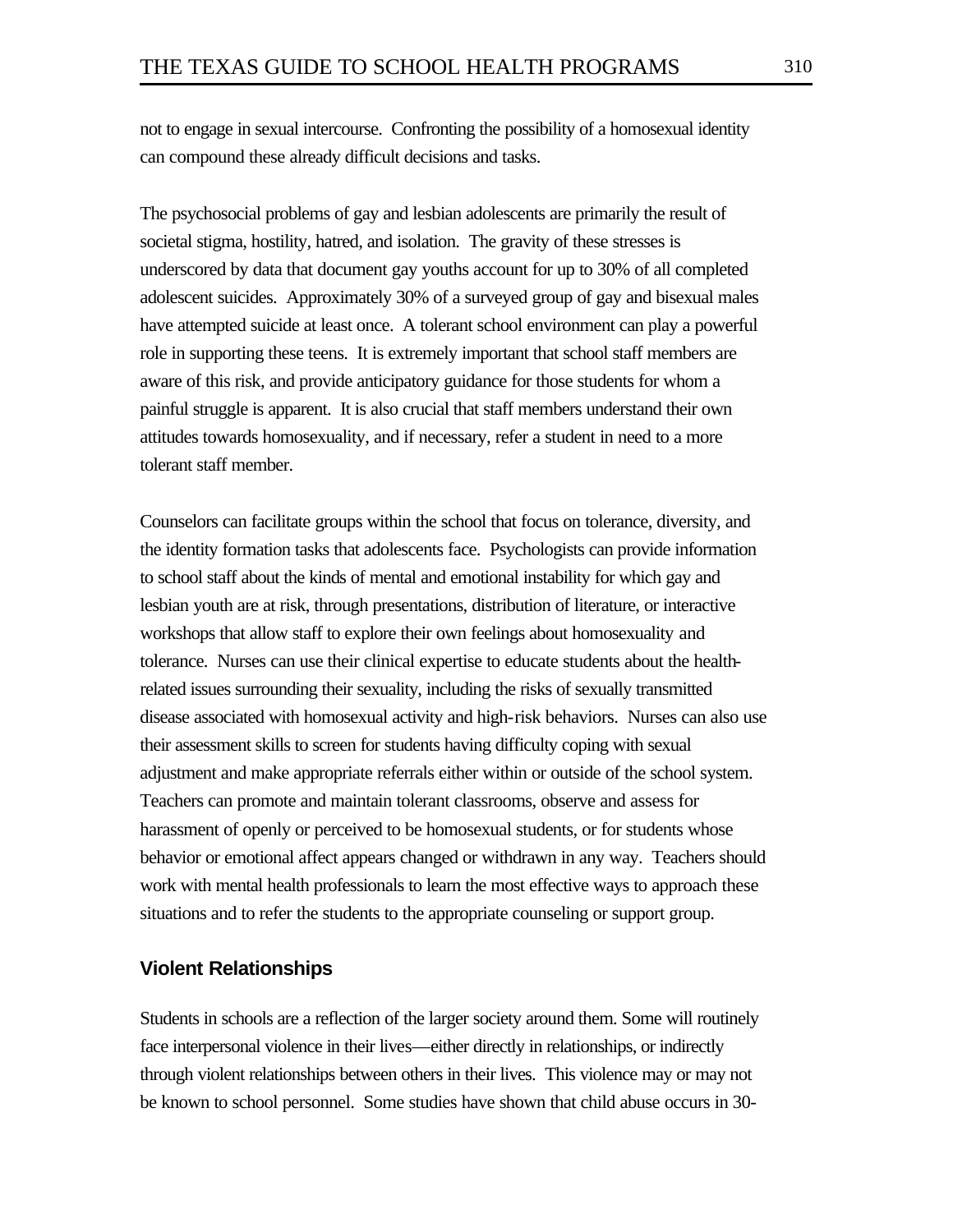60% of family violence cases in families with children, and that a child's exposure to a father abusing his or her mother is the strongest risk factor for transmitting violent behavior from one generation to the next. Girls, in particular, are at risk for relationship violence—40% of teenage girls ages 14 to 17 report knowing someone their age who has been hit or beaten by a boyfriend, and one in two rape victims is under the age of 18 (one in six is under  $12$ ).<sup>36</sup> The causes of these types of interpersonal violence are many and complex: substance abuse, lack of self-esteem or sense of community, low or lack of income, and/or childhood experiences. Exposure to interpersonal violence seriously undermines a child's ability to realize their full developmental and affective potential.

Counselors in schools can run groups and offer individual counseling to students who have acknowledged the presence of violence in their lives. Larger groups that may include students who have not disclosed their violent situations can address the topics of dating and domestic and interpersonal violence, and introduce the concepts of limitsetting and personal safety and integrity. Counselors can screen for the existence of interpersonal violence by choosing and administering questionnaires to students that include questions such as "Do you feel safe at home and in your friendships and other relationships with your peers?" Anonymous surveys can also be conducted within the school system to assess for the prevalence of violent relationships, and workshops and educational efforts can be tailored to students' reported problems. Nurses can also screen for violence by asking one or two simple questions like the one suggested above. Teachers can include violence prevention and personal integrity/safety instruction in their regular curriculum, and can also learn about what kinds of behaviors victims of interpersonal violence might demonstrate. All staff should understand how to make a referral to a counselor or psychologist, and hotline numbers should be posted in places like the nurse's office or clinic, as well as more private places like bathrooms and locker rooms.

All staff can model and consistently reinforce respectful human interactions and deliver the message that violence is not a normal part of human relationships. For children experiencing or witnessing violence this may be the most important role the school can play. See Exhibit 5 for a violent relationship self-assessment tool.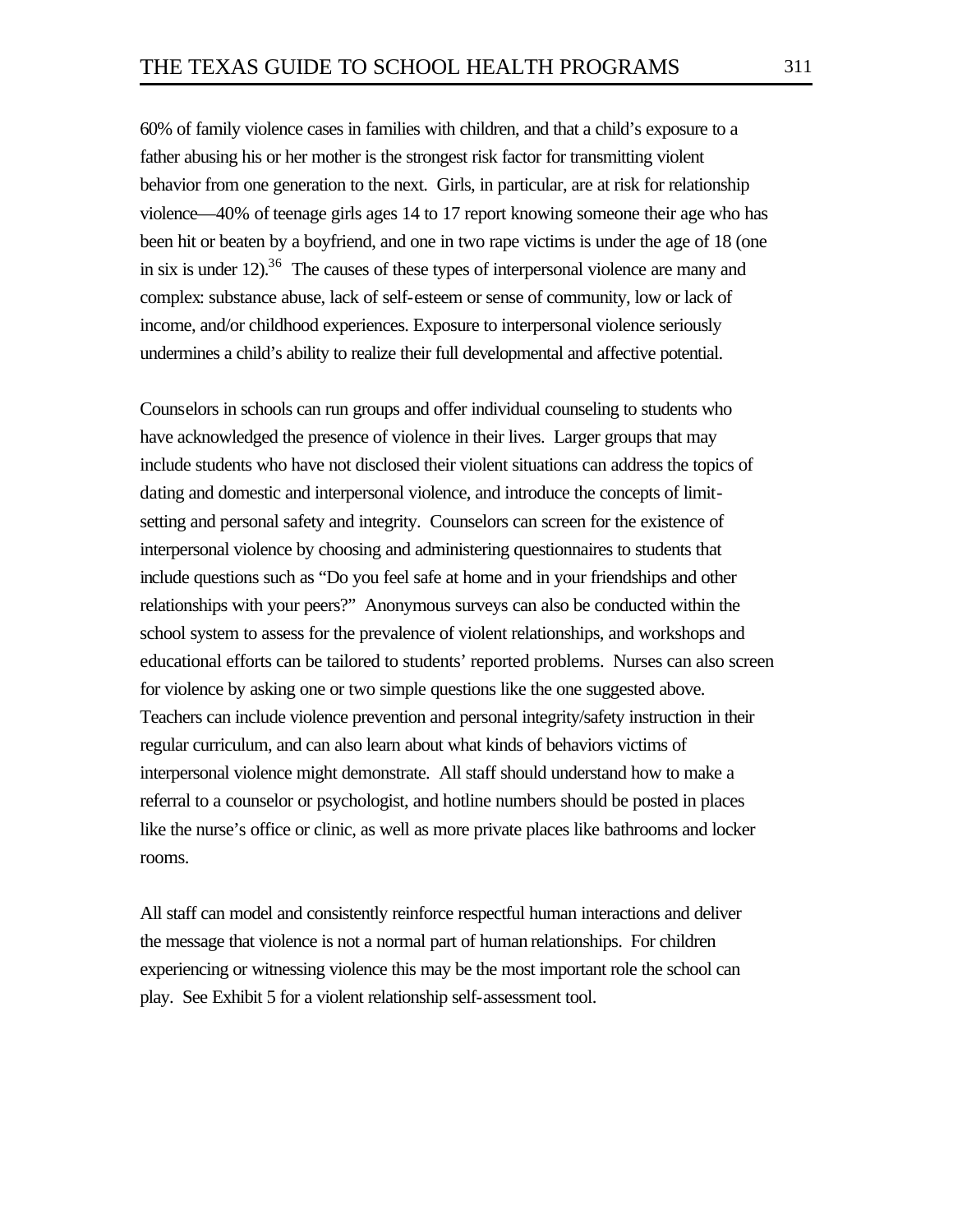# **School Violence**

School violence is a prominent public health issue, which has devastating effects on our country's youth. The three leading causes of death for children and adolescents are direct outcomes of violence: traumatic accidents, homicide and suicide.<sup>37</sup> According to the American Academy of Pediatrics, the United States has the highest youth homicide and suicide rate among the  $26$  wealthiest nations in the world.<sup>38</sup>

School-related violent crime has become a national problem. Most schools in the United States are safe, however, and children are much more likely to experience violence outside the school or in transit to or from school. Fewer than one percent of youth homicides take place in schools. The total number of school-associated violent deaths has decreased, but the number of multiple-victim events appears to have increased<sup>39</sup>. In 1998, 9 out of every 1000 students were victims of a serious violent crime while at school or while in transit to or from school $40^{\circ}$ . Other, less serious violent school activities include assaults without weapons, bullying, hostile or threatening speech, and gang violence. The rate of non-fatal violent crimes on school campuses has decreased from 48 per 1000 students in 1992 to 43 per 1000 in 1998.<sup>41</sup>

The number of students who report carrying weapons to school has decreased, from 12% in 1993 to 7% in 1999. The number of students who report being threatened by another student with a weapon has not decreased. Seven to eight percent of children report being threatened or injured with a weapon at school annually. $^{42}$ 

Physical fighting without weapons has declined from 16% to 14% between 1993 and 1999, but bullying continues, especially in the middle schools and junior high schools. In 1999, 10% of students in  $6<sup>th</sup>$  and  $7<sup>th</sup>$  grade reported being bullied in school.

Despite these frightening statistics, in the last decade, children are apparently feeling safer in schools. In 1995 the percentage of students ages 12 to 18 who avoided one or more places within or around the school out of fear for their safety was 9%. In 1999 only 5% of children and adolescents reported avoiding particular places.

Children and adolescents are not the only ones affected by school violence. Faculty and staff are now working in an increasingly dangerous environment. According to the 1997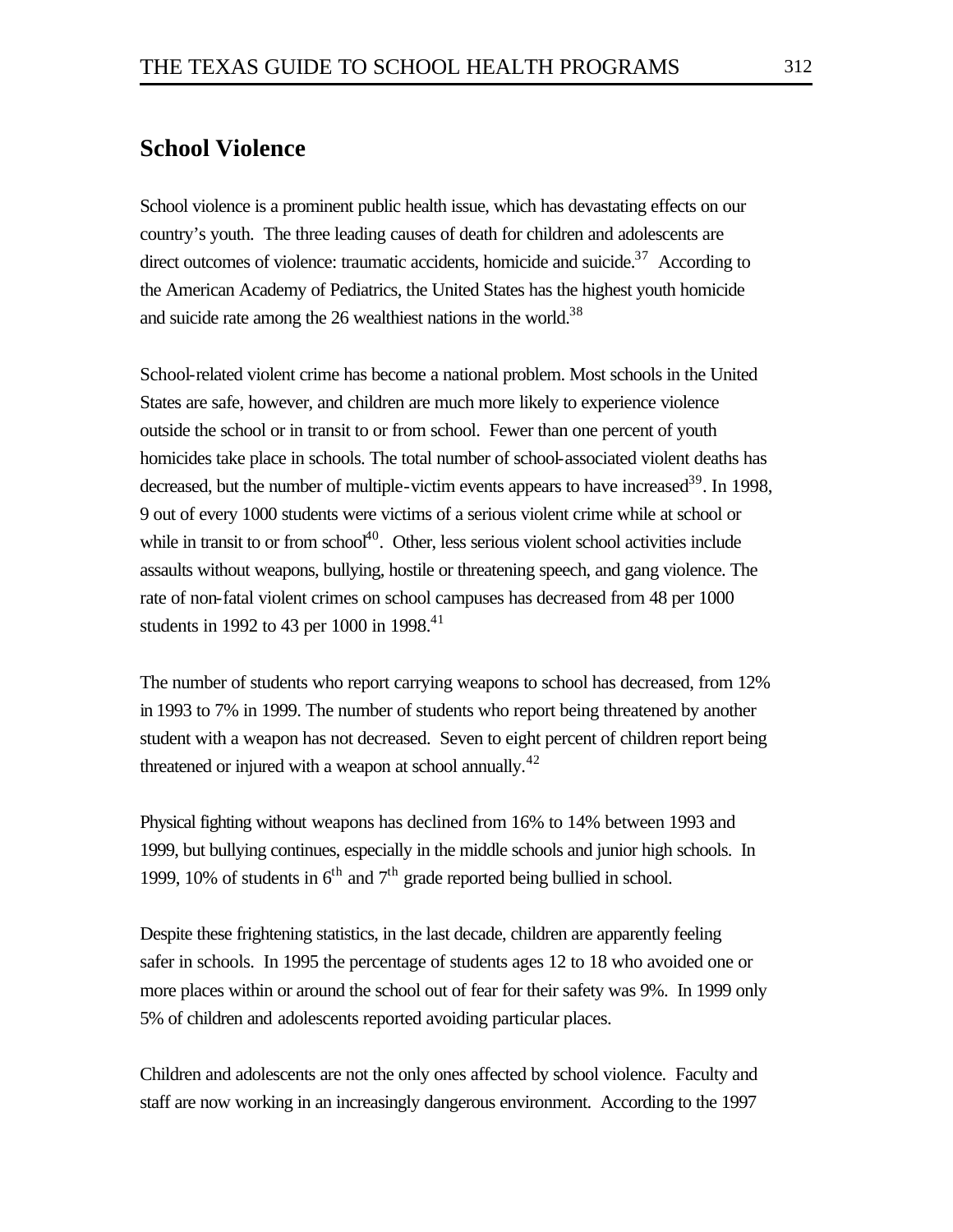Youth Risk Behaviors Report, 8.3% of high school students carried a weapon such as a gun, a knife, or a club to school.<sup>43</sup> Between the years of 1992 and 1996, an average of 4 teachers out of 1000 annually were victims of serious violent crime on the job. During the 1993-1994 school year, 12 percent of teachers were threatened with violence by a student and four percent of teachers were actually physically attacked by a student.<sup>44</sup>

It is essential that students, faculty and staff feel safe and secure in school in order to facilitate learning. Schools are responsible for providing a safe and health-promoting environment for children.<sup>45</sup> Schools can be made safer if faculty, staff, and the community identify factors that cause youth violence and take steps to reduce the incidence of violence in their communities. Many agencies are collaborating to address this problem and to build a nationwide support system for schools and communities.

# **National Association of School Nurses POSITION STATEMENT: Role of the School Nurse in Violence Prevention**

…Escalating incidents of threats and acts of violence in society are putting communities at risk. Exposure to violence has significant emotional, behavioral and cognitive effects on children. Children who are exposed to violence are likely to exhibit fear, behavioral, cognitive and concentration problems and resultant difficulty achieving optimal academic success. Children who are not successful in schools are more likely to be violent than those who are successful.

Although schools are some of the safest places in America, it has become necessary for school districts to be proactive in preventing and/or addressing these situations. Societal influences, which have contributed to the increased incidence of violence, include:

- Changing family structure
- Changing societal roles
- Easy access to dangerous weapons
- ß Media influence, which has sensationalized and desensitized individuals to the impact of violence
- Lack of acceptance of diversity
- ß Increasing demands on young people that negatively affect coping abilities
- ß Increasing incidence of all forms of domestic abuse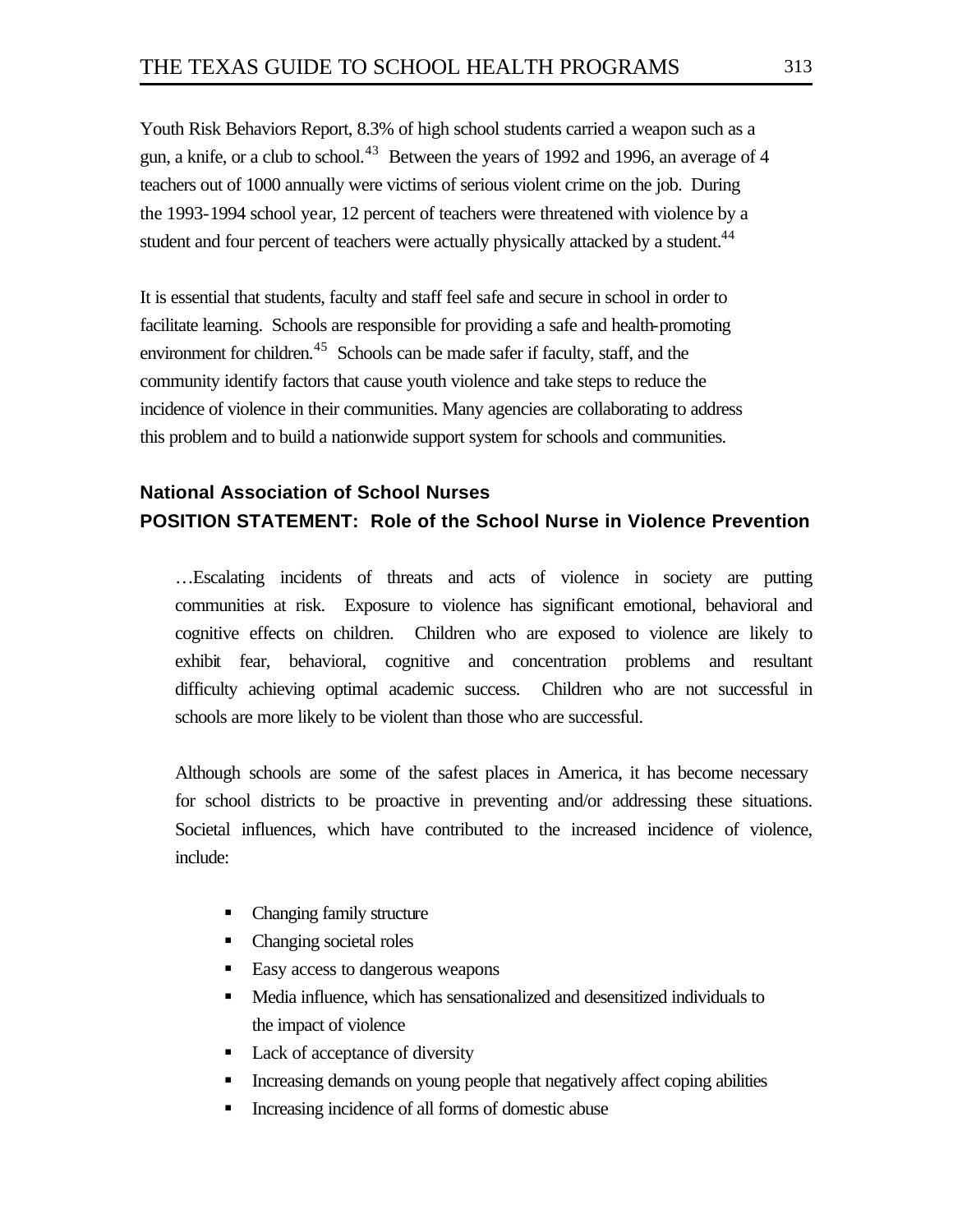- Increased incidence of hopelessness and helplessness and
- ß Perceived need for instant gratification

### **Rationale:**

The dramatic escalation in incidents of violence has created a sense of urgency in our society. Schools should be "safe zones" and adopt positions of no tolerance for weapons, crime and violence. Schools and communities must thoughtfully plan to proactively change behaviors in their quest to create a positive, healthy, and safe environment. School nurses have the unique ability to address problems holistically, including physical, emotional, and social perspectives. School nurses are prepared to deal with the physical and emotional results of violence, to contribute to positive youth development and academic success and to collaborate with school and community teams toward violence prevention and intervention.

### **Conclusion:**

It is the position of the National Association of School Nurses that school nurses have expertise to assist students to develop problem solving and conflict resolution techniques, coping and anger management skills, and a positive self-image. Furthermore, it is the position of the National Association of School Nurses that school nurses should be active members of crisis intervention teams and curriculum committees, and be involved in the development and planning of intervention and prevention programs.<sup>46</sup>

### **Legislation**

### **Gun Free Schools Act**

The Gun Free Schools Act requires that all states receiving federal funds under the *Elementary and Secondary Education Act* (EESA) must have a state law (put into effect by October, 1995) requiring that any student who has brought a firearm into school be suspended or expelled for no less than one year.

### **Texas School Safety Center**

Section 37.202 of the Texas Education Code (TEC), $47$  discusses the definition and purpose of the Texas School Safety Center. "The purpose of the center is to serve as: (1) a central location for school safety information, including research, training, and technical assistance related to successful school safety programs; and (2) a resource for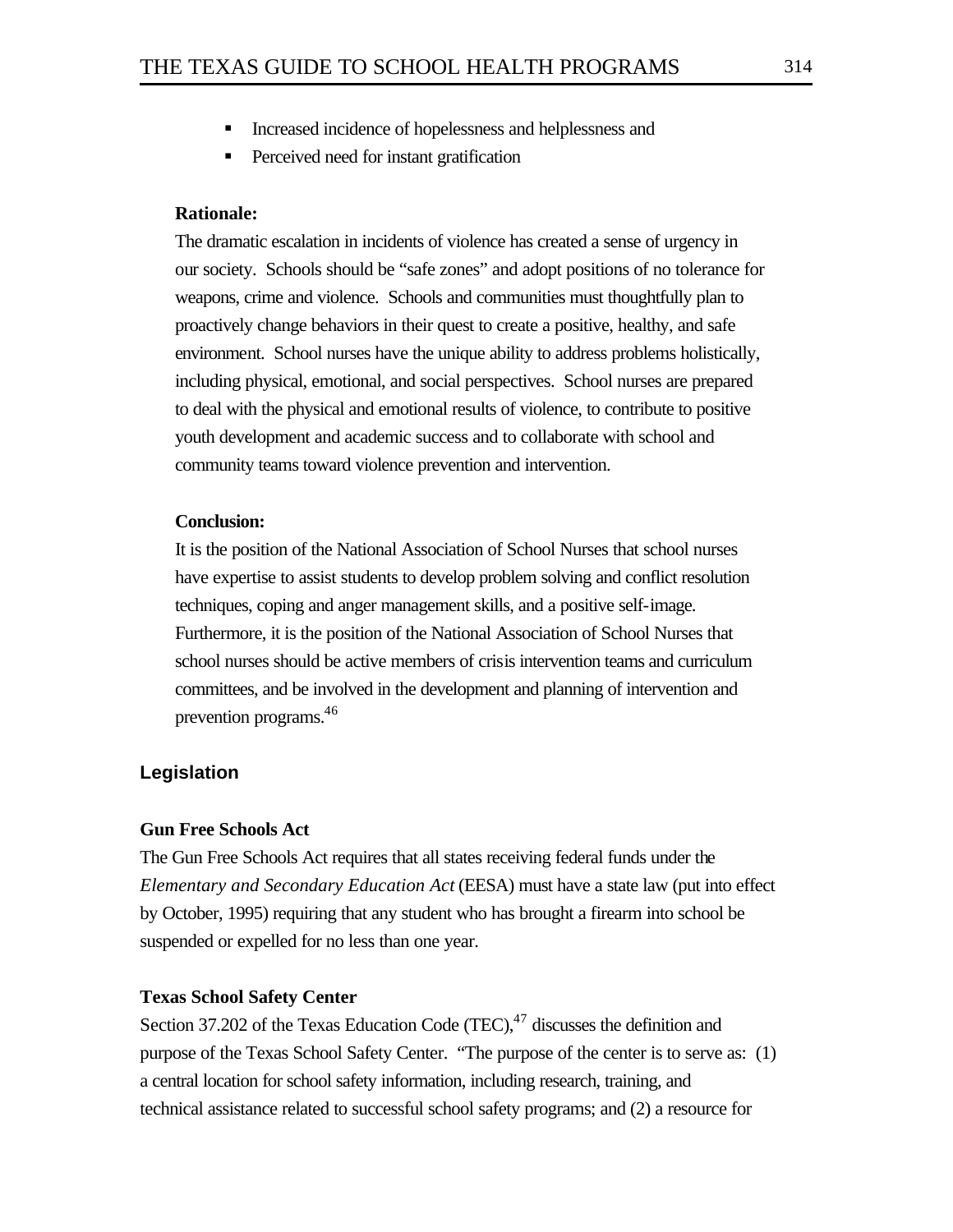the prevention of youth violence and the promotion of safety in the state." Section 37.205 of the  $TEC<sup>48</sup>$  states that:

The center shall conduct for school districts a safety training program that includes:

- (1) development of a positive school environment and proactive safety measures designed to address local concerns;
- (2) school safety courses for law enforcement officials, with a focus on school district police officers and school resource officers;
- (3) discussion of school safety issues with parents and community members; and
- (4) specialized training for the staff of alternative education programs and juvenile justice alternative education programs.

The center must also, according to Section 37.207 of the TEC,<sup>49</sup> instruct each district in the development of a safety and security audit procedure and compile the data from all school districts. This data must be made available to the public. The center must also develop a website that provides information and data related to school safety in Texas.

The Texas School Safety Center is located in San Marcos, Texas. It is currently developing a model crisis management plan for use by Texas schools. The center may be contacted at the following address:

Texas School Safety Center Southwest Texas State University San Marcos, TX 78666 Phone: (512) 245-3696 Fax: (512) 245-9033 <http://cie.ci.swt.edu/safety>

## **Primary Prevention: Principles of Prevention and Early Warning Signs**

The Department of Education, the Department of Justice, and the American Institutes for Research developed a report entitled, "Safeguarding Our Children: An Action Guide."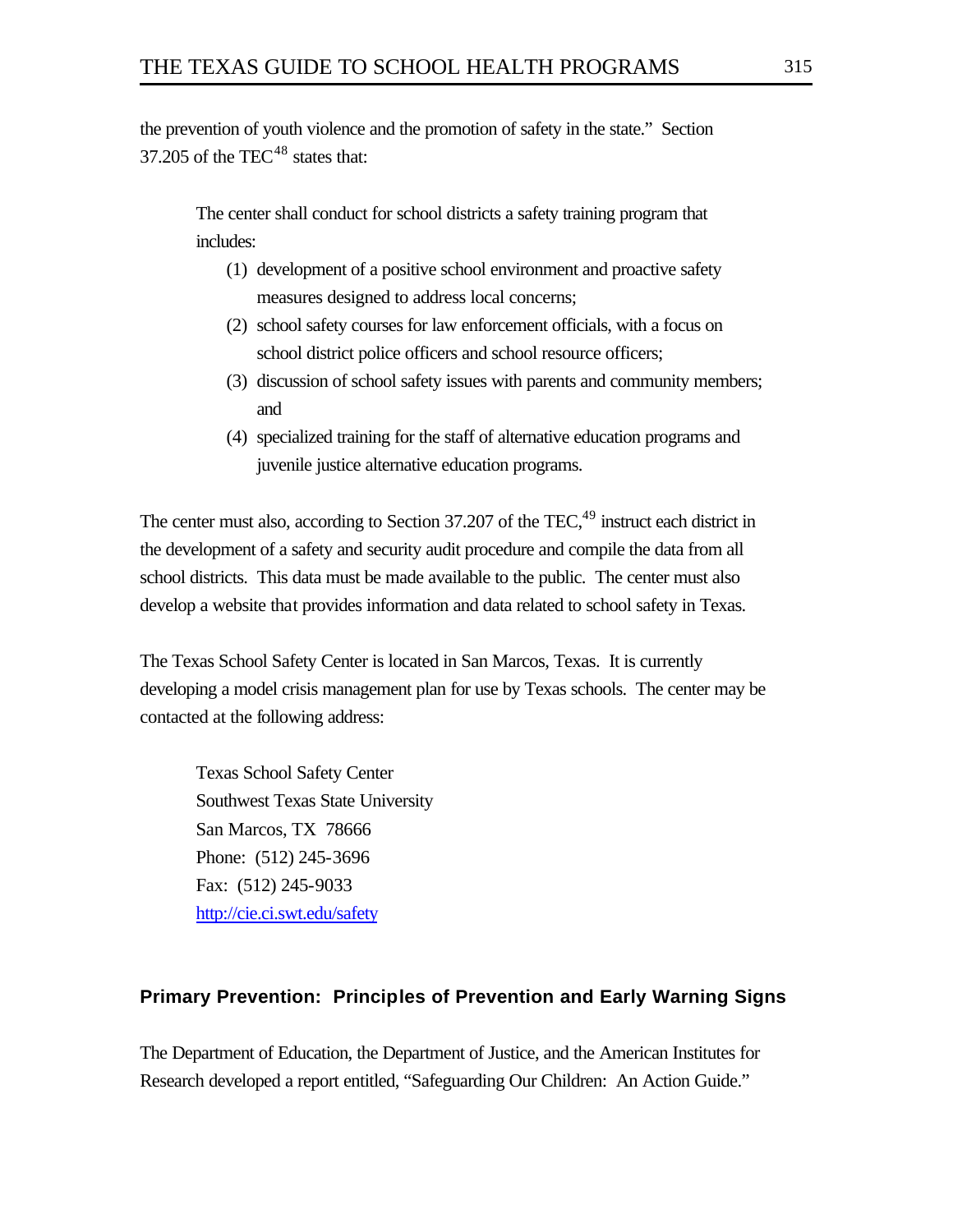According to the report an effective policy for school violence prevention must include three tiers:

- 1. **Schools must build a school-wide foundation for all children.** This involves:
	- a. Supporting positive discipline, academic success, and mental and emotional wellness through a caring school environment;
	- b. Teaching students appropriate behaviors and problem solving skills;
	- c. Positive behavioral support; and appropriate academic instruction with engaging curricula and effective teaching practices.
- 2. **Schools must identify students at risk for severe academic or behavioral difficulties early on and create services and supports that address risk factors and build protective factors for them.** Approximately 10-15% of students exhibit problem behaviors indicating a need for such early intervention. It is important that staff be trained to recognize early warning signs and make appropriate referrals. Once students are identified, they must receive coordinated services that meet their individual needs. A number of approaches have been developed for interventions at this stage, including anger management training, structured after-school programs, mentoring, group and family counseling, changing instructional practices, and tutoring.
- 3. **Schools must identify and provide intensive interventions for the few children who are experiencing significant emotional and behavioral problems.** This involves providing coordinated, comprehensive, intensive, sustained, culturally appropriate, child-and family-focused services and supports. Such interventions might include day treatment programs which provide students and families with intensive mental health and special education services; multi-systemic therapy, focusing on the individual youth and his or her family, the peer context, school/vocational performance, and neighborhood/community supports; or treatment foster care, an intensive, family-focused intervention for youth whose delinquency or emotional problems are so serious and so chronic that they are no longer permitted to live at home. To be effective, these approaches generally require the collaboration of schools, social services, mental health providers, and law enforcement and juvenile justice authorities.<sup>50</sup>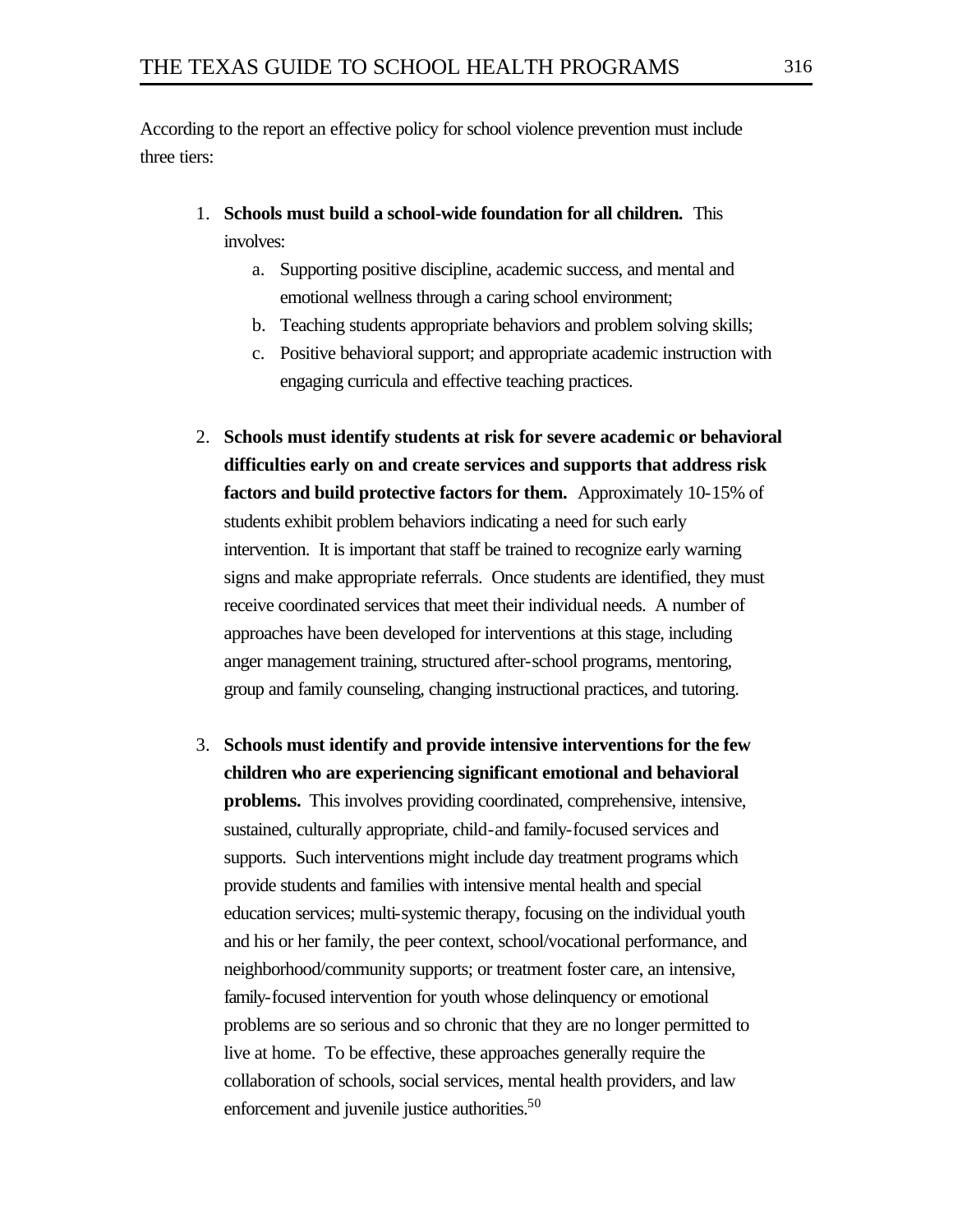Research has documented that the most important factor in the prevention of youth violence in schools is the early identification of warning signs in children and adolescents at risk. Early recognition allows for children to get the support that they need before violent behavior is manifested. It is crucial for the entire educational community to be involved in prevention efforts, including teachers, administrators, nurses, counselors, and community members.<sup>51</sup>

In most cases of violence against self or others, early behavioral or emotional warning signs are present. Warning signs are signals that a child may need help. Stigmatization of individual students and jumping to conclusions because they fit a particular profile should be avoided, but genuine concern about students based on the presence of warning signs is not only okay, it is necessary.

The identification of early warning signs by school personnel and community members can be facilitated by the establishment of close, caring, and trusting relationships with students. Getting to know their needs, feelings, attitudes, behaviors and values will allow educators and parents to recognize subtle changes.

Following is a list of early warning signs. None of the following signs alone are predictive of aggression or violent behavior. Many times, violent behavior has a multifactorial etiology, and appears as a response to a particular set of circumstances. When seen in combination, these warning signs are indicative of a need for further assessment of a child and possible intervention.<sup>52</sup>

- Social withdrawal
- Excessive feelings of isolation and being alone
- Excessive feelings of rejection
- $\blacksquare$  Being a victim of violence
- Feelings of being picked on and persecuted
- Low school interest and poor academic performance
- Expression of violence in writings and drawings
- Uncontrolled anger
- ß Patterns of impulsive and chronic hitting, intimidating, and bullying behaviors
- ß History of discipline problems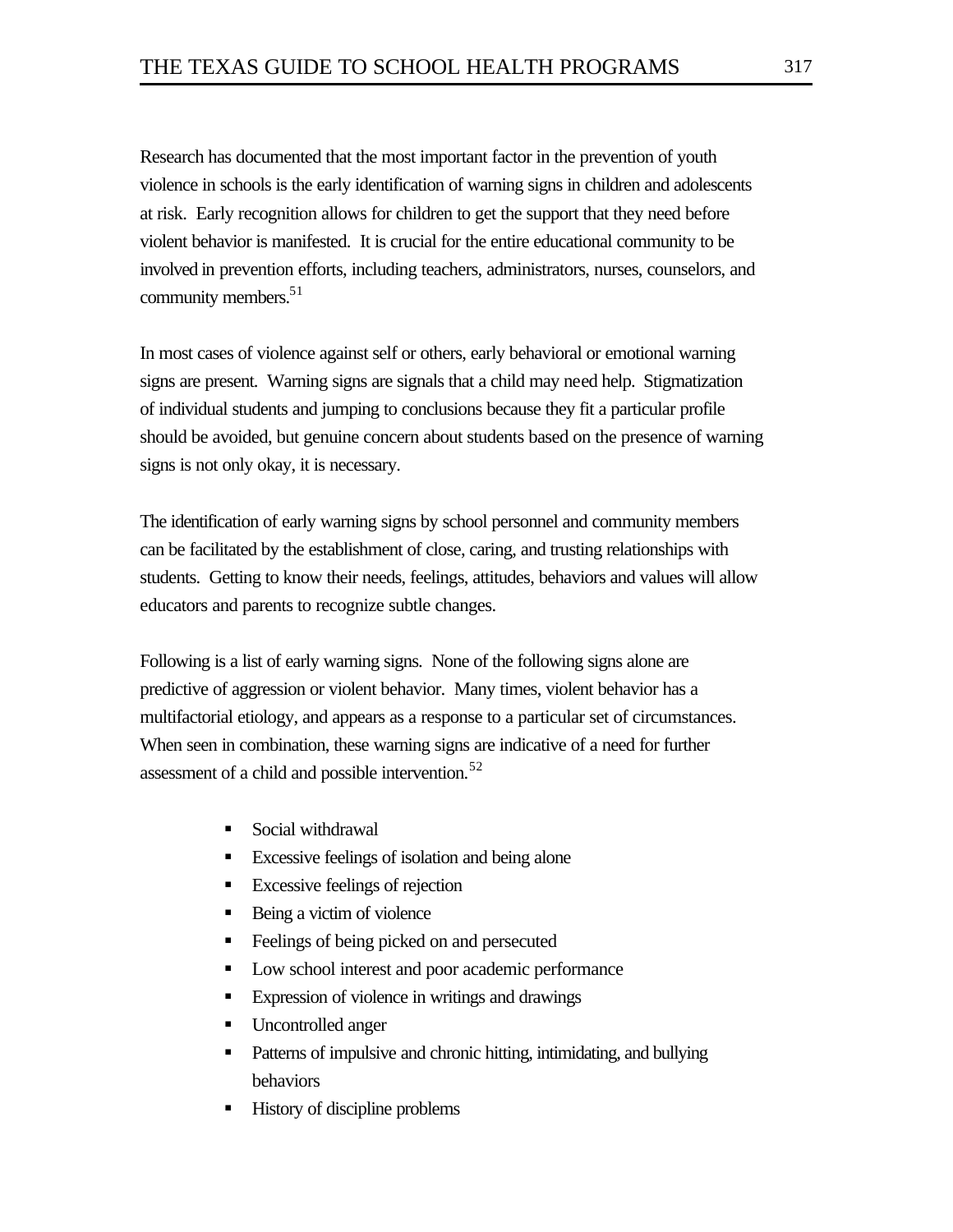- Past history of violent and aggressive behavior
- Intolerance for differences and prejudicial attitudes
- Drug use and alcohol use
- **•** Affiliation with gangs
- Imappropriate access to, possession of, and use of firearms
- $\blacksquare$  Serious threats of violence

According to Early Warning, Timely Response: A Guide to Safe Schools (U.S. Department of Education, 1998), interventions may include:

- Providing training and support to staff, students, and families in understanding factors that can set off and/or exacerbate aggressive outbursts.
- ß Teaching the child alternative, socially appropriate replacement responses—such as problem solving and anger control skills.
- Providing skill training, therapeutic assistance, and other support to the family through community-based services.
- Encouraging the family to make sure that firearms are out of the child's immediate reach. Law enforcement officers can provide families with information about safe firearm storage as well as guidelines for addressing children's access to and possession of firearms.

Other intervention tactics may include teaching positive interaction skills, providing comprehensive services, and referring the child for special education evaluation.<sup>53</sup>

## **The Role of the School Nurse**

The school nurse should play an active role in screening students for early warning signs. S/he can do this by making an effort to get to know her or his students, establishing trusting relationships with them, and collaborating with teachers, counselors and other staff members. S/he can also initiate referrals and follow-up on interventions with students that have been identified as being at risk of violent behavior. In addition, s/he can develop educational materials promoting a safe and healthy environment for the school community.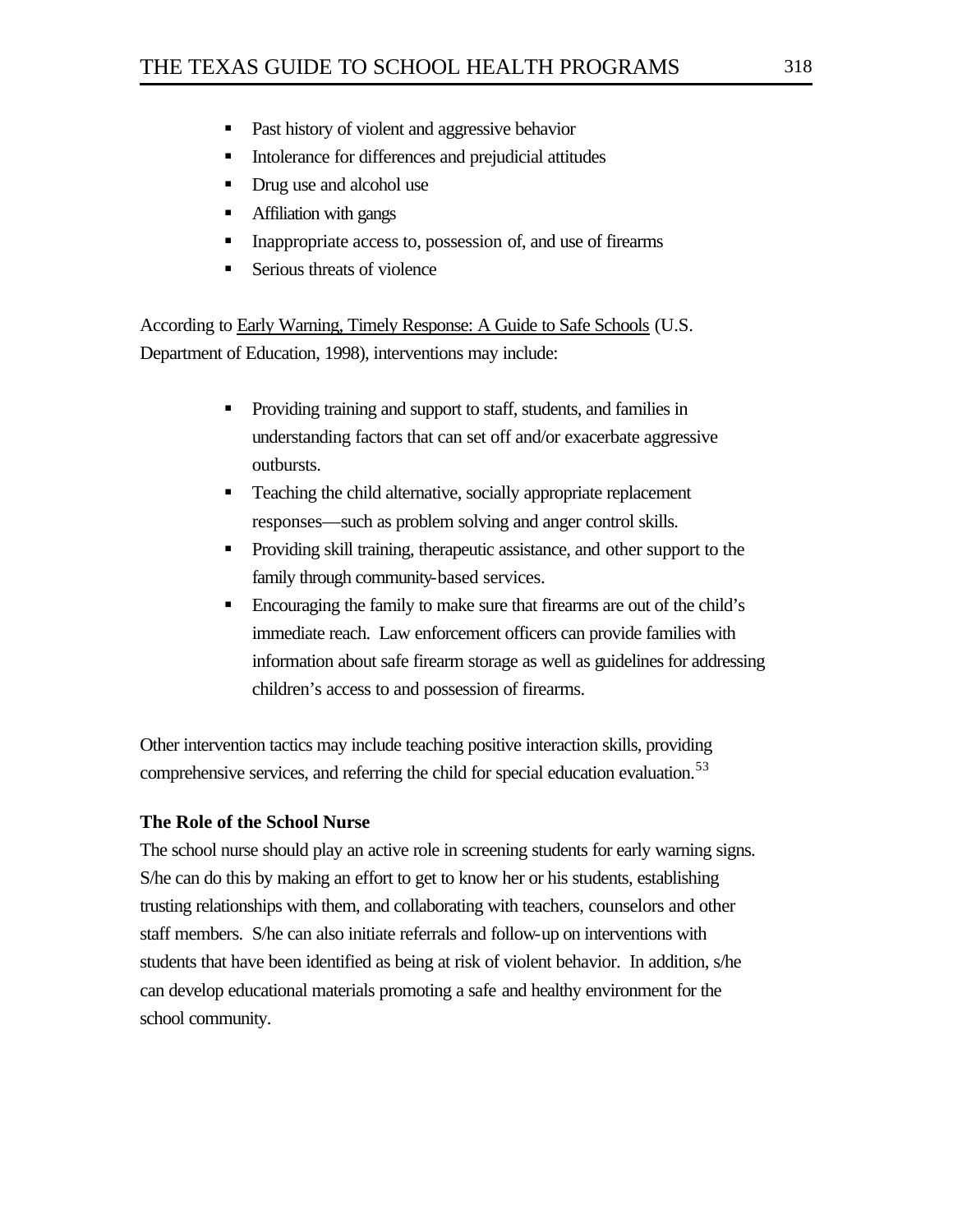# **Conflict Resolution<sup>54</sup>**

Conflict resolution skills provide youths with a valuable tool to use when confronted with a situation that may otherwise lead to violent or self-destructive behavior. The process of conflict resolution may assist youths involved in interpersonal or intergroup conflicts to lessen the intensity of such situations and avoid violence and injury. All schools should implement a conflict resolution education program. The following discussion outlines basic causes and types of conflict, possible responses to conflict, and steps in the problem-solving process. In addition, some suggestions for conflict resolution education are presented.

Situations in which conflict is likely to arise include situations involving limited resources, differing values, and interference with satisfaction of psychological needs. The root cause of the majority of conflicts involves basic human psychological needs. The four needs that motivate behavior are belonging, power, freedom and fun. Conflicts may occur between two people who disagree about how these needs should be met or when meeting one need for one person causes fulfillment of another's need to be denied. For example, during an elementary school recess, one student's need for belonging may be fulfilled by making fun of another student while others look on. The student being picked on, in turn, is denied the right to have fun at recess or may be denied the right of freedom by feeling the need to play on another part of the playground to avoid the student harassing him. He may become angry and act out, because he is unable to satisfy his basic psychological needs.

There are three tiers of responses to conflict: soft, hard, and principled. Soft responses include withdrawing, ignoring, denying or giving-in. Hard responses include threatening, pushing, hitting, and yelling. Principled responses include listening, understanding, respecting and resolving. Both soft and hard responses can lead to lose-win or lose-lose situations, in which one side benefits at the expense of the other or both sides lose. Principled responses lead only to win-win situations. Conflict resolution education teaches students, teachers and other school staff members methods for engaging in principled responses to conflict, thus eliminating situations where one or both sides lose. In effect, the situations that often provoke people to act out in violence (e.g. lose-lose or lose-win situations) are completely avoided.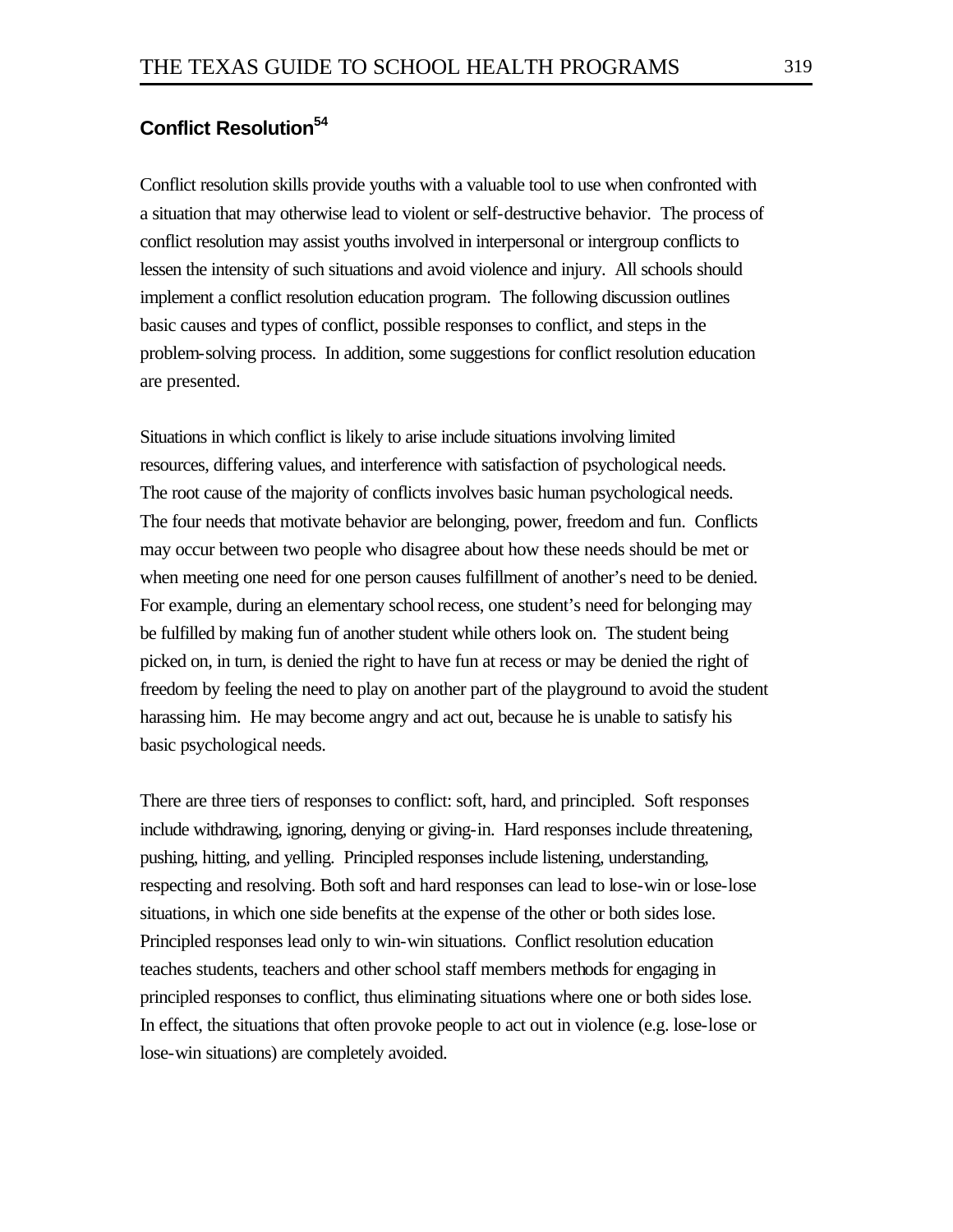Three types of problem-solving processes include:

- Negotiation;
- **•** Mediation; and
- Consensus decision-making.

The six steps in each of these problem-solving processes are:

- Set the stage;
- Gather perspectives;
- **IDENTIFY interests;**
- Create opinions;
- Evaluate options; and
- Generate agreement.

In order for any of these processes to be successful, four principles of the process of conflict resolution should be adhered to. These include:

- Separate the people from the problem;
- Focus on interests, not positions;
- Invent options for mutual gain; and
- **Use objective criteria.**

There are four approaches to conflict resolution curriculum in use in schools around the country today.

- **Process Curriculum:** In these schools, specific classroom time is devoted to educating students about the principles and process of conflict resolution. The classroom time may consist of a "unit" on conflict resolution in a particular class or as part of a daily lesson.
- **Mediation Program:** These schools have a specific group of adults or peers who have been specially trained in conflict resolution and/or mediation and serve as mediators or third-party facilitators to help students in conflict reach solutions.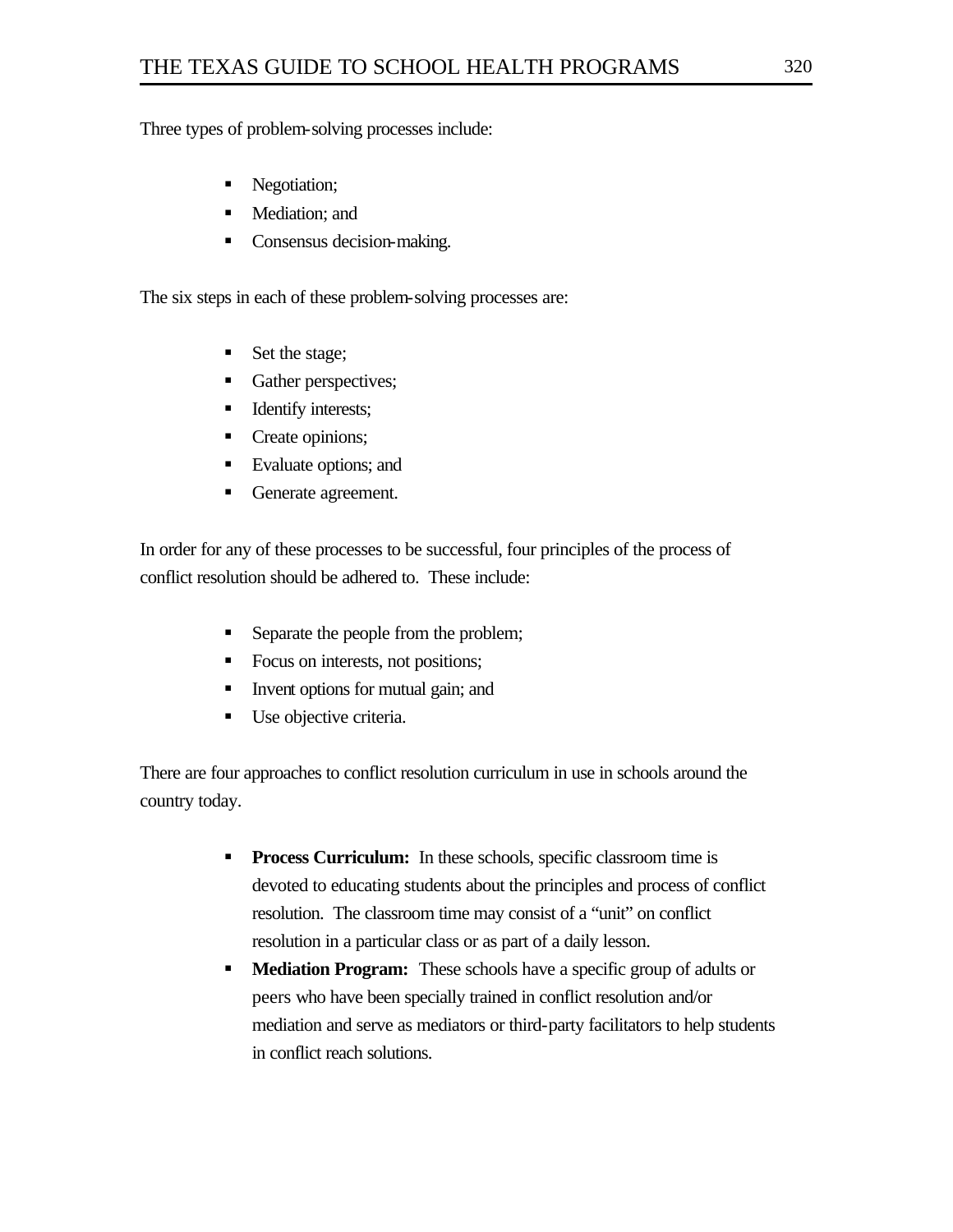- **Peaceable Classroom:** Conflict resolution skills are built into all subjects in the curriculum. This holistic approach is the foundation for Peaceable School.
- **•** Peaceable School: In this comprehensive program, conflict resolution skills, principles and processes are practiced by all in the school community, including staff, administrators, and parents.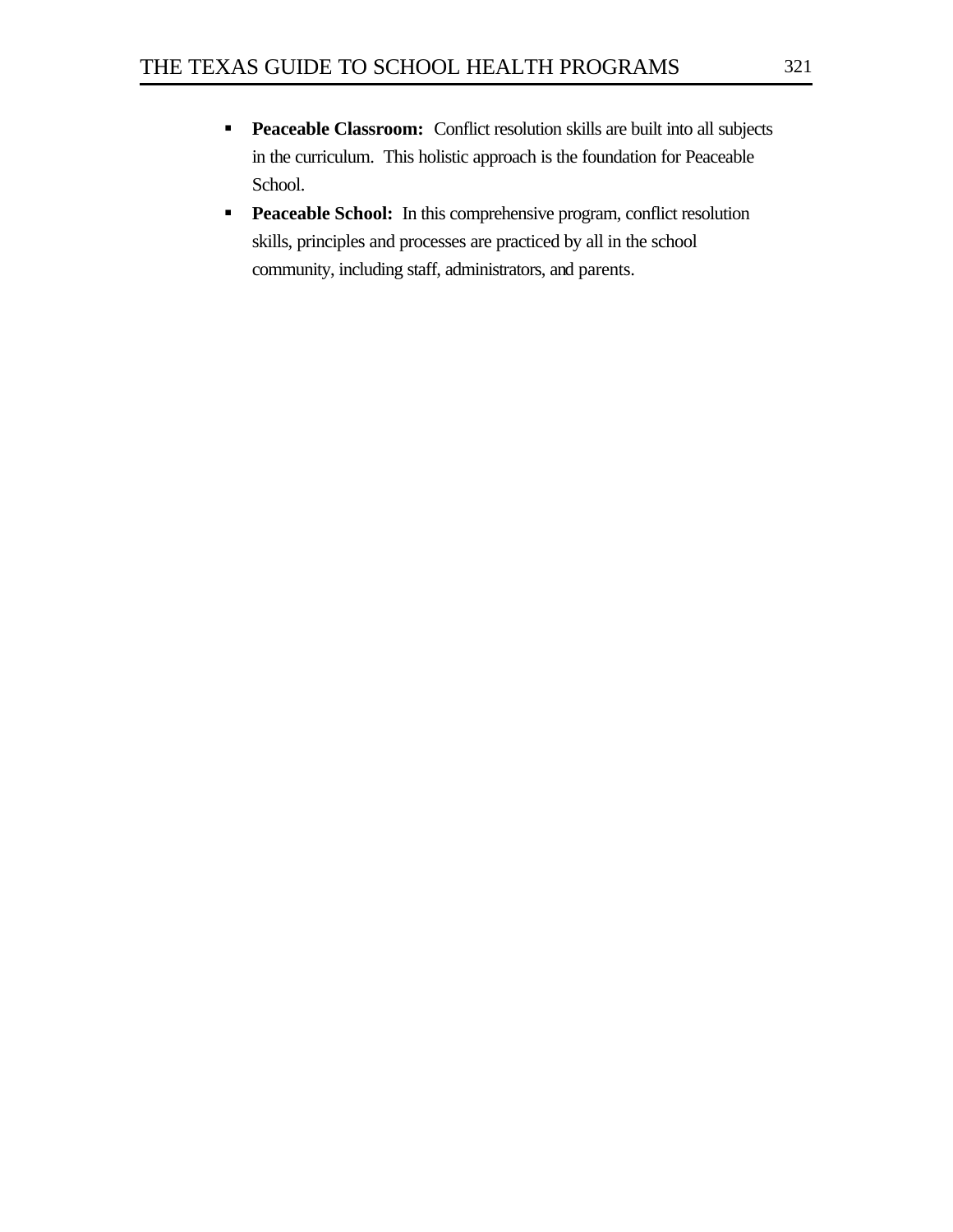## **Exhibit 1: Suicidal Risk Assessment Guide** <sup>1</sup>

## **Examples of Adolescents at Low, Moderate, and High Risk for Suicide**

## **Low Risk**

- **Took 5 ibuprofen tablets after argument with girlfriend**
- **IMPULS** Impulsive; told mother 15 minutes after taking pills
- No serious problems at home or school
- Occasionally feels "down," but has no history of depression or serious emotional problems
- $\blacksquare$  Has a number of good friends
- Wants help resolving problems and is no longer considering suicide after interview

## **Moderate Risk**

- **Suicidal ideation precipitated by recurrent fighting with parents and failing** grades in school
- Wants to "get back" at parents
- Cut both wrists while at home alone; called friend 30 minutes later
- **Parents separated, changed school this semester, history of attention-deficit** hyperactivity disorder
- Symptoms of depression for the last 2 months; difficulty controlling temper
- $\blacksquare$  Binge drinking on the weekends
- **•** Answers all the questions during the interview, agrees to see a therapist if parents get counseling, will contact the interviewer if suicidal thoughts return

## **High Risk**

- Thrown out of house by parents for smoking marijuana at school, girlfriend broke up with him last night, best friend killed in auto crash last month
- Wants to be dead; sees no purpose in living
- Took father's gun; is going to shoot himself where "no one can find me."
- Gets drunk every weekend and uses marijuana daily
- Hates parents and school; has run away from home twice and has not gone to school for 6 weeks
- Hospitalized in the past because he "lost it"
- Does not want to answer many of the questions during the interview and hates "shrinks."

 $\overline{a}$ <sup>1</sup> American Academy of Pediatrics (AAP). (2000). *Policy Statement: Suicide and Suicide Attempts in Adolescence (RE9928).* <http://www.AAP.org/policy/re9928.html>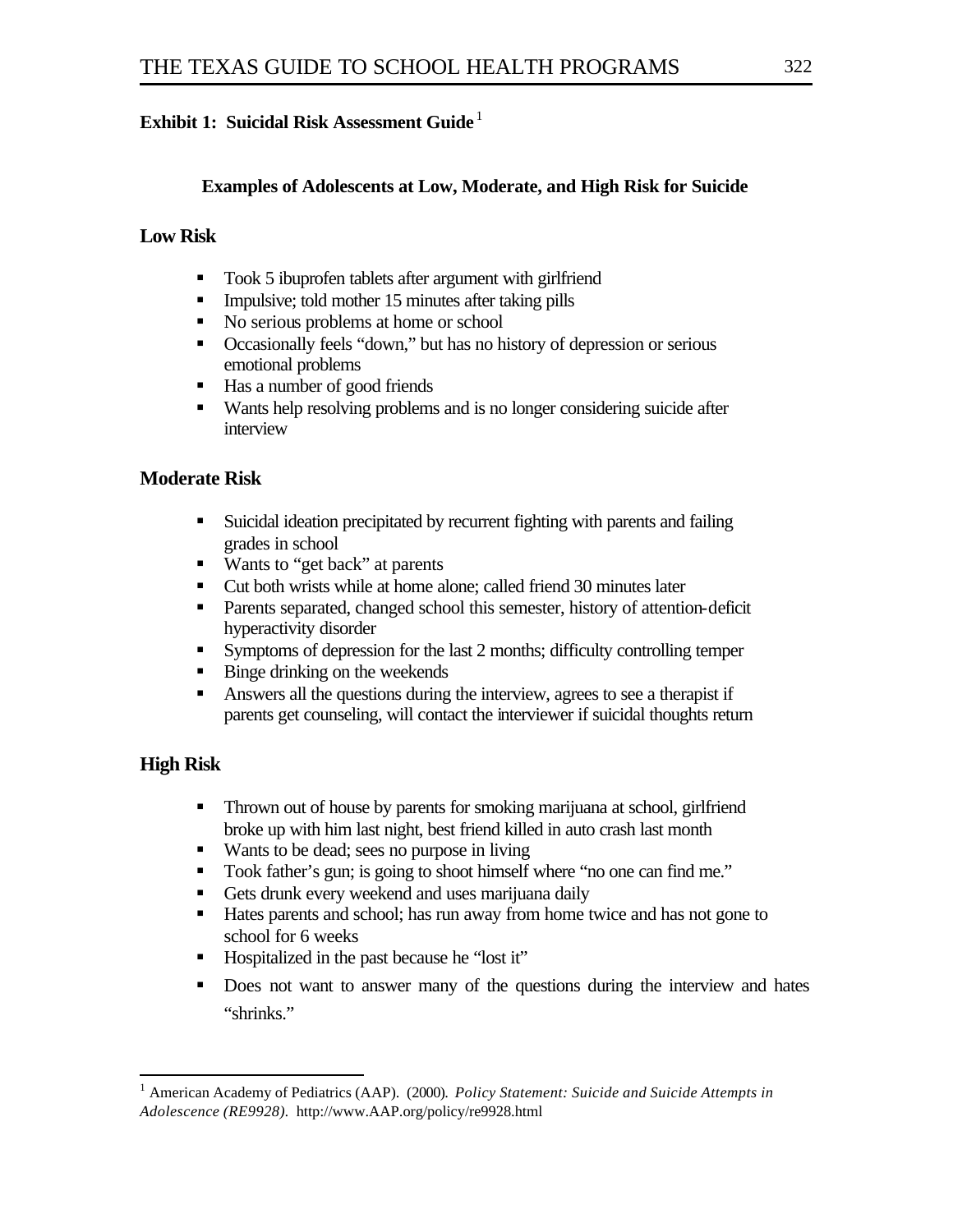#### **Exhibit 2: Suicidal Assessment – Checklist 1**

Unfortunately, suicide is a major cause of death in adolescents, and school staff must be vigilant about the possibility of suicide risk in the students they care for. When a child appears to be seriously depressed it is critical to notify parents. Resources within and outside of the school should be consulted to help the student. The following assessment checklist can be used when students appear seriously depressed or suicidal. The checklist is recommended to help school health personnel focus a discussion with the child about their feelings and to help assess the level of risk for suicide. Follow-through steps are provided to help school health staff know what to do after completing the assessment checklist.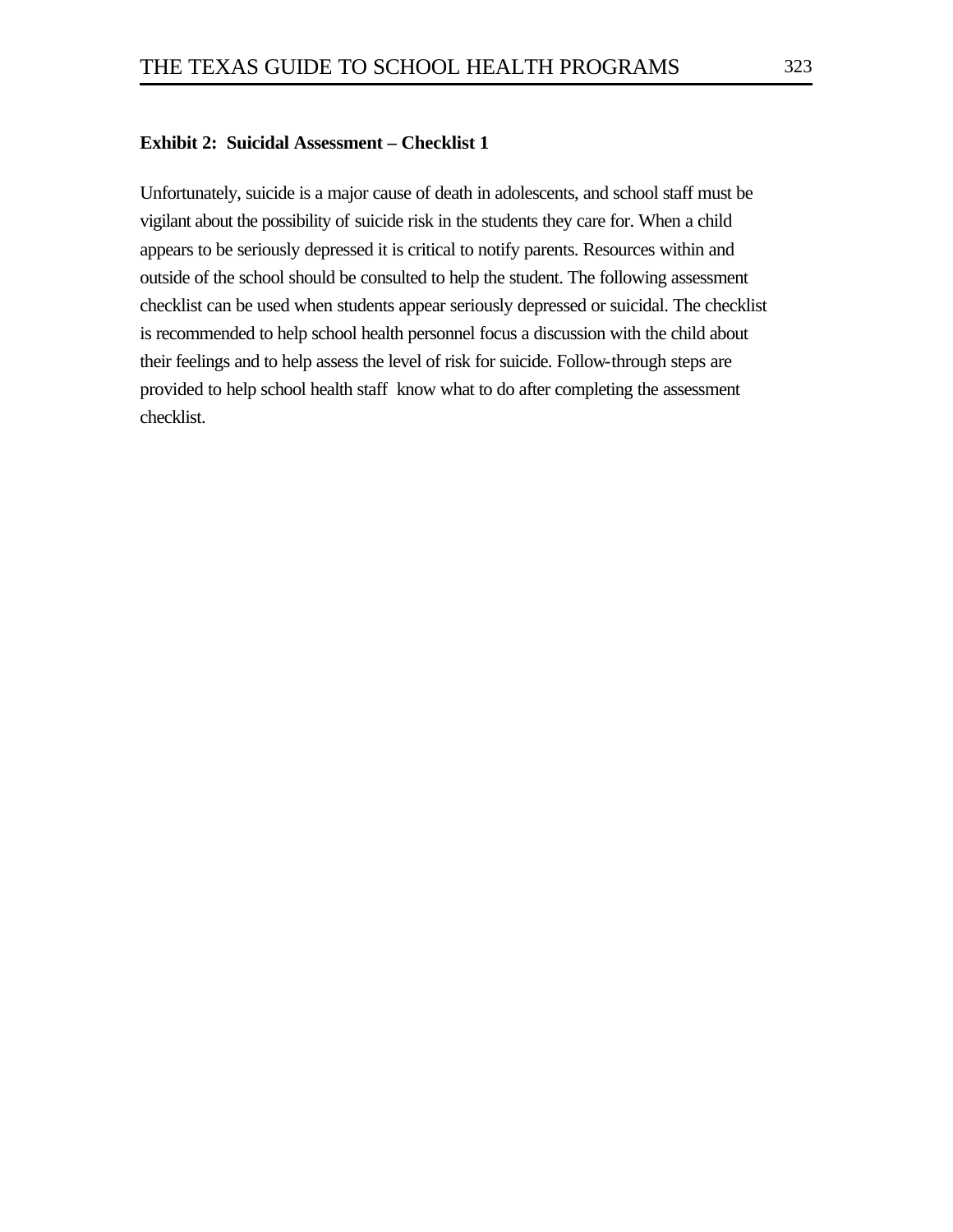# **Suicidal Assessment – Checklist <sup>55</sup>**

| Student's Name:                                                                                                         | Date: | Interviewer: |             |  |  |
|-------------------------------------------------------------------------------------------------------------------------|-------|--------------|-------------|--|--|
| (Suggested points to cover with student/parent)                                                                         |       |              |             |  |  |
| 1) PAST ATTEMPTS, CURRENT PLANS, AND VIEW OF DEATH                                                                      |       |              |             |  |  |
| Does the individual have frequent suicidal thoughts?                                                                    |       | Y            | N           |  |  |
| Have there been suicide attempts by the student or significant<br>others in his or her life?                            |       | Y            | $\mathbf N$ |  |  |
| Has she or he mad special arrangements to leaver this world,<br>such as giving away prized possessions?                 |       | Y            | N           |  |  |
| Does the student fantasize about suicide as a way to make others<br>feel guilty or as a way to get a happier afterlife? |       | Y            | N           |  |  |
| 2) REACTIONS TO PRECIPITATING EVENTS                                                                                    |       |              |             |  |  |
| Is the student experiencing extreme psychological distress?                                                             |       | Y            | N           |  |  |
| Have there been major changes in recent behavior along with<br>negative feelings and thoughts?                          |       | Y            | N           |  |  |

(Such changes often are related to recent loss or threat of loss of significant others or of positive status and opportunity. They also may stem from sexual, physical, or substance abuse. Negative feelings and thoughts often are expressions of a sense of extreme loss, abandonment, failure, sadness, hopelessness, guilt, and sometimes inwardly directed anger).

### 3) PSYCHOSOCIAL SUPPORT

| Is there a lack of a significant other – to help the student survive? $Y$        |   | N |
|----------------------------------------------------------------------------------|---|---|
| Does the student feel alienated?                                                 | Y | N |
| 4) HISTORY OF RISK-TAKING BEHAVIOR                                               |   |   |
| Does the student take life-threatening risks or display poor<br>impulse control? | Y | N |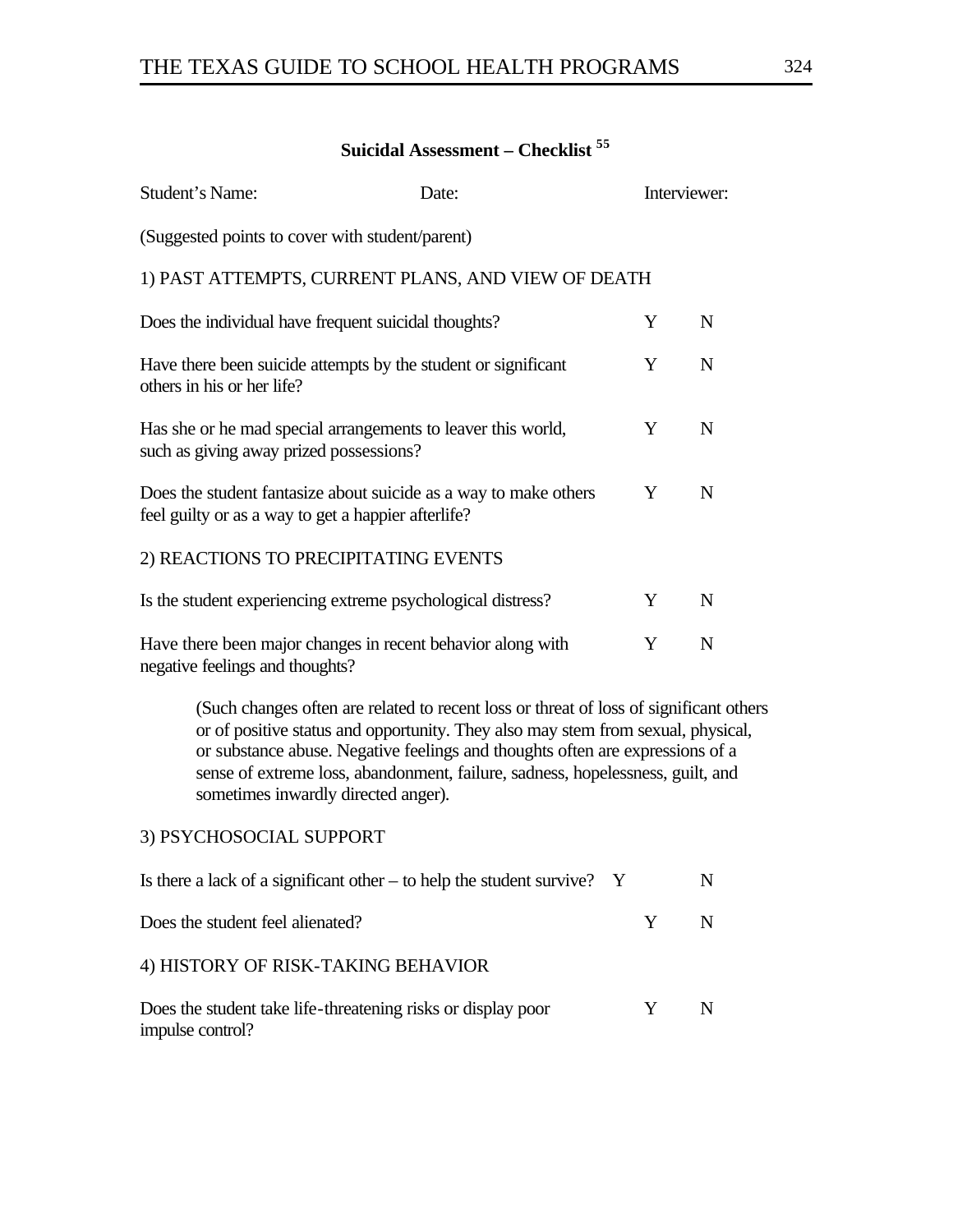Use this checklist as an exploratory guide with students about whom you are concerned. Because of the informal nature of this type of assessment, it should not be filed as a part of a student's regular school records.

FOLLOW-THROUGH STEPS AFTER ASSESSING SUICIDAL RISK CHECKLIST

- \_\_\_\_(1) As part of the process of assessment, efforts will have been made to discuss the problem openly and nonjudgementally with the student (keep in mind how seriously devalued a suicidal student feels. Thus, avoid saying anything demeaning or devaluing, while conveying empathy warmth, and respect). If the student has resisted talking about the matter, it is worth a further effort because the more the student shares the better off one is in trying to engage the student in problem solving.
- \_\_\_(2) Explain to the student the importance of and your responsibility for breaking confidentiality in the case of suicidal risk. Explore whether the student would prefer taking the lead or at lest be present during the process of informing parents and other concerned parties.
- \_\_\_(3) If not, be certain the student is in a supportive and understanding environment (not left alone/isolated) while you start informing others and arranging for help.
- $(4)$  Try to contact parents by phone to
	- a) inform about concern
	- b) gather additional information to assess risk
	- c) provide information about problem and available resources
	- d) offer help in connecting with appropriate resources
- \_\_\_(5) If a student is considered to be in danger, only release her/him to the parent or someone who is equipped to provide help. In high-risk cases, if parents are unavailable (or uncooperative) and no one else is available to help, it becomes necessary to contact local, public agencies (e.g., children's services, services for emergency hospitalization, local law enforcement). Agencies will want the following information:
	- student's name/address/birth date/social security number
	- data indicating student is a danger to self (see Suicide Risk—Checklist)
	- stage of parent notification
	- language spoken by parent/student
	- health coverage plan if there is one
	- where student is to be found

\_\_\_(6) For non-high risk students, if phone contacts with parents are a problem, information gathering and sharing can be done by mail.

\_\_\_(7) Follow-up with student and parents to determine what steps have been taken to minimize risk.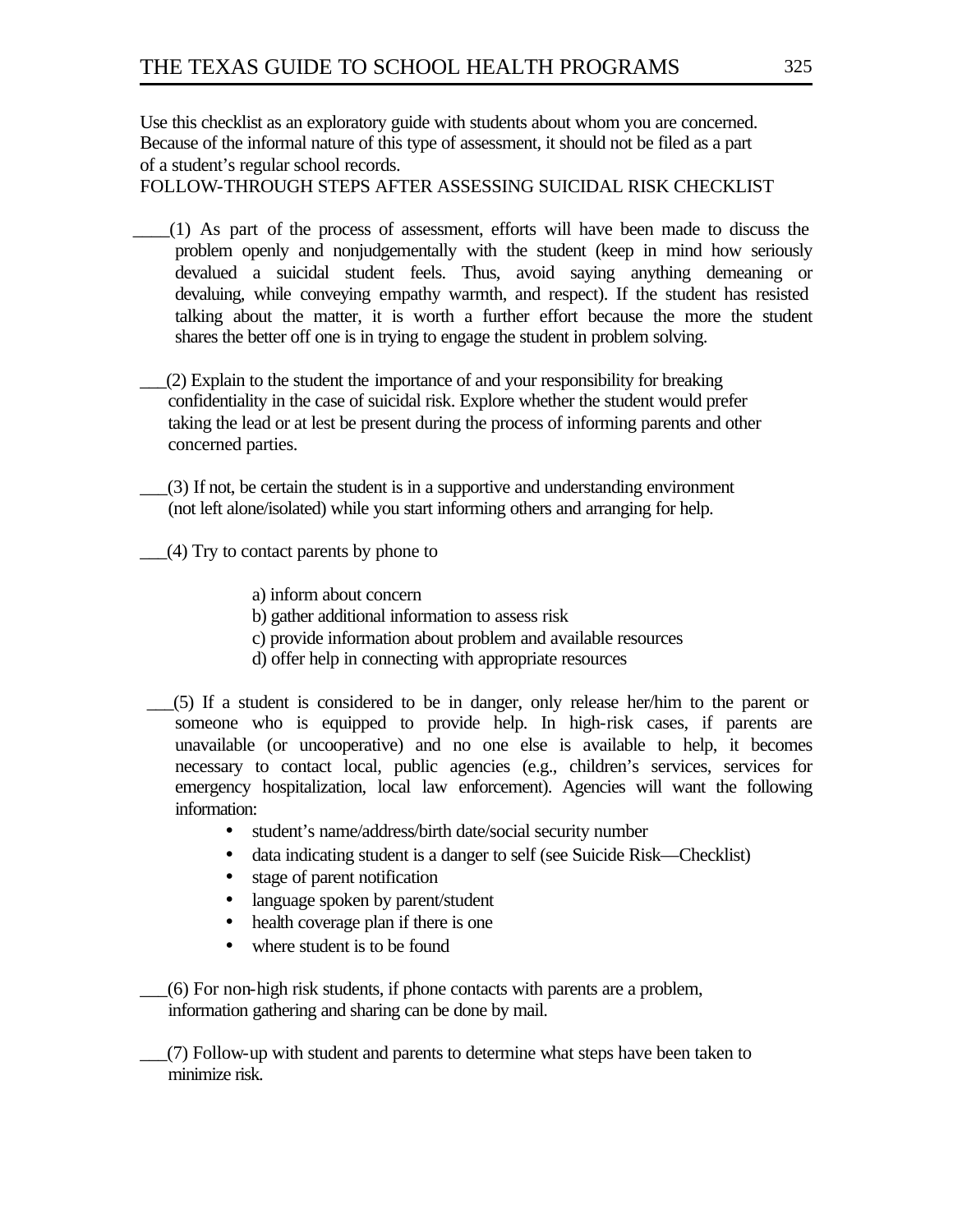\_\_\_(8) Document all steps taken and outcomes.

\_\_\_(9) Report child endangerment if necessary.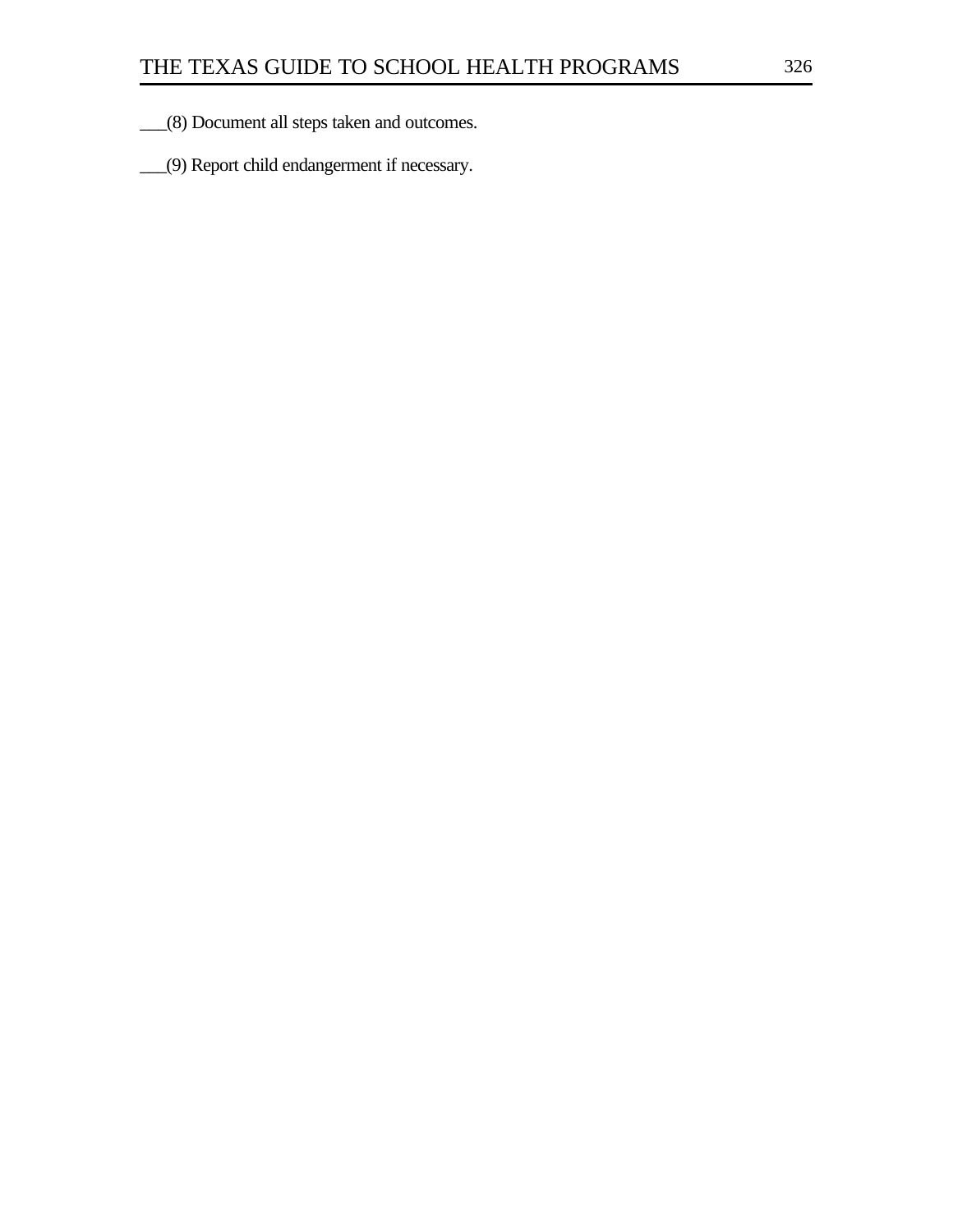## **Exhibit 3:**

# **Pediatric Symptom Checklist**

Please mark under the heading that best fits your child:

|                                                     | Never | Sometimes | Often |
|-----------------------------------------------------|-------|-----------|-------|
| 1. Complains of aches and pains                     |       |           |       |
| 2. Spends more time alone                           |       |           |       |
| 3. Tires easily, with little energy                 |       |           |       |
| 4. Fidgety, unable to sit still                     |       |           |       |
| 5. Has trouble with a teacher                       |       |           |       |
| 6. Less interested in school                        |       |           |       |
| 7. Acts as if driven by a motor                     |       |           |       |
| 8. Daydreams too much                               |       |           |       |
| 9. Distracted easily                                |       |           |       |
| 10. Is afraid of new situations                     |       |           |       |
| 11. Feels sad, unhappy                              |       |           |       |
| 12. Is irritable, angry                             |       |           |       |
| 13. Feels hopeless                                  |       |           |       |
| 14. Has trouble concentrating                       |       |           |       |
| 15. Less interest in friends                        |       |           |       |
| 16. Fights with other children                      |       |           |       |
| 17. Absent from school                              |       |           |       |
| 18. School grades dropping                          |       |           |       |
| 19. Is down on himself/herself                      |       |           |       |
| 20. Visits doctor with doctor finding nothing wrong |       |           |       |
| 21. Has trouble with sleeping                       |       |           |       |
| 22. Worries a lot                                   |       |           |       |
| 23. Wants to be with you more than before           |       |           |       |
| 24. Feels he/she is bad                             |       |           |       |
| 25. Takes unnecessary risks                         |       |           |       |
| 26. Gets hurt frequently                            |       |           |       |
| 27. Seems to be having less fun                     |       |           |       |
| 28. Acts younger than children his/her age          |       |           |       |
| 29. Does not listen to rules                        |       |           |       |
| 30. Does not show feelings                          |       |           |       |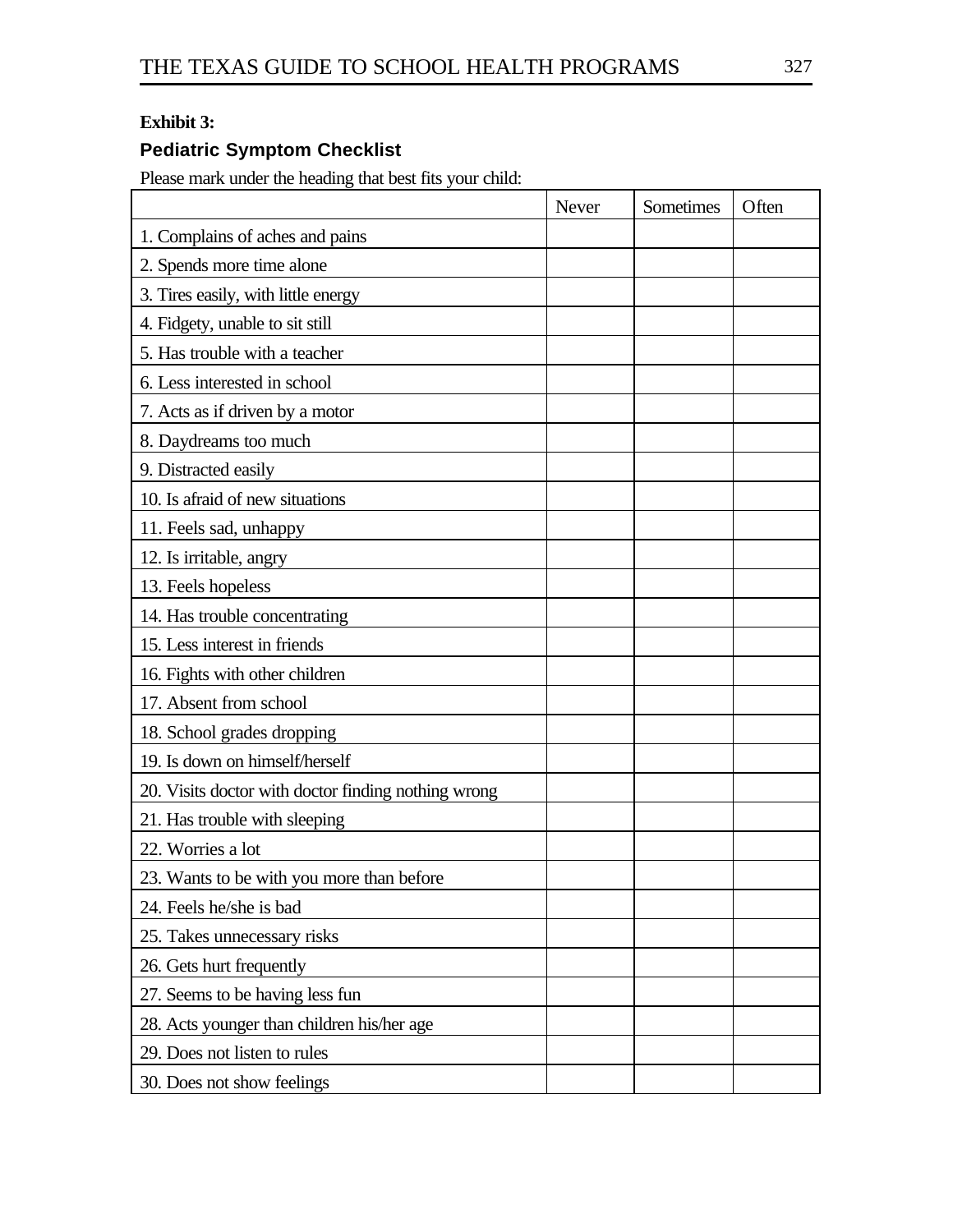|                                                 | Never | Sometimes | Often |
|-------------------------------------------------|-------|-----------|-------|
| 31. Does not understand other people's feelings |       |           |       |
| 32. Teases others                               |       |           |       |
| 33. Blames others for his/her troubles          |       |           |       |
| 34. Takes things that do not belong to him/her  |       |           |       |
| 35. Refuses to share                            |       |           |       |

The Pediatric Symptom Checklist obtains reports of children's behavioral/emotional problems on 35 items that describe specific behaviors and emotions. Parents rate their child for how true each item is using the following scale:  $0=$  never (as far as you know); 1= sometimes true; 2= often true. For school-aged children 6-16 years, a total score of 28 or higher is taken as an indication of significant psychosocial impairment. For children ages 2-5, the scores on items 6, 7, 14 and 15 are ignored and a total score based on the 31 remaining items is completed. The cutoff score for younger children is 24 or greater. Although parents have been shown to be the most reliable reporters of their children's psychosocial and behavioral problems, some mood disorders especially in adolescents are more reliably identified by the patients themselves. When problems like these are suspected, interviewing the child or adolescent, using the youth self-report of the PSC or a specific disorder screen like the Children's Depression Inventory may be more valid."<sup>56</sup>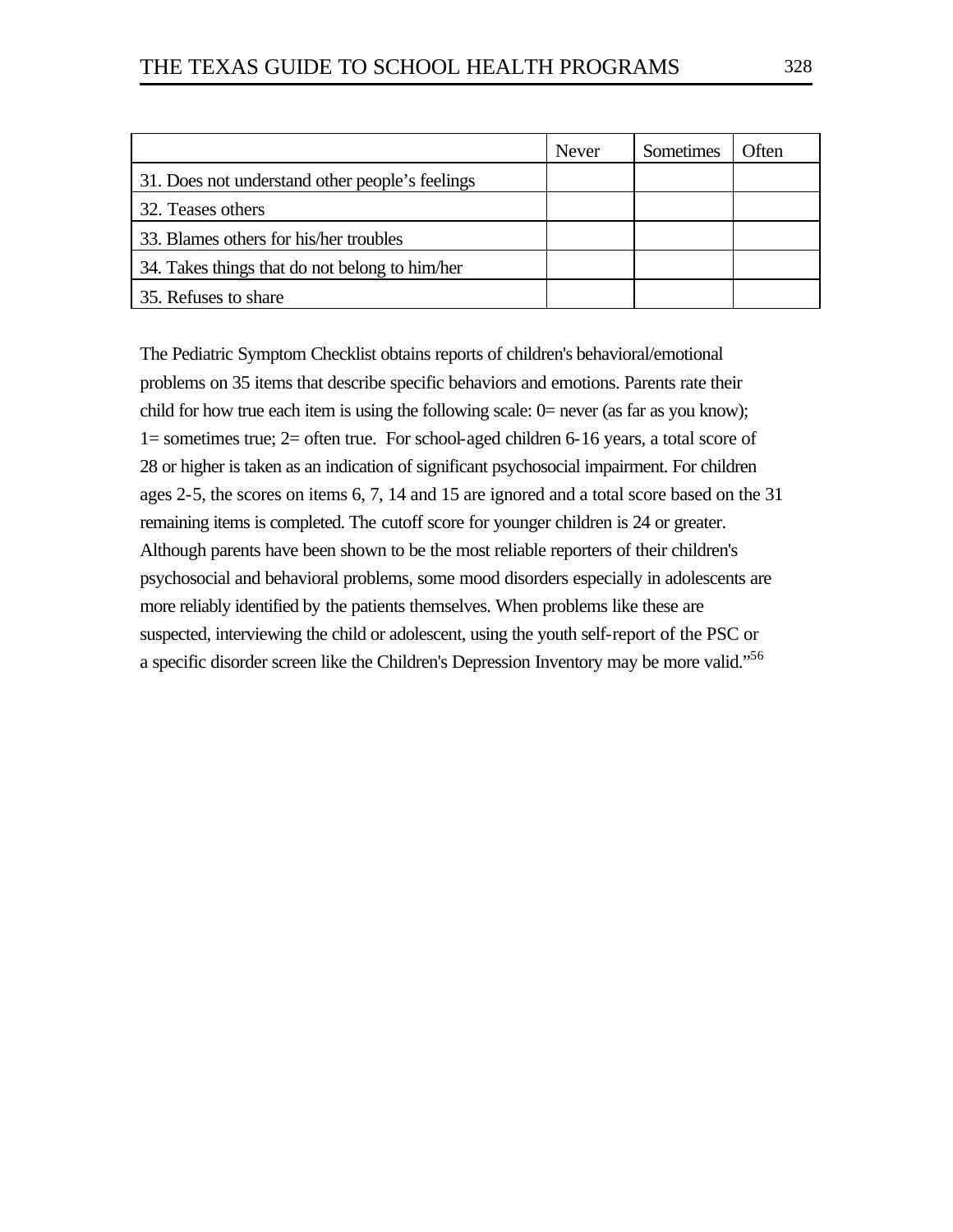### **Exhibit 4: Helpful Resources**

Center for School Mental Health Assistance <http://csmha.umaryland.edu/csmha2001/mission.php3>

Center for Mental Health in Schools <http://smhp.psych.ucla.edu> (See especially the section "Special Material Developed by Our Center," and click on **Resource Aid Packets** for several clearinghouses of information about mental health in schools, including a catalogue of internet sites relevant to school mental health).

The West Virginia University Adolescent Risk Survey (WVUARS) Assessment, planning and intervention tool useful for the school nurse or other healthcare professional. Includes questions for teens about: nutritional status, exercise, drugs/alcohol/tobacco, sexual activity, school performance, depression, abuse, safety, violence, friends and family, good qualities, and future plans. Can be administered in approximately 10 minutes in the office or clinic. Can be ordered from:

Dr. K. Perkins P.O. Box 9214 Morgantown, West Virginia 26506-9214

Davis, BJ, Voegtle, KH. *Culturally Competent Healthcare for Adolescents: A Guide for Primary Healthcare Providers.* (1994). Chicago: American Medical Association Press.

American Academy of Pediatrics (AAP), Division of Public Education. (1998). "Media History Form." In *Media Matters Campaign Kit.* Elk Grove Village, IL: American Academy of Pediatrics Press.

Violence/Violent Relationships National Domestic Violence Hotline **1-800-799-SAFE (1 800 7997233)** <http://www.ndvh.org/>

RAINN: Rape, Abuse & Incest National Network **1-800-656-HOPE (1 800 6564673)** <http://www.rainn.org/>

Violence Against Women Online Resources <http://www.vaw.umn.edu/>

San Antonio Rape Crisis Hotline **(210)349-RAPE** <http://www.rapecrisis.com>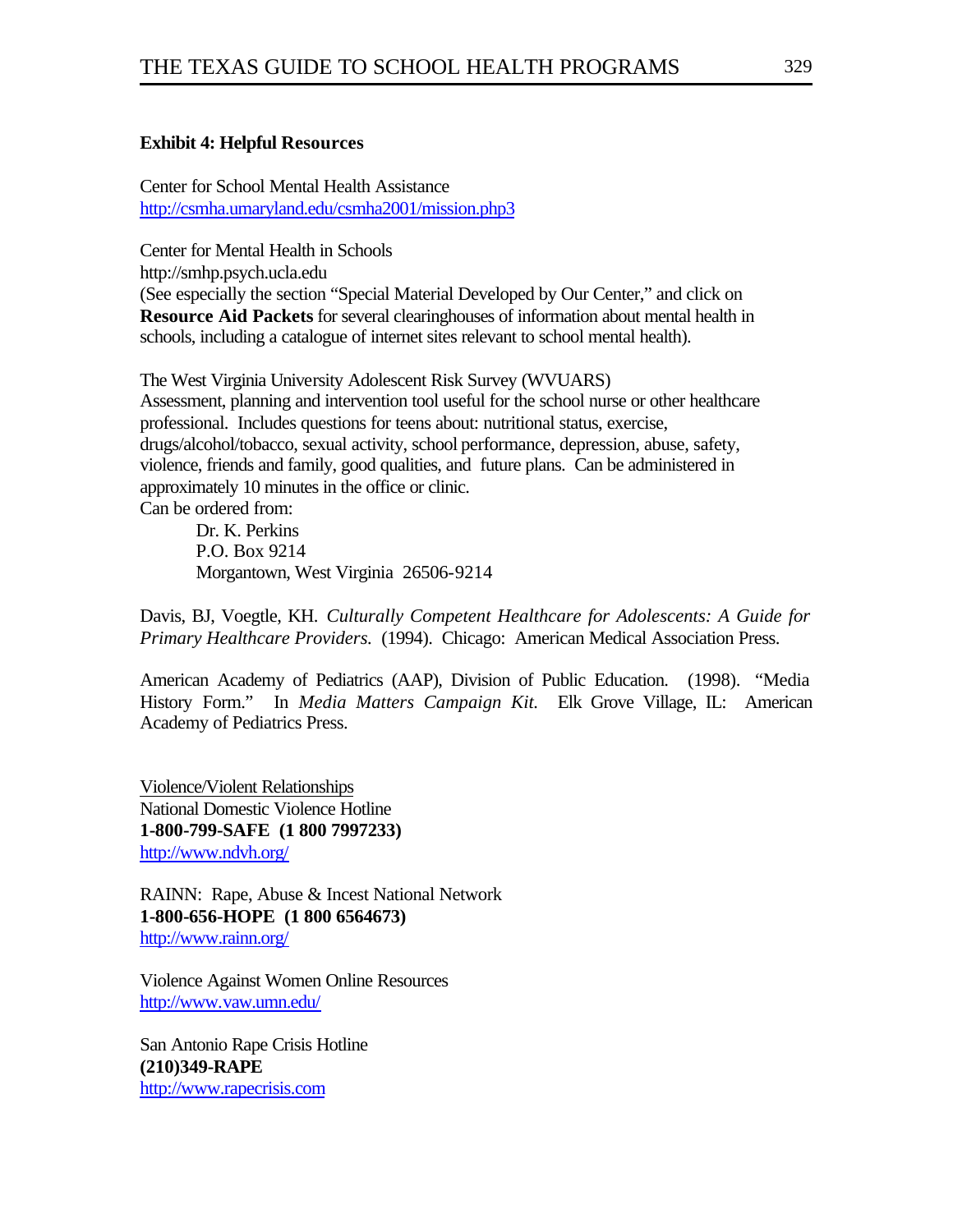*(\*Note –* The services from the above resources are not limited to addressing violence and violent relationships. Schools and nurses should use them for any concerns about sexual abuse, incest, child abuse or sexual violence. In addition, help is not limited to recent survivors; the abuse or violence may have occurred long ago).

### Homosexuality/Gay Issues

PFLAG: Parents and Friends of Gays and Lesbians A group organized to promote the health and well-being of gay, lesbian, bisexual and transgendered persons through support, education and advocacy.

1762 M Street, NW Suite 400 Washington, DC 20036 (202) 467-8180 <http://www.pflag.org>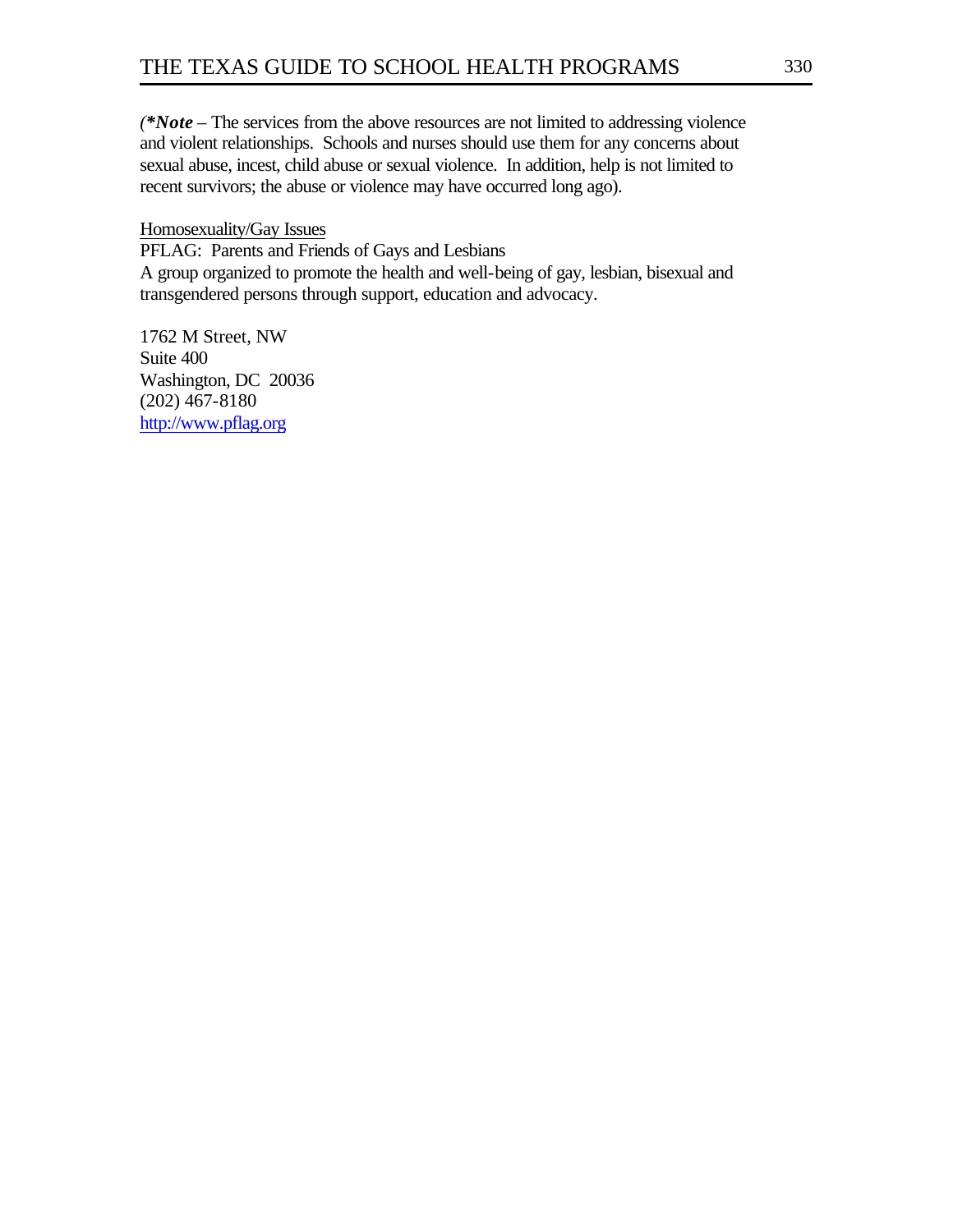## **Exhibit 5: Violent Relationship Self-Assessment Tool**

### **Quiz: How is your relationship?**

Does your partner:

- Embarrass you with bad names and put-downs?
- Look at you or act in ways that scare you?
- Control what you do, who you see or talk to, or where you go?
- Stop you from seeing or talking to friends or family?
- Take your money, make you ask for money or refuse to give you money?
- Make all of the decisions?
- Tell you that you are a bad parent or threaten to take away or hurt your children?
- Act like the abuse is no big deal, it's your fault or even deny doing it?
- Destroy your things or threaten to kill or hurt your pets?
- Intimidate you with guns, knives or other weapons?
- Shove you, slap you or hit you?
- Force you to drop charges?
- Threaten to commit suicide?
- Threaten to kill you?

If you answered yes to even one of these questions, you may be in an abusive relationship. If you need to talk, call us.

## **1-800-799-7233 or 1-800-787-3224 (TTY for the Deaf)**

If you or a friend is experiencing domestic violence, PLEASE CALL our confidential toll-free number.

Call the National Domestic Violence Hotline at 1-800-799-SAFE or from a TTY at 1- 800-787-3224.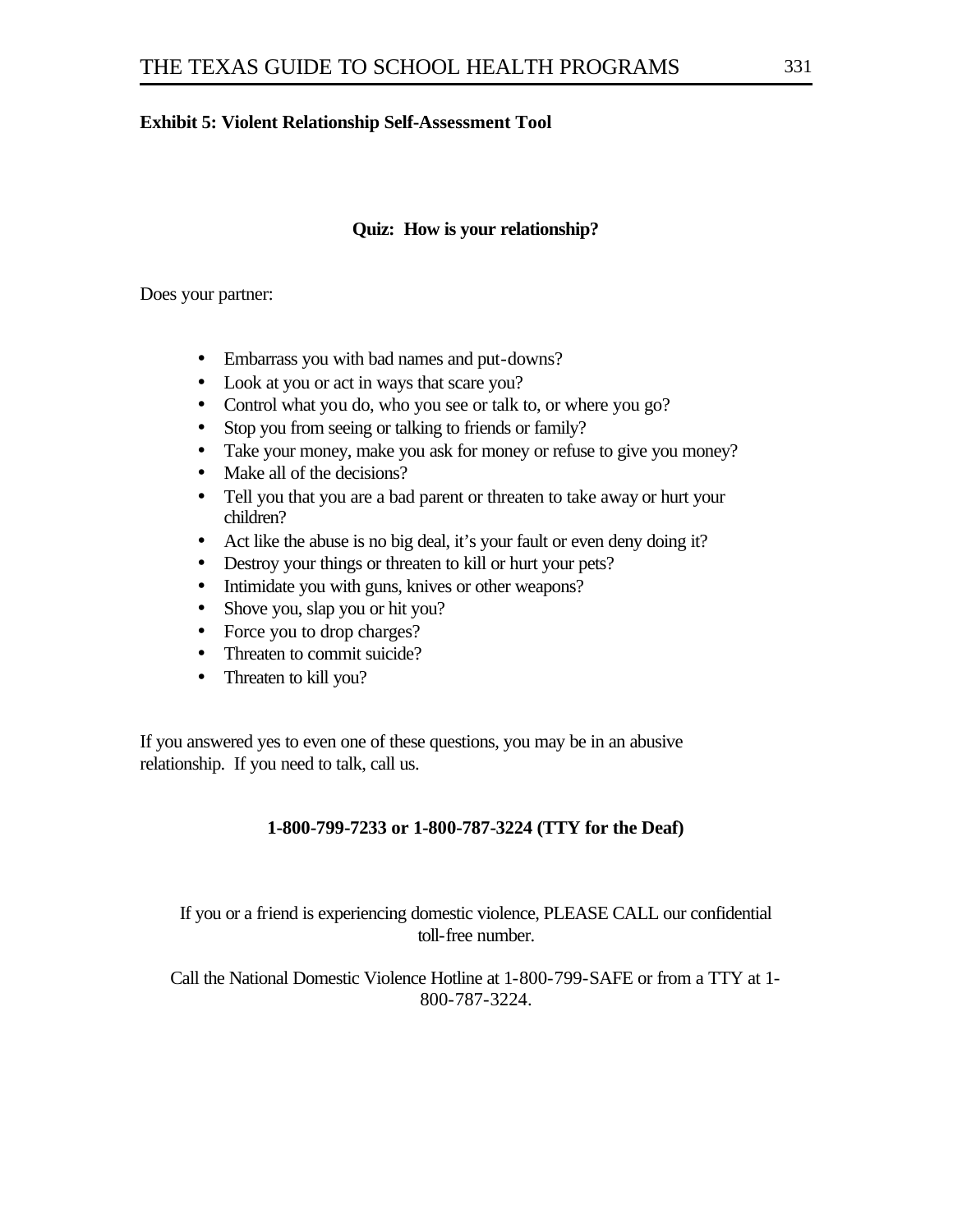## **Te has preguntando: Como esta la relacion con mi pareja?**

Tu pareja:

- Te causa miedo la manera en que te mira o su forma de actuar ?
- Controla lo que haces, con quien hablas, a quieves o a donde vas ?
- No te permite conseguir o tener un trabajo ?
- Te quita tu dinero, hace qu le pidas dinero o rehusa darte dinero ?
- Hace todas las decisiones ?
- Te dice que eres mal padre o mala madre y te amenaza con quitarte a tus hijos?
- Actua como que no hay abuso, que la culpa es tuya o niega que lo hizo ?
- Te destruy tus pertenencias o te amenaza con lastimar a tus mascotas ?
- Te intimida con pistolas, cuchillos u otras armas ?
- Te trata con empujones, cachetadas o te golpea ?
- Te obliga a retirar cargos criminales en su contra ?
- Te amenaza con suicidarse si le abandonas ?
- Te amenaza con matarte?

Si contestaste « Si » a tan solo una pregunta, puedes estar en una relacion abusiva. Llama gratis a nuestra linea de telefono confidencial :

## **1-800-799-7233 o 1-800-787-3224 (TTY Para los Sordos)**

| т.<br>Linea | <b>Nacional</b> | sobre | Violencia | Domestica |
|-------------|-----------------|-------|-----------|-----------|
|             |                 |       |           |           |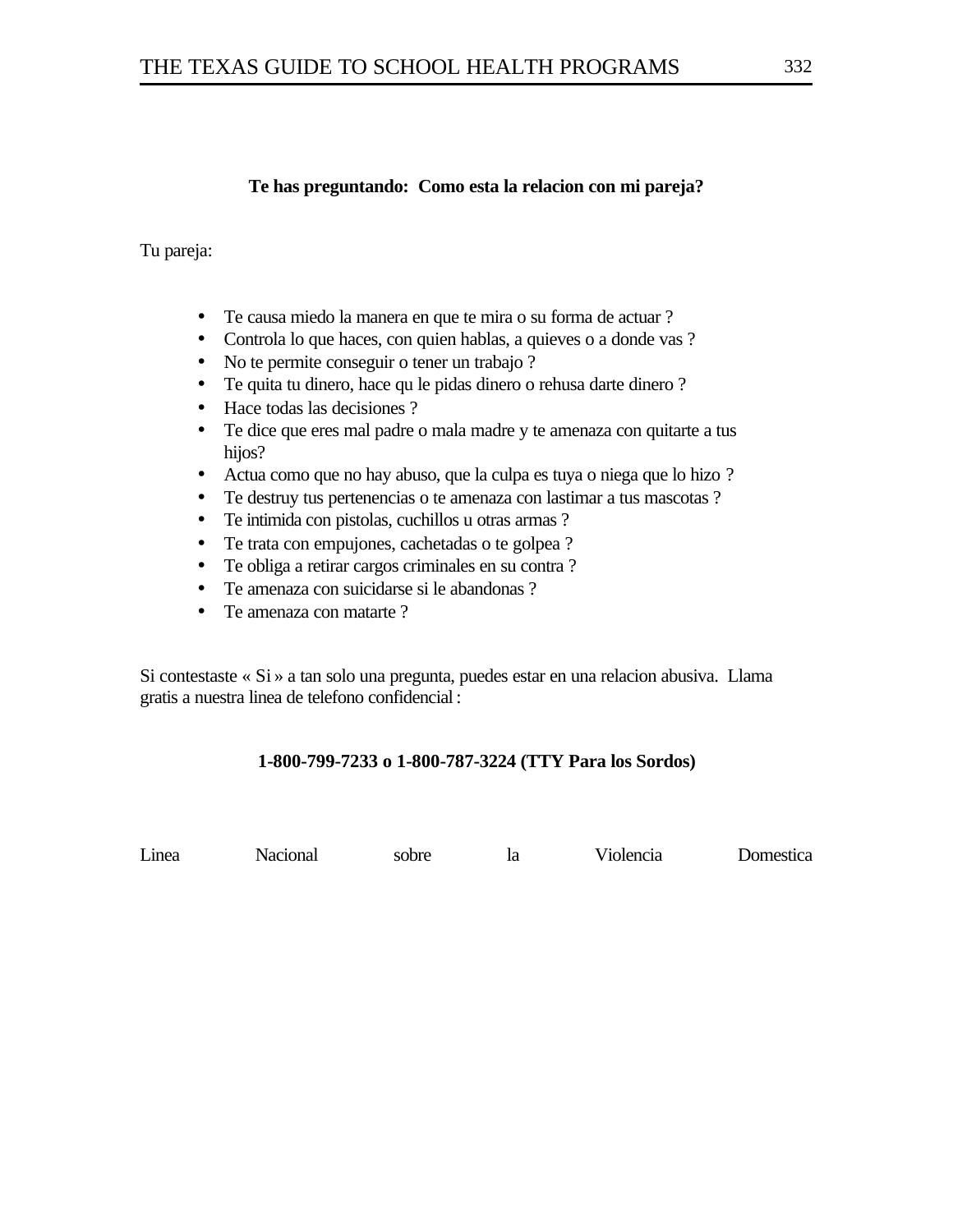### **References**

<sup>1</sup> Massachusetts Comprehensive School Health Manual. (1995). In I. F. Goodman, & A. H. Sheetz (Eds.) Mental Health: Developmental Stages (Section 11-1). Boston, Massachusetts: Massachusetts Department of Health.

<sup>2</sup> Children's Defense Organization (1999).Safe Start - Child Welfare and Mental Health Division, Child Abuse. [On-line] Available: [http://www.childrensdefense.org/hs\\_genhlth\\_faqs.htm](http://www.childrensdefense.org/hs_genhlth_faqs.htm)

<sup>3</sup> American Academy of Pediatrics. (2001). The Pediatrician's Role in Family Support Programs (RE0022) [On-line]. Available: <http://www.AAP.org/policy/re0022.html>

4 The American School Counselor Association. (1999). The Role of the Professional School Counselor [On-line]. Available:<http://www.schoolcounselor.org/role.htm>

<sup>5</sup> Schafer, W.D./Educational Resources Information Center. (1995). Assessment Skills for School Counselors [On-line]. Available:[http://www.ed.gov/databases/ERIC\\_Digests/ed387709.html](http://www.ed.gov/databases/ERIC_Digests/ed387709.html)

<sup>6</sup> American School Counselor Association. (1999). The Role of the Professional School Counselor [Online]. Available: <http://www.schoolcounselor.org/role.htm>

<sup>7</sup> Answers4Families. (2001). Important Facts about School Nurses [On-line]. Available: <http://www.answers4families.org/nurses/temp/snfacts.html>

<sup>8</sup> National Association of School Nurses. (1996). Position Statement: Substance Use and Abuse [On-line]. Available: <http://www.nasn.org/positions/substance.htm>

<sup>9</sup> SchoolNurse.com. (2001). Recognizing Sexual Abuse [On-line]. Available: [http://www.schoolnurse.com/med\\_info/Recognizing\\_sexual\\_abuse.html](http://www.schoolnurse.com/med_info/Recognizing_sexual_abuse.html)

<sup>10</sup> SchoolNurse.com. (2001). Parents Perception of Unhelpful Support [On-line]. Available: [http://www.schoolnurse.com/med\\_info/parentsper.html](http://www.schoolnurse.com/med_info/parentsper.html)

<sup>11</sup> National Education Association. (2001). NEA 2000-2001 Resolutions: B-38 Family Life Education [On-line]. Available: <http://www.nea.org/resolutions/00/00b-38.html>

<sup>12</sup> National Education Association. (2001). NEA 2000-2001 Resolutions: B-38 Family Life Education [On-line]. Available: <http://www.nea.org/resolutions/00/00b-38.html>

<sup>13</sup> Massachusetts Comprehensive School Health Manual. (1995). In I. F. Goodman, & A. H. Sheetz (Eds.) Mental Health: Common Psychological Problems (Section 11-4). Boston, Massachusetts: Massachusetts Department of Health.

<sup>14</sup> Thompson, R.A. and Brown, N.W. (1999). Fourteen Attitudes. In "School-counselors on the Web." [On-line]. Available: [http://www.school-counselors.com/teachers\\_inspire.html](http://www.school-counselors.com/teachers_inspire.html)

<sup>15</sup> This section was adapted and reprinted with permission from the UCLA School Mental Health Project, Center for Mental Health in Schools, Department of Psychology. Resource Page, Screening Assessing Students, Indicators and Tools,(2001). [On-line] Available: <http://smhp.psych.ucla.edu/>

<sup>16</sup> Jellinek, M., & Murphy, M. (1999). Pediatric Symptom Checklist. Pediatric Developmental and Behavior Homepage sponsored by the American Academy of Pediatrics, Section on Developmental and Behavioral Pediatrics. [On-line] Available: <http://www.dbpeds.org/articles/article.cfm?name=psc>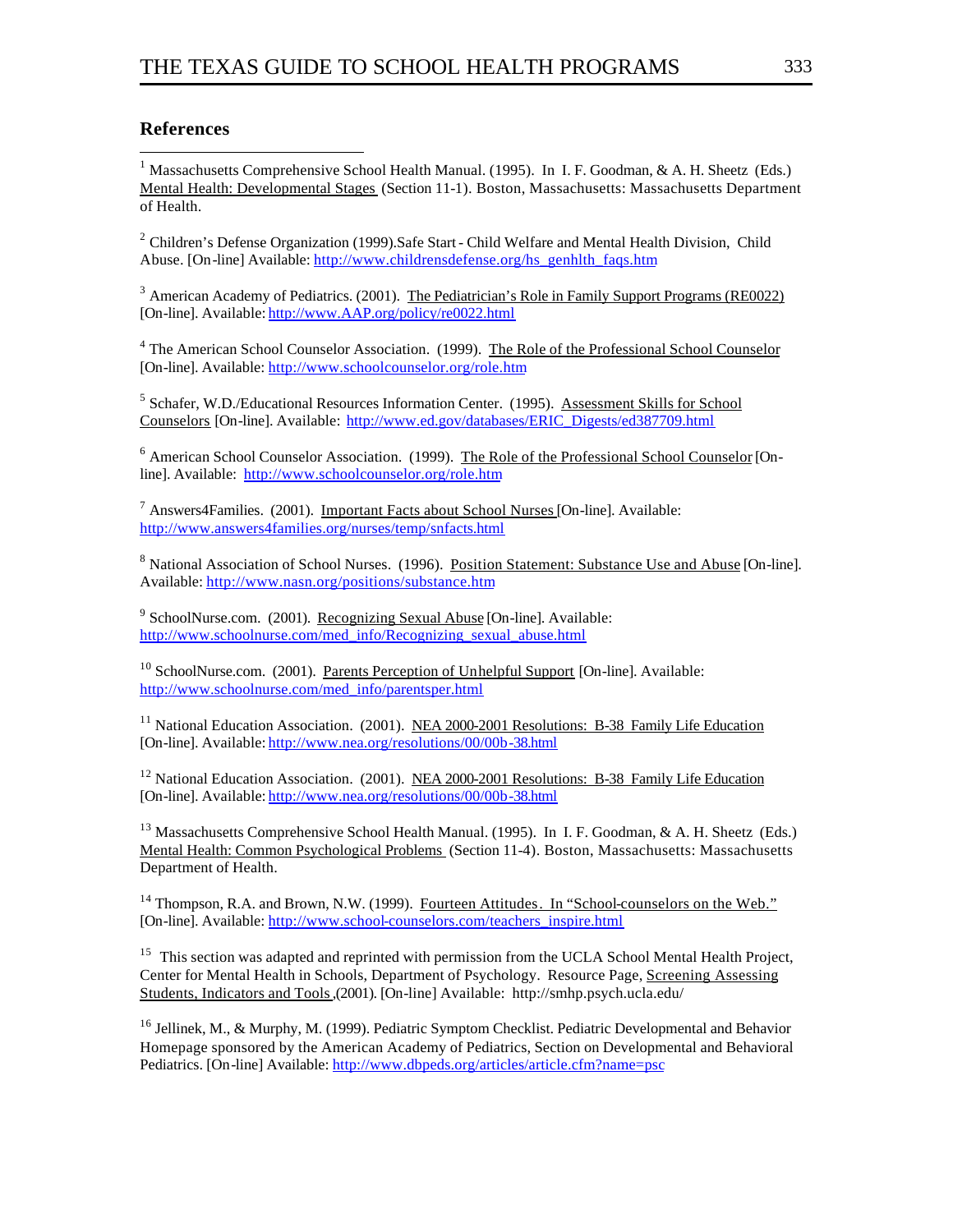$\overline{a}$ 

<sup>17</sup> Thompson, R.A. and Brown, N.W. (1999). Fourteen Attitudes. In "School-counselors on the Web." [On-line]. Available: [http://www.school-counselors.com/teachers\\_inspire.html](http://www.school-counselors.com/teachers_inspire.html)

<sup>18</sup> American School Counselors Association. (1999). The Professional School Counselor and the Special Needs Student [On-line]. Available: <http://www.schoolcounselor.org>

<sup>19</sup> American School Counselors Association. (1999). The Professional School Counselor and Students-at-Risk [On-line]. Available:<http://www.schoolcounselor.org/>

<sup>20</sup> American Academy of Pediatrics. (2000). Policy Statement: Suicide and Suicide Attempts in Adolescents (RE9928) [On-line]. Available:<http://www.AAP.org/policy/re9928.html>

 $21$  American Academy of Pediatrics. (2000). Policy Statement: Suicide and Suicide Attempts in Adolescents (RE9928) [On-line]. Available: <http://www.AAP.org/policy/re9928.html>

<sup>22</sup> Massachusetts Comprehensive School Health Manual. (1995). In I. F. Goodman, & A. H. Sheetz (Eds.) Mental Health: Suicidal Tendencies (Section 11-7). Boston, Massachusetts: Massachusetts Department of Health.

<sup>23</sup> SchoolNurse.com. (2001). Suicidal Threats in Teens: What would you do?[On-line]. Available: [http://www.schoolnurse.com/med\\_info\\_/Suicidal\\_threats.html](http://www.schoolnurse.com/med_info_/Suicidal_threats.html)

 $24$  American Academy of Pediatrics. (2000). Policy Statement: Suicide and Suicide Attempts in Adolescents (RE9928) [On-line]. Available: <http://www.AAP.org/policy/re9928.html>

<sup>25</sup> Spring, M. (2001). Eating disorders: facts about eating disorders and the search for solutions National Institute of Mental Health Publication No. 01-4901 [On-line]. Available: <http://www.nimh.nih.gov/publicat/eatingdisorder.cfm>

 $^{26}$  Spring, M. (2001). Eating disorders: facts about eating disorders and the search for solutions. National Institute of Mental Health Publication No. 01-4901 [Online]. Available: <http://www.nimh.nih.gov/publicat/eatingdisorder.cfm>

<sup>27</sup> Massachusetts Comprehensive School Health Manual. (1995). In I. F. Goodman, & A. H. Sheetz (Eds.) Mental Health (section. 11-18). Boston, Massachusetts: Massachusetts Department of Health.

 $^{28}$  American Academy of Pediatrics. (1995). Policy Statement: The Role of Schools in Combating Substance Abuse (RE9522) [On-line]. Available: <http://www.AAP.org/policy/00784.html>

<sup>29</sup> American Academy of Pediatrics. (1995). Policy Statement: The Role of Schools in Combating Substance Abuse (RE9522) [On-line]. Available: <http://www.AAP.org/policy/00784.html>

<sup>30</sup> American School Counselors Association. (2000). Position Statement: The Professional School Counselor and Student Assistance Programs [On-line]. Available:<http://www.schoolcounselor.org/>

<sup>31</sup> American School Counselors Association. (2000). Position Statement: The Professional School Counselor and Student Assistance Programs [On-line]. Available:<http://www.schoolcounselor.org/>

<sup>32</sup> National Association of School Nurses. (1996). Position Statement: Substance Use and Abuse [Online]. Available:<http://www.nasn.org/positions/substance.htm>

<sup>33</sup> SchoolNurse.com. (2001). Reclaiming Substance Abusers [On-line]. Available: [http://www.schoolnurse.com/med\\_info/Reclaiming\\_substance.html](http://www.schoolnurse.com/med_info/Reclaiming_substance.html)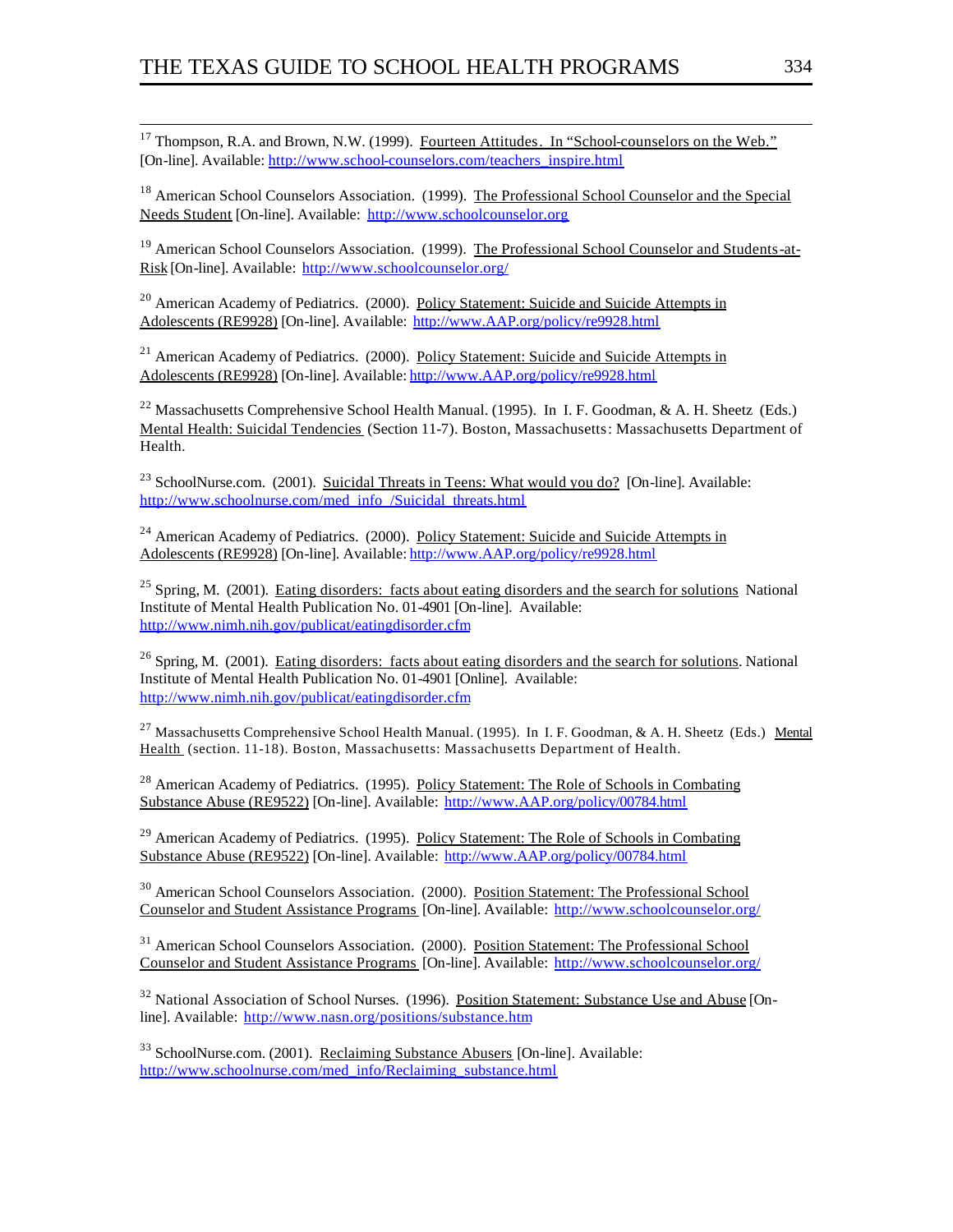$\overline{a}$ 

<sup>34</sup> American Academy of Pediatrics. (2001). Policy Statement: The Pediatrician's Role in Family Support Programs (RE0022) [On-line]. Available:<http://www.AAP.org/policy/re0022.html>

<sup>35</sup> American Academy of Pediatrics. (1993). Policy Statement: Homosexuality and Adolescence (RE9332) [On-line]. Available: <http://www.AAP.org/policy/05072.html>

<sup>36</sup> National Domestic Violence Hotline. (2001). National Domestic Violence Fact Sheet and Statistics [On-line]. Available: <http://www.ndvh.org/ndvh2.html>

<sup>37</sup> American Academy of Pediatrics. (1999). American Academy of Pediatrics: Policy Statement: The Role of the Pediatrician in Youth Violence Prevention in Clinical Practice and at the Community Level (RE9832) [On-line]*.* Available: www.aap.org/policy/re9832/html

<sup>38</sup> American Academy of Pediatrics. (1999). American Academy of Pediatrics: Policy Statement: The Role of the Pediatrician in Youth Violence Prevention in Clinical Practice and at the Community Level (RE9832) [On-line]*.* Available: www.aap.org/policy/re9832/html

<sup>39</sup> Centers for Disease Control and Prevention. (1999). Facts About Violence Among Youth and Violence in Schools [On-line]. Available: www.cdc.gov/od/oc/media/fact/violence/htm

<sup>40</sup> National Mental Health Association. (July 6, 2001). Facts on Violence and Youth [On-line]*.* Available: www.nmha.org/children/prevent/youthvio.cfm

<sup>41</sup> The National Youth Violence Prevention Resource Center. (July 6, 2001). School Violence [On-line]. Available: www.safeyouth.org

<sup>42</sup> The National Youth Violence Prevention Resource Center. (July 6, 2001). School Violence [On-line]. Available: www.safeyouth.org

<sup>43</sup> Centers for Disease Control and Prevention, (1999). Facts About Violence Among Youth and Violence in Schools [On-line]. Available: www.cdc.gov/od/oc/media/fact/violence/htm

<sup>44</sup> The National Youth Violence Prevention Resource Center. (July 6, 2001). School Violence [On-line]. Available: www.safeyouth.org

<sup>45</sup> The National Youth Violence Prevention Resource Center. (July 6, 2001). School Violence [On-line]. Available: www.safeyouth.org

<sup>46</sup> National Association of School Nurses, (2000). National Association of School Nurses Position Statement: Role of the School Nurse in Violence Prevention [On-line]. Available: www.nasn.org/positions/violenceprev.htm

<sup>47</sup> Texas Statutes (2001). Education Code, Chapter 37 Section 37.202 [On-line]. Available: www.capitol.state.tx.us/statutes/statutes.html

<sup>48</sup> Texas Statutes (2001). Education Code, Chapter 37 Section 37.205 [On-line]. Available: www.capitol.state.tx.us/statutes/statutes.html

<sup>49</sup> Texas Statutes (2001). Education Code, Chapter 37 Section 37.207 [On-line]. Available: www.capitol.state.tx.us/statutes/statutes.html

 $50$  The U.S. Department of Education & The U.S. Department of Justice. (2000). Safeguarding our Children: An Action Plan [On-line]. Available: www.ed.gov/offices/OSERS/OSEP/ActionGuide/